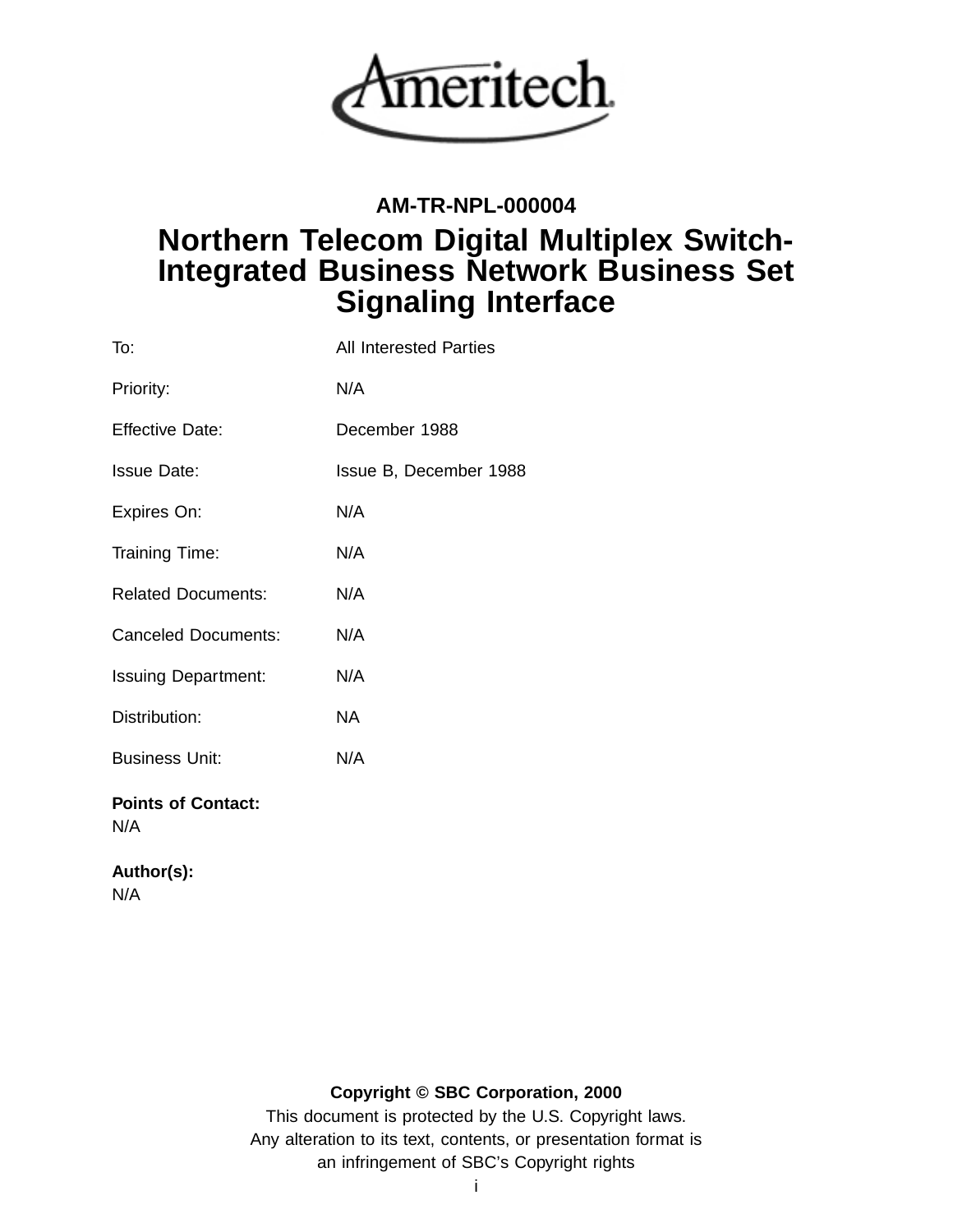### **Table of Contents**

| 1. |      | Introduction                                                    | 3               |
|----|------|-----------------------------------------------------------------|-----------------|
|    | 1.1. | General                                                         | 3               |
|    | 1.2. | <b>Service Description</b>                                      | 3               |
|    | 1.3. | Terminology                                                     | $\overline{4}$  |
| 2. |      | Network Interface Overview                                      | 5               |
|    | 2.1. | General                                                         | 5               |
|    | 2.2. | <b>Voice Transmission</b>                                       | 5               |
|    | 2.3. | Secondary Channel Transmission                                  | 6               |
|    | 2.4. | <b>Direct Current Considerations</b>                            | 6               |
|    | 2.5. | <b>Supervision and Signalling</b>                               | $6\phantom{1}6$ |
| 3. |      | Network Interface Physical & Electrical Connection Requirements | 8               |
|    | 3.1. | <b>Physical Connection Requirements</b>                         | 8               |
|    | 3.2. | <b>Electrical Connection Requirements</b>                       | 9               |
|    |      | 3.2.1. AC Impendance                                            | 9               |
|    |      | 3.2.2.<br><b>Balance</b>                                        | 9               |
|    |      | 3.2.3.<br><b>Voiceband Channel</b>                              | 10              |
|    |      | <b>Signalling Channel Requirements</b><br>3.2.4.                | 11              |
|    |      | 3.2.5.<br>DC Battery Feed and Equalization                      | 13              |
|    | 3.3. | Add-On Modules                                                  | 15              |
| 4. |      | <b>Network Signalling Protocol</b>                              | 15              |
|    | 4.1. | General                                                         | 15              |
|    | 4.2. | Message Envelope Structure                                      | 15              |
|    |      | 4.2.1. Message Format                                           | 16              |
|    | 4.3. | <b>Collision Procedures</b>                                     | 17              |
|    | 4.4. | Parity Error Detection And Retransmission Rules                 | 19              |
|    | 4.5. | <b>Timing Considerations</b>                                    | 21              |
|    |      | 4.5.1.<br><b>Transmitting Device Timing</b>                     | 21              |
|    |      | 4.5.2.<br><b>Receiving Device Timing</b>                        | 23              |

### **Copyright © SBC Service, Inc. 2000**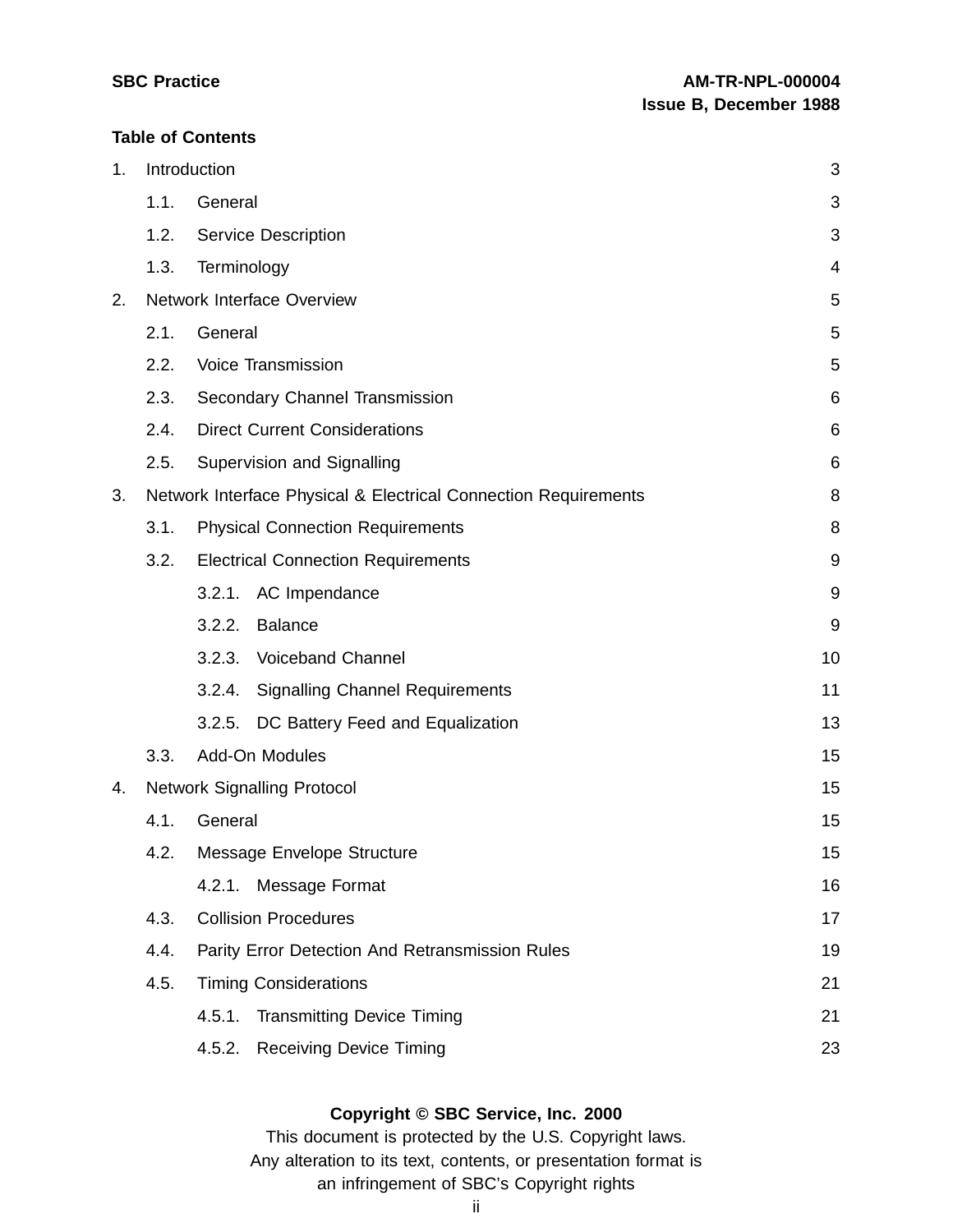|    |      | Maximum Message Rate<br>4.5.3.                 | 24 |
|----|------|------------------------------------------------|----|
| 5. |      | <b>Command Protocol</b>                        | 25 |
|    | 5.1. | General                                        | 25 |
|    | 5.2. | CO to CPE Commands                             | 26 |
|    | 5.3. | CPE to CO Commands                             | 30 |
|    | 5.4. | <b>DPE Protocol Related Characteristics</b>    | 33 |
|    | 5.5. | CO and CPE Command Inter-Action                | 34 |
| 6. |      | Primary Set With A Display                     | 39 |
|    | 6.1. | General                                        | 39 |
|    | 6.2. | <b>Displays and Related Buffers</b>            | 39 |
|    | 6.3. | <b>Display Modes</b>                           | 41 |
|    | 6.4. | Received Display Command Handling              | 43 |
|    | 6.5. | Transmission of Display Commands               | 44 |
|    | 6.6. | CO to Display Circuit Commands                 | 44 |
|    | 6.7. | Display Circuit to CO Commands                 | 48 |
|    | 6.8. | <b>Power Failure Mode</b>                      | 49 |
|    | 6.9. | <b>Hypothetical Command Sequences</b>          | 50 |
| 7. |      | Add-On Modules                                 | 53 |
|    | 7.1. | General                                        | 53 |
|    | 7.2. | Twenty Button Add-On Module                    | 54 |
|    |      | 7.2.1. CO To Twenty Button Add-on Commands     | 55 |
|    |      | 7.2.2.<br>Twenty Button Add-on To CO Commands  | 57 |
|    | 7.3. | Thirty Six Button Add-On Module                | 57 |
|    |      | 7.3.1. CO to Thirty Six Button Add-on Commands | 57 |
|    | 7.4. | Eighteen Button Add-On Module                  | 60 |
|    |      | 7.4.1. CO to Eighteen Button Add-on            | 61 |
|    |      | 7.4.2. Eighteen Button Add-on To CO Commands   | 62 |
| 8. |      | Network Maintenance                            | 63 |
|    | 8.1. | General                                        | 63 |

### **Copyright © SBC Service, Inc. 2000**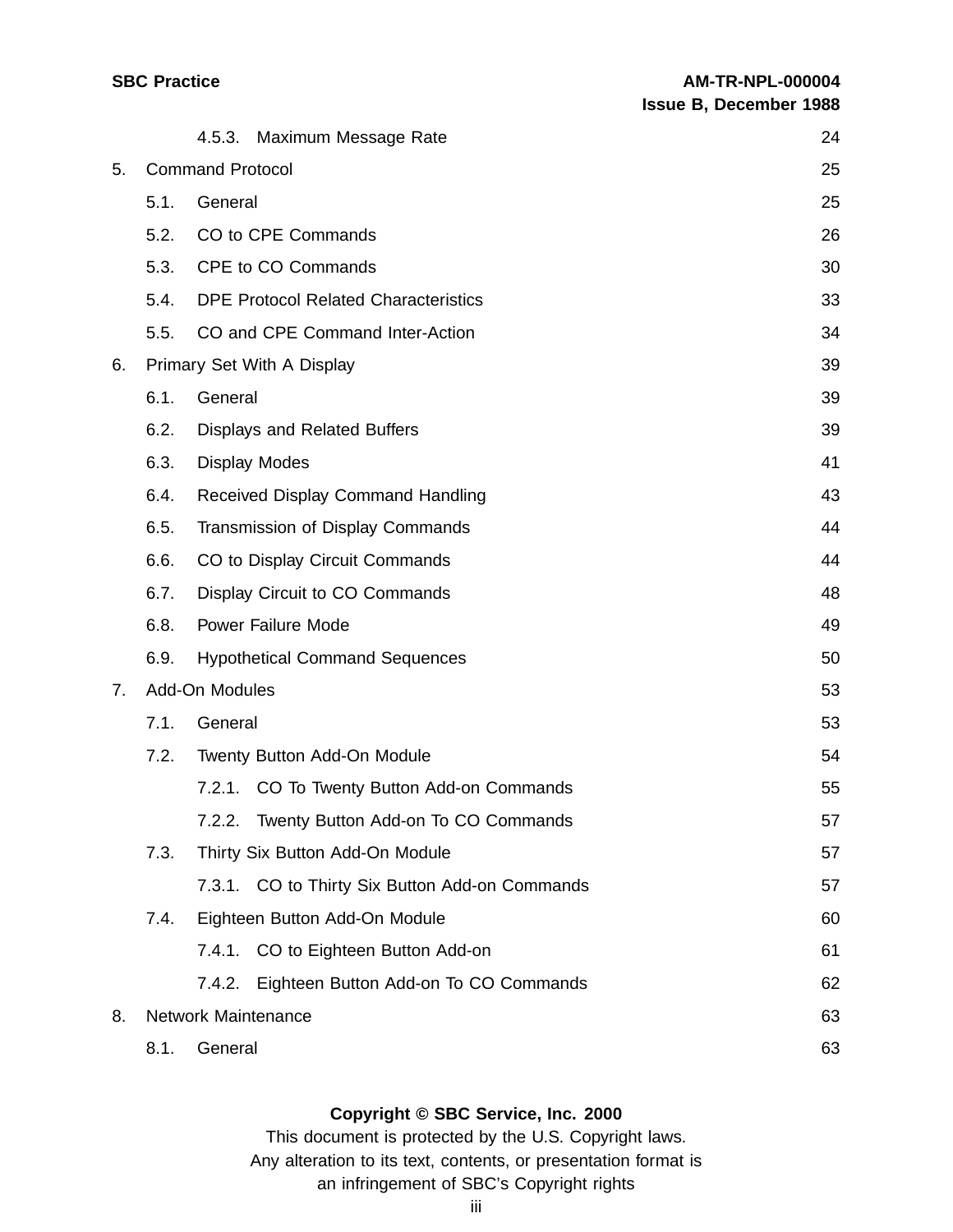|  | 8.2. DC Resistance                   | 63 |
|--|--------------------------------------|----|
|  | 8.3. Loop Back Of Signalling Channel | 63 |
|  | 8.4. Loop Tests                      | 63 |
|  | 9. Bibliography                      | 64 |

### **Copyright © SBC Service, Inc. 2000**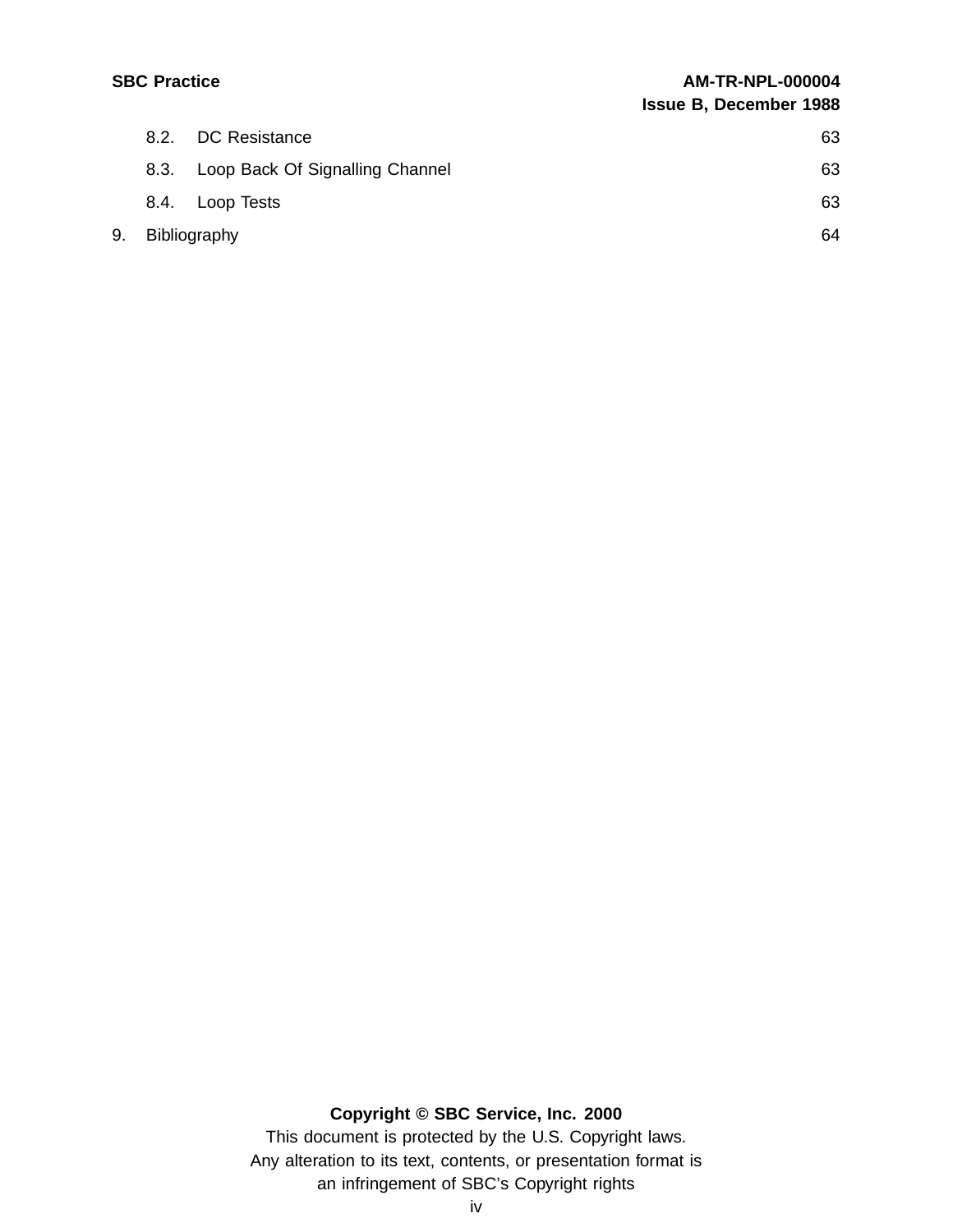### **TECHNICAL REFERENCE NOTICE**

Ameritech reserves the right to revise this document for any reason, including but not limited to conformity with standards promulgated by various agencies, utilization of advances in the state of the technical arts, or the reflection of changes in the design of any equipment, techniques or procedures described or referred to herein. Liability to anyone arising out of use or reliance upon any information set forth herein is expressly disclaimed, and no representation or warranties, expressed or implied, are made with respect to the accuracy or utility of any information set forth herein.

This document is not to be construed as a suggestion to any manufacturer to modify or change any of its products, nor does this document represent any commitment by Ameritech, any Ameritech Bell company to purchase any product, whether or not it provides the described characteristics.

Nothing contained herein shall be construed as conferring by implication, estoppel, or otherwise any license or right under any patent, whether or not the use of any information herein necessarily employs an invention of any existing or later issued patent.

Ameritech does not recommend products and nothing contained herein is intended as a recommendation of any product to anyone.

Document may be ordered from Ameritech by contacting the Document Order Center at (847) 248-4324.

**Copyright © SBC Service, Inc. 2000**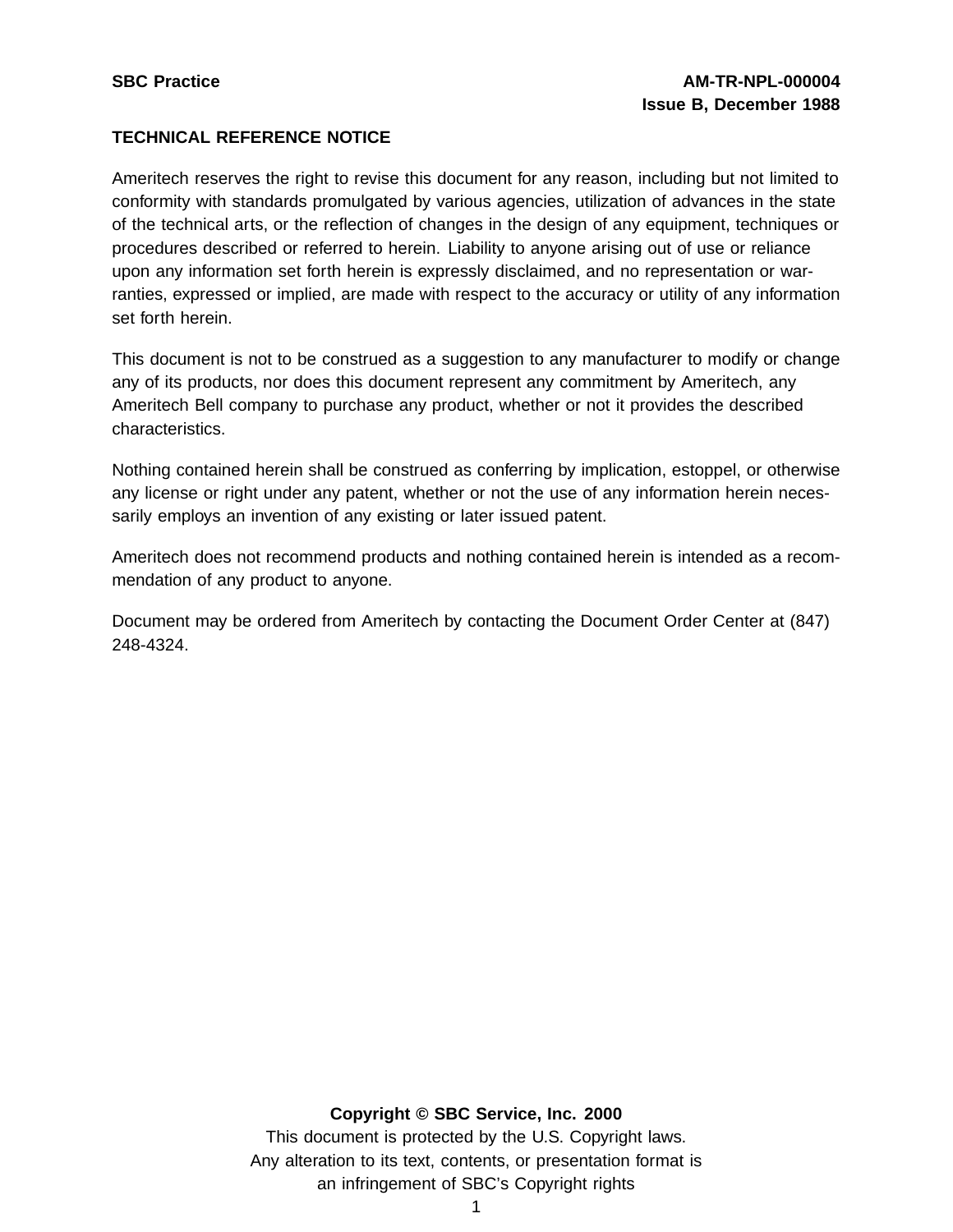### **Copyright © SBC Service, Inc. 2000**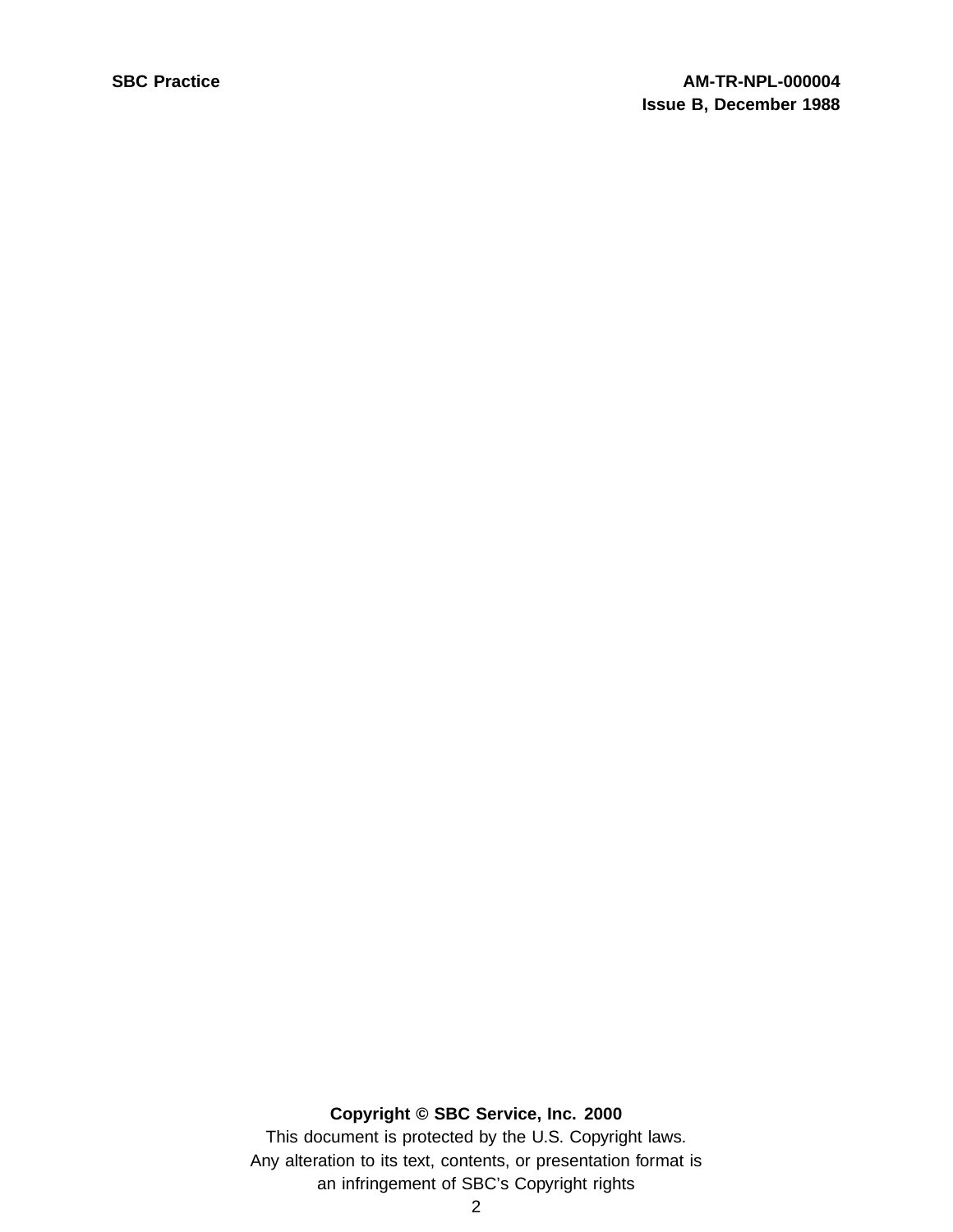### **1. Introduction**

### **1.1. General**

This document is intended as a disclosure document that defines the performance and compatibility requirements for terminal equipment that will be directly connected to the network interface for Enhanced Business Service.

The document describes the physical, electrical and network protocol aspects of the Electronic Business Service. It is intended for the use of both customers and manufacturers. It is specifically intended for the developers, designers and users of customer provided terminal equipment.

The scope of the document should be sufficient to allow CPE manufacturers to design and build terminal sets that will satisfactorily function with the service. Actual implementations of the required functionality are generally not covered, but rather are left to the ingenuity of the designer. Specific implementations are occasionally suggested, but only where they serve to clarify the meaning.

In addition to meeting the performance and compatibility requirements given in this document, any terminal equipment that is to be connected to this network interface shall be in compliance with the network protection requirements referred to in the specifications within Part 68 of FCC's Rules and Regulations.

Manufacturers should note that connection specifications dictate a terminating impedance that is the same in both on-hook and off-hook states. This is quite different from the norm for telephone instruments. Compliance with Part 68 specifications necessitates that the ringer equivalency type be filed under the "type Z" exception. This is fully within the scope of the program.

The Electronic Business Service terminal will also be regulated under Part 15 of the FCC rules covering Radio Frequency Interference. Terminal equipment must comply with rules established for class B computing equipment.

### **1.2. Service Description**

The Electronic Business Service is designed to provide access to DMS-100 features through a key telephone-like user interface. Capability inherent in the system encourages the development of relatively unsophisticated CPE that will allow access to most features via direct, i.e., single button, selection.

The service is implemented through the establishment of a supervisory data link between the customer provided terminal equipment and the DMS. This link conveys control and destination

### **Copyright © SBC Service, Inc. 2000**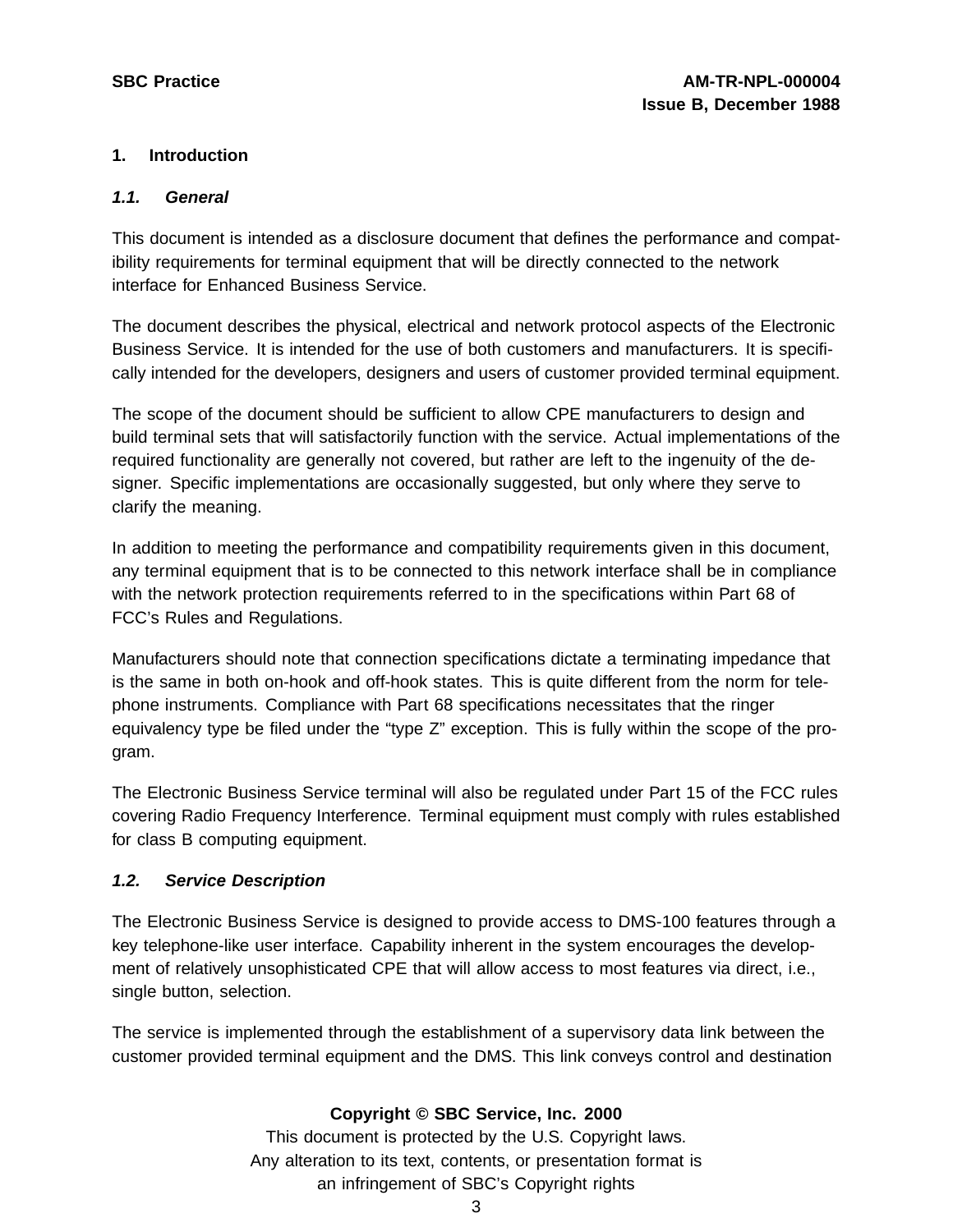## **SBC Practice AM-TR-NPL-000004 Issue B, December 1988**

information from the CPE to the DMS and alerting and status information from the DMS to the CPE. Control information to the switch includes such things as requests for service and the activation of a feature. Information passed back to the CPE includes verification that the DMS has responded to a user input, and alerting of feature status in both on-hook and off-hook conditions.

The supervisory data link is established as a secondary channel over the same facility that accommodates voice communication. It is assigned a portion of the frequency spectrum well above the band normally audible in telecommunications. Supervisory data is conveyed on a modulated carrier between the CPE and DMS Switch. It is maintained as a half duplex link with carrier being present only during the transmission of information or acknowledgment.

Use of the secondary channel is controlled by a low level link protocol. This protocol prescribes that all transmissions will be formatted into a link message envelope. It includes rules on format, header content, intermessage timing, acknowledgments and retransmissions, and collision handling and priority. It operates under a contention scheme that anticipates occasional collisions and provides a method to clear them efficiently.

Switch control and status information is carried by the secondary channel embedded within the link message envelope. All information consists of single byte commands, the definitions and application rules for which comprise a higher level command protocol.

### **1.3. Terminology**

| <b>ASK</b>  | Amplitude Shift keying                                                             |  |  |
|-------------|------------------------------------------------------------------------------------|--|--|
| CO          | <b>Central Office</b>                                                              |  |  |
| <b>CPE</b>  | <b>Customer Premises Equipment</b>                                                 |  |  |
| DMS machine | Digital Multiplex System switching<br>maching (Northern Telecom DMS-100<br>Family) |  |  |
| <b>DN</b>   | <b>Directory Number</b>                                                            |  |  |
|             | <b>Liquid Crystal Display</b>                                                      |  |  |

The following terms and abbreviations are used within this specification:

The following terms and abbreviations are used within this specification:

### **Copyright © SBC Service, Inc. 2000**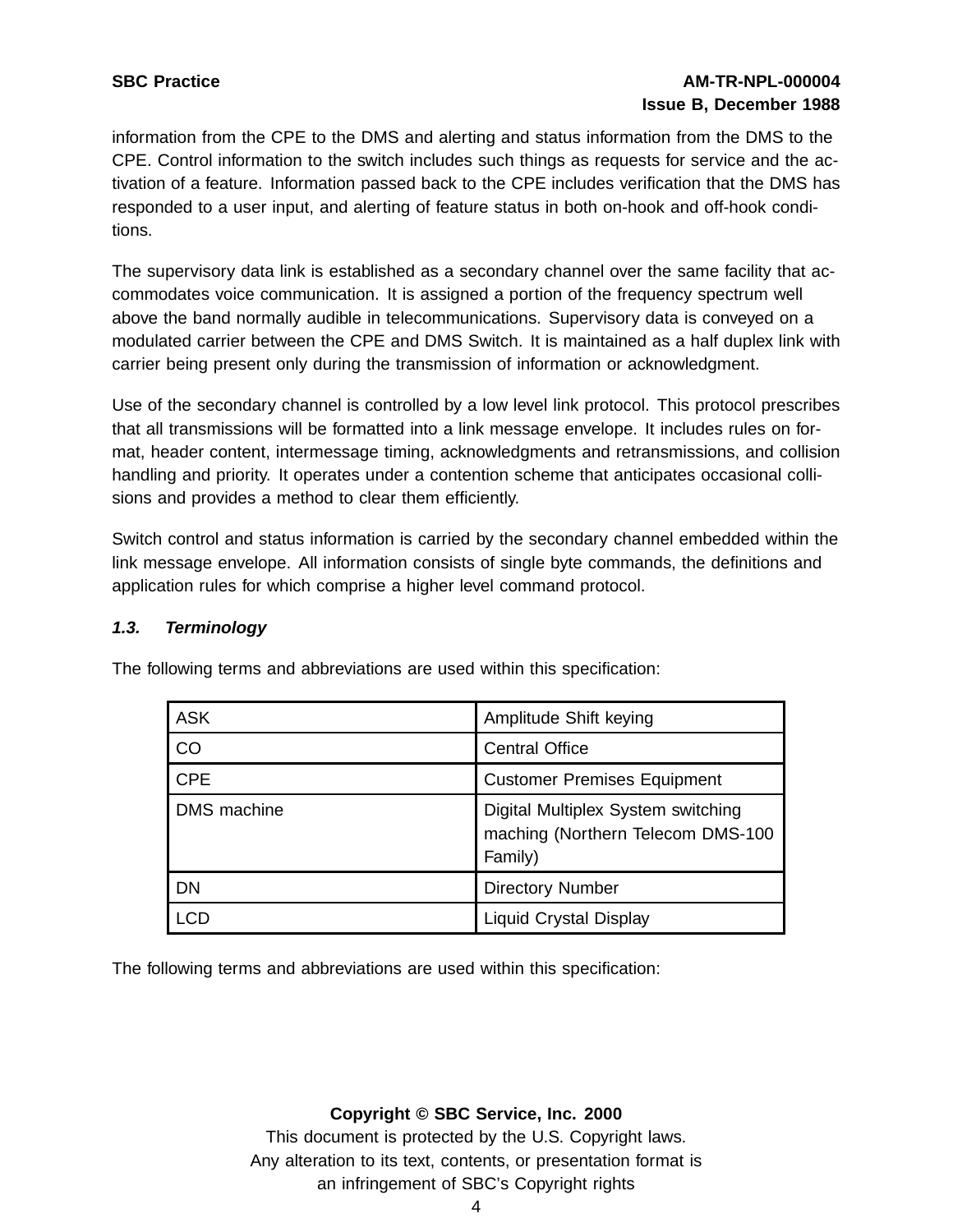| <b>NI</b>          | Network Interface                                                                                                                                            |
|--------------------|--------------------------------------------------------------------------------------------------------------------------------------------------------------|
| <b>PACK</b>        | Positive ACKnowledgement                                                                                                                                     |
| <b>POTS</b>        | Plain Old Telephone Service                                                                                                                                  |
| <b>PDN</b>         | <b>Prime Directory Number</b>                                                                                                                                |
| <b>Primary Set</b> | The first voice terminal that is con-<br>nected to the interface. It is the one<br>device that is loop powered as well as<br>providing the loop termination. |

### **2. Network Interface Overview**

### **2.1. General**

The Network Interface (NI) to any telecommunications service is the point of connection between the facilities of the service provider and facilities and equipment provided by the customer. The NI is located on the customer's premises as illustrated for Electronic Business Service, in Figure 2.1.

The NI to Electronic Business Service, provides a balanced, two wire termination allowing access to two spectrum separated channels.

The first is a voice grade channel of a nominal 3–Hz bandwidth that is available for voice and voicegrade data communications and is also utilized for conveying call progress and alerting signals to the CPE. The second is a secondary channel centered at 8000Hz used to pass supervisory and signalling information across the interface. The two channels are specified independently. Table 2-1 summarizes the main interface characteristics.

### **2.2. Voice Transmission**

The channel provided for voice has transmission characteristics similar to those of an exchange access line to the Public Switched Network. These characteristics are adequately described in Chapter 6 of Bell Communications Research PUB 61100, Description of the Analog Voiceband Interface between the Bell System Local Exchange Lines and Terminal Equipment, January 1983. For Electronic Business Service, however, it is appropriate to substitute 900 ohms for the given 600 ohms, wherever impendance is mentioned.

Terminal equipment connecting to Electronic Business Service should have voice transmission characteristics complementary to those of the Network as described in the above mentioned reference. Additional considerations unique to Electronic Set Service are covered in Section 3.2.3.

**Copyright © SBC Service, Inc. 2000**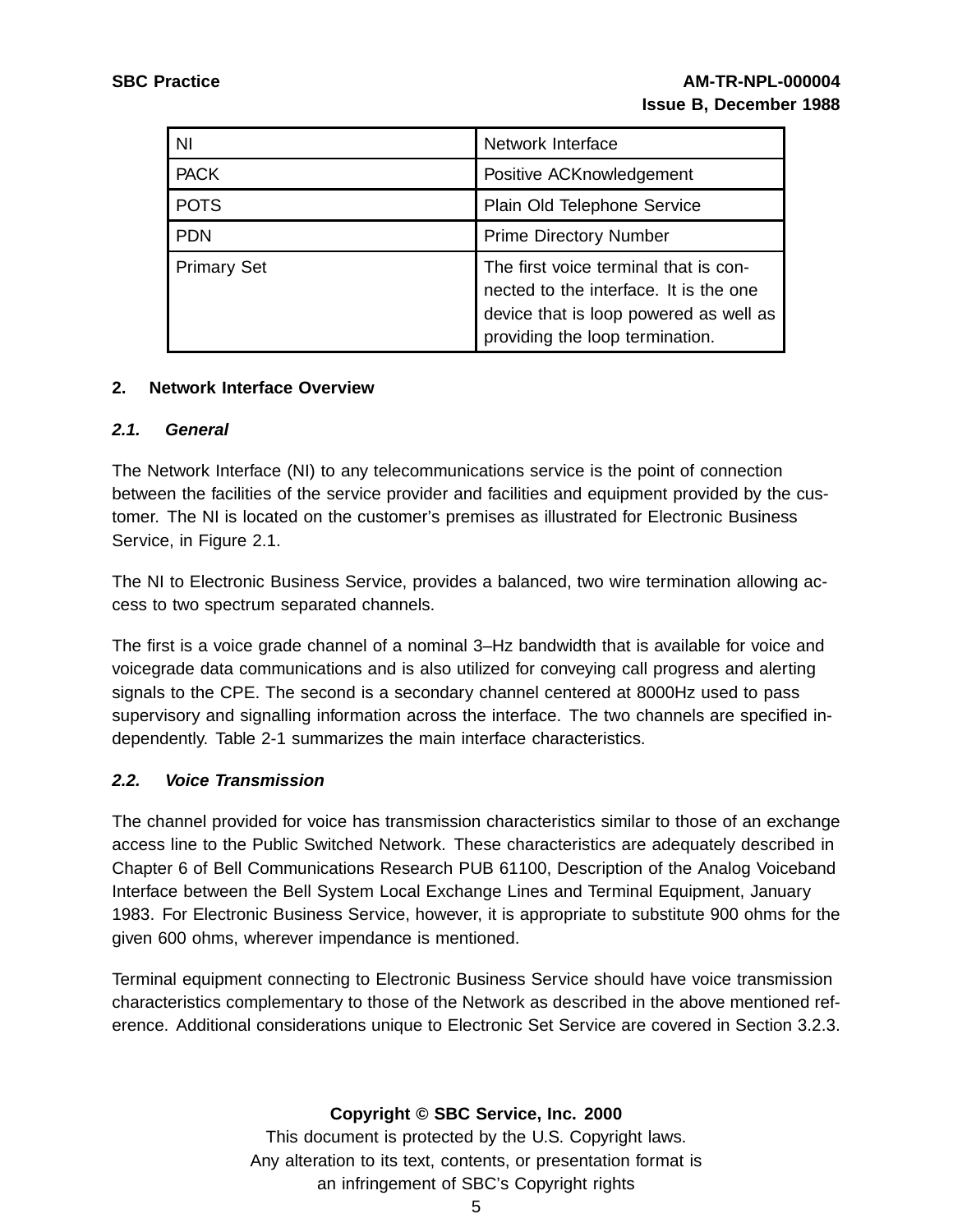### **2.3. Secondary Channel Transmission**

The secondary channel used in Electronic Business Service is a half duplex channel implemented by amplitude shift keying (ASK) an 8000Hz sinusoidal carrier. Keying takes place only during the transmission of supervisory or signaling information or in response to such transmissions.

Complete electrical specifications are provided in Section 3.2.4.

### **2.4. Direct Current Considerations**

A DC loop shall be maintained through the NI with the Enhanced Business Service. This current is utilized by the DMS to verify that CPE is attached and to maintain loop continuity. It is maintained at all times - even in the on-hook condition.

The DC current is not used for supervision (with the above exception). That function is provided by the supervisory and signalling commands conveyed over the secondary channel.

Complete details of required DC voltage, current, and resistance characteristics are provided in Section 3.2.5.

### **2.5. Supervision and Signalling**

Supervision and signalling information is passed back and forth across the interface on the secondary channel. The channel operates under a low level link protocol that governs message exchange. A higher level command protocol governs supervisory and status message content and response.

The link protocol specifies that all transmission shall be formatted into a 16 bit message envelope. Within the envelope, eight bits are used to convey data specified by the command protocol. The remaining bits are used for timing reference, addressing, direction control, and message integrity. The protocol specifies positive acknowledgment to valid messages, and retransmission on parity error and collision.

Details are provided in Section 4.

The command protocol provides the rules for the actual supervisory and signalling information passed over the interface. It specifies a set of commands appropriate to each direction of information flow, and it specifies the binary content of the associated command byte that is conveyed by the link message envelope.

### **Copyright © SBC Service, Inc. 2000**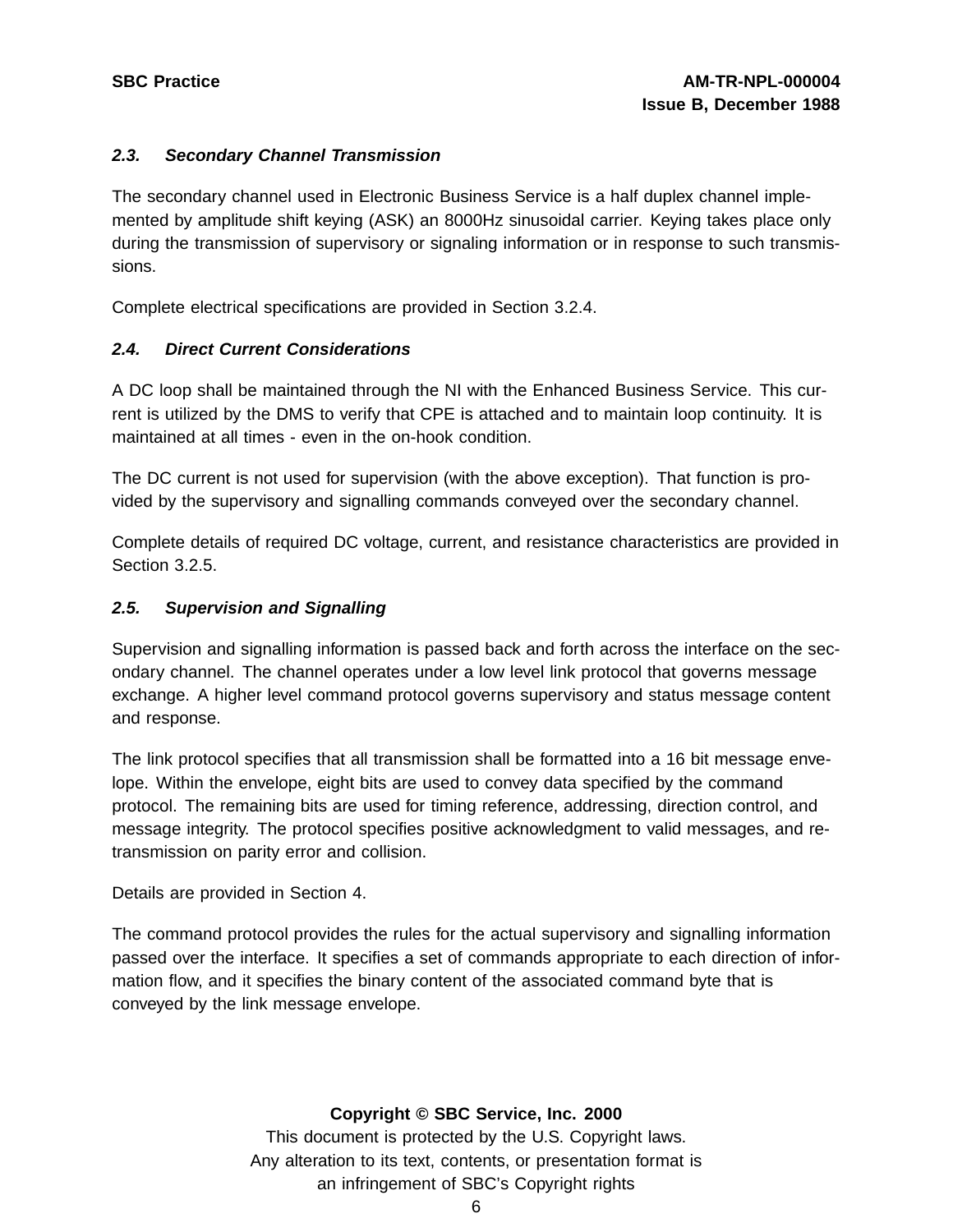### The command protocol is described in detail in Section 5.

Figure 2-1 Electronic Business Service Configuration



### **Copyright © SBC Service, Inc. 2000**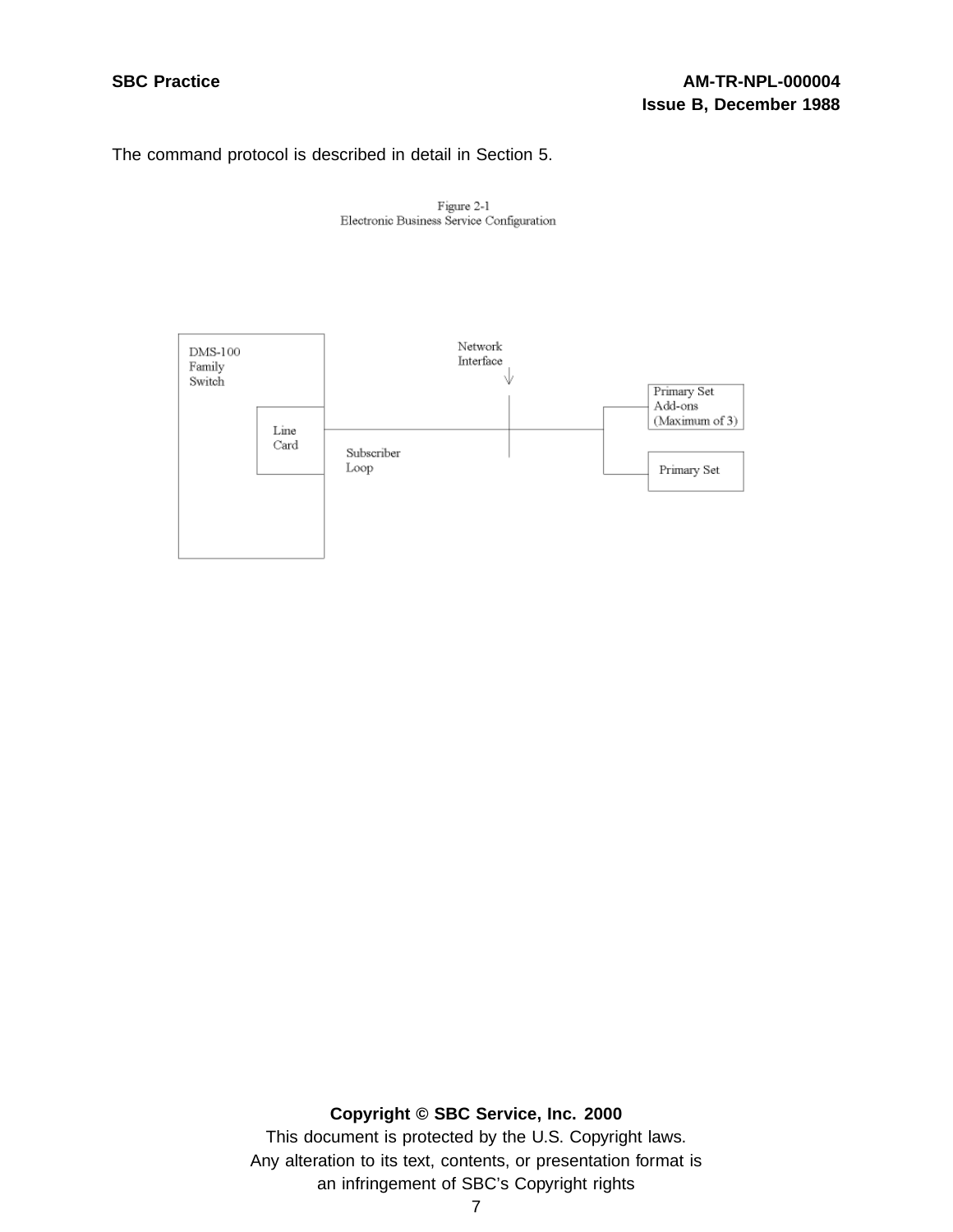| <b>GENERAL</b>          |                              |  |  |  |  |
|-------------------------|------------------------------|--|--|--|--|
|                         |                              |  |  |  |  |
| Voice Transmission      |                              |  |  |  |  |
| Call setup, disconnect  | channel, centered at 8 kHz   |  |  |  |  |
|                         |                              |  |  |  |  |
|                         | (ASK) 16 bit envelope        |  |  |  |  |
| PHYSICAL AND ELECTRICAL |                              |  |  |  |  |
|                         |                              |  |  |  |  |
| Power Requirements      |                              |  |  |  |  |
|                         | (Primary functions only)     |  |  |  |  |
| Primary Set with a      | (Fail to Pots supported)     |  |  |  |  |
|                         |                              |  |  |  |  |
|                         | similar to those of a Public |  |  |  |  |
|                         | Switched Network voice pair  |  |  |  |  |

#### SUMMARY OF INTERFACE CHARACTERISTICS Table 2-1

### **3. Network Interface Physical & Electrical Connection Requirements**

### **3.1. Physical Connection Requirements**

Tip and Ring leads are provided on a miniature six position jack. Specification for the jack can be obtained from the "FCC Rules for Registration of Telephone Equipment, Part 68, Subpart F, Section 68.500(b).

The following are the pin assignments for the jack and plug.

### **Copyright © SBC Service, Inc. 2000**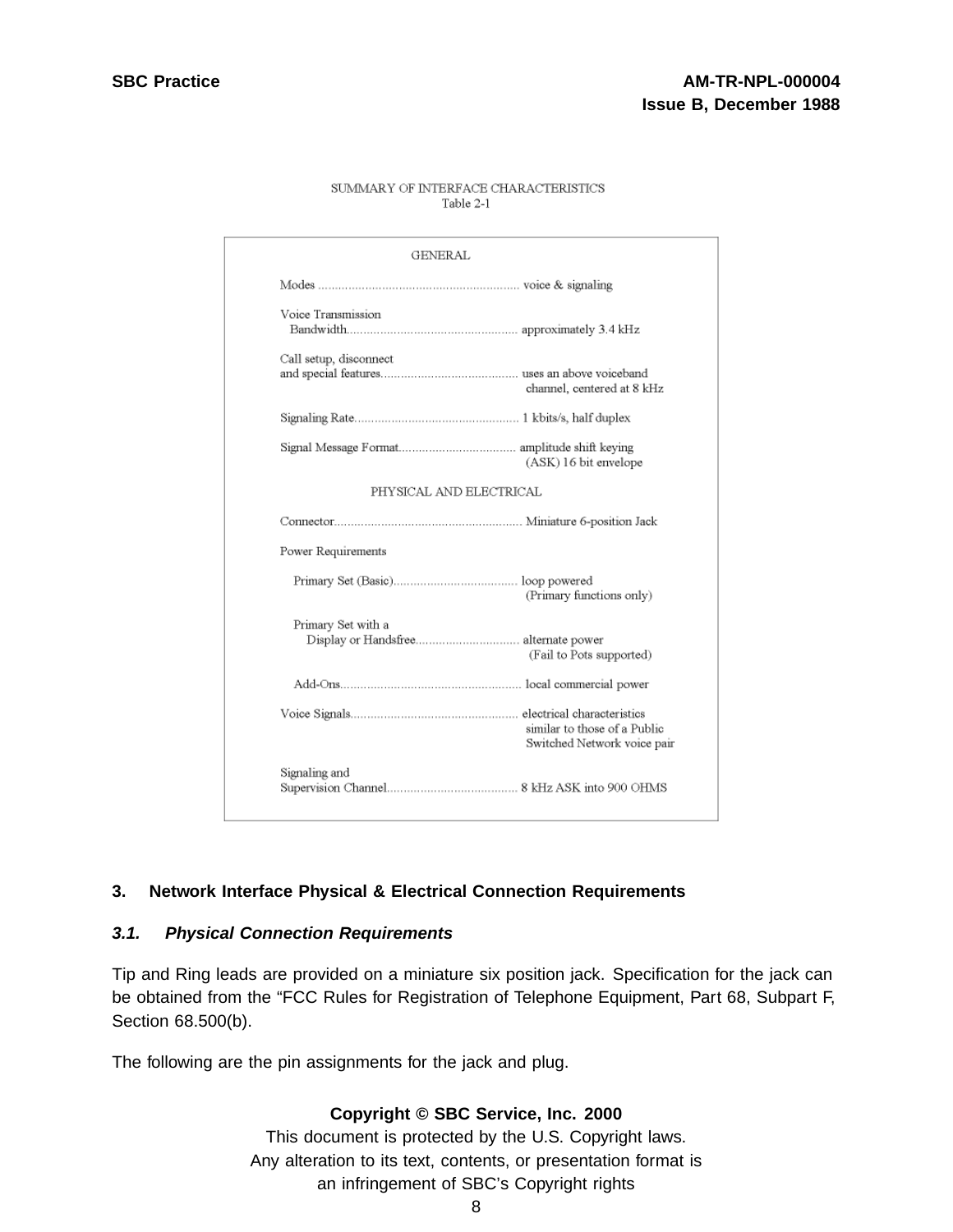### **NOTE:** Pins 1, 2, 5 & 6 at the CO end are reserved for Telco use.



### **3.2. Electrical Connection Requirements**

### 3.2.1. AC Impendance

The NI presents an AC impedance to the customer that appears electrically as 900 ohms, catenated with zero to 15,000 feet (26AWG) of non-loaded twisted wire pair cable.

The terminal equipment shall present a 900 ohm AC impedance to the Network Interface. This impedance shall be presented at all times, even during the idle or on-hook state.

### 3.2.2. Balance

Balance on a two-wire transmission media is the similarity of impedance of each conductor to ground. It is an ACD quantity that usually has both resistive and reactive components. It may, and probably will, vary with frequency. Good balance minimizes the conversion of mutually coupled longitudinal disturbances - such as 60Hz AC and its harmonics - to audible metallic sounds. It also greatly reduces the incidence of interfering crosstalk coupling between adjacent facilities.

On account of the difficulty of measuring balance as an impedance ratio, it is found as the decibel (db) relationship between a disturbing longitudinal voltage and the resulting metallic voltage of the same frequency. To avoid significantly degrading service, the longitudinal-to-metallic balance of Electronic Set Service terminal equipment should be in the acceptance region of Fig. 3-2 for all frequencies from 60 to 4,000Hz. Measurements shall be made in accordance with IEEE Standard 455-1976.

### **Copyright © SBC Service, Inc. 2000**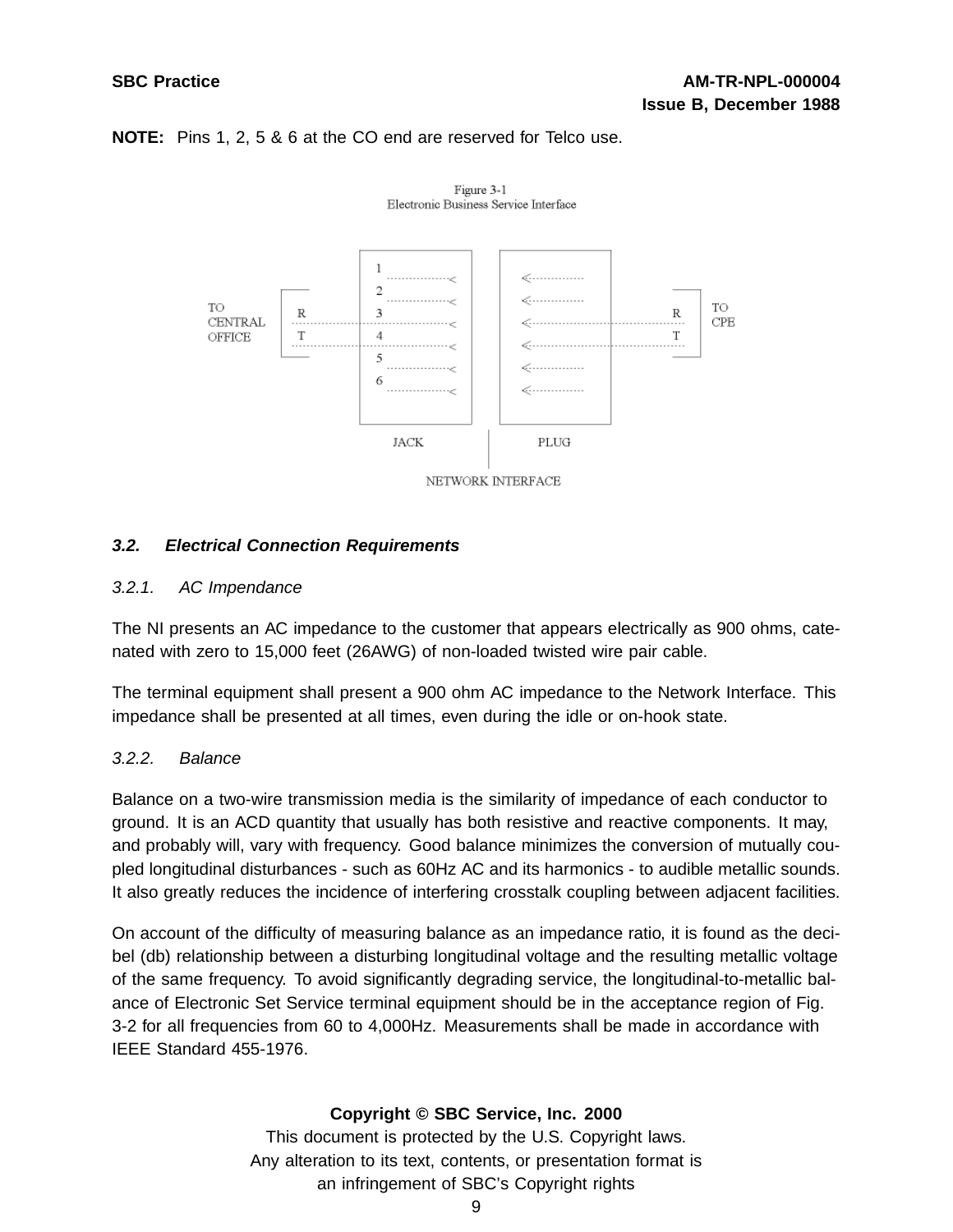- 3.2.3. Voiceband Channel
	- A. Transmission
	- Voice and voiceband data may be passed over the NI in both directions as analog electrical signals. The transmission requirements for speech and data transducers are essentially the same as those for telephones and modems intended to operate over the Public Switched Network.
	- One measurable difference is a permanent 3dB loss inserted by the DMS line card to signals from the network to the NI. The loss is normally imperceptible to the CPE user, but may be overcome by the addition of a 3dB gain, in the receive path only, in the CPE itself, with overall considerations given to OLR's (Overall Loudness Rating) and sidetone. Changes in network pads can also compensate.
	- B. Alerting Signal
	- The audible alerting signal from the DMS Switch over the voiceband channel consists of 500Hz plus 666Hz with a 10Hz warble rate, and it is transmitted at level of - 10dBV. The signal received at the NI shall be no lower than -18dBV into 900 ohms.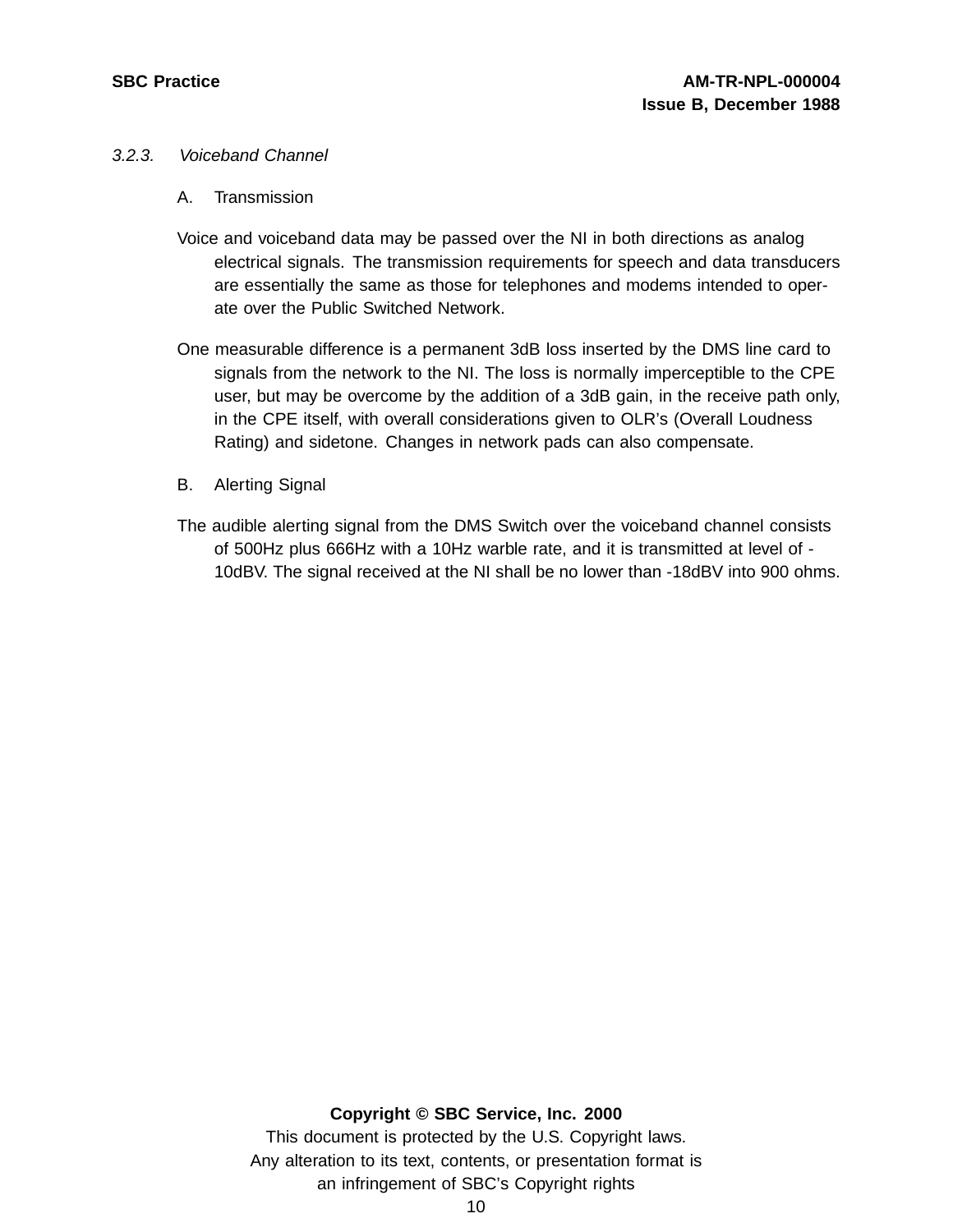C. To prevent interference with the secondary channel, any voiceband transmitted signals shall have a minimum rolloff of 42db/octave above 4KHz.



Figure 3-2 Longitudinal-to-Metallic Criteria

### 3.2.4. Signalling Channel Requirements

### A. Modulation

- The secondary channel is implemented by Amplitude Shift Key (ASK) on 8000Hz sinusoidal carrier. A logical one is represented by the presence of an 8KHz carrier. A logical zero is represented by its absence.
- Each transmitted bit has a duration of 1 msec, and the logical one consists of eight complete cycles of the 9KHz carrier. Each logical one shall begin and end at the zero crossing to prevent the generation of noise in the voiceband.

### **Copyright © SBC Service, Inc. 2000**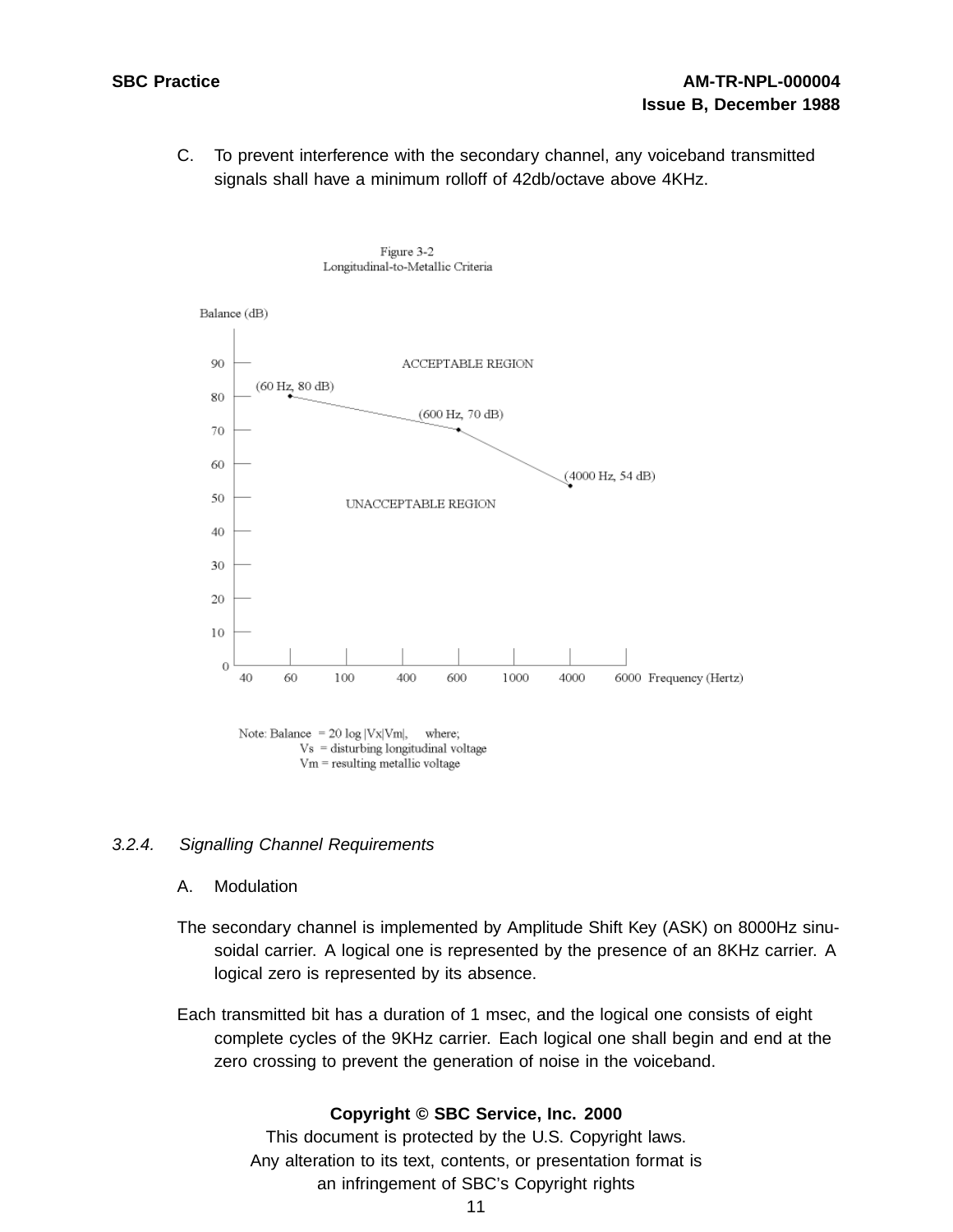- B. Transmit Specifications
- The modulated carrier transmitted into the NI from the CPE shall be at a level of 1.3 0.2 V, 8 KHz peak-to-peak. This level should not be exceeded as the terminal equipment may then not meet Part 68 requirements for power in the 4KHz to 12KHz bands. The level given will meet Part 68 requirements for 100 msec averaged power based on a predicated worst case of 12/23 ones density, for continuously repeated data. the level should also not be reduced as it may allow the signal arriving at the DMS switch to fall below the recovery range of the receiver.
- The transmitted carrier shall be of sinusoidal waveform at a frequency of 8000Hz 2% and modulated at a rate of 1Kb/s 2%.
- C. Receive Specifications
- The modulated carrier level received from the NI into the line card or set shall be a minimum of 50 mV Peak to Peak at 20 $^{\circ}$ C. It shall be a minimum of 55 mV peak to Peak at 70 $\degree$ C for the line card and a minimum of 55 mV Peak to Peak at 50 $\degree$ C for the set. It will be at frequency of 8000 Hz 2% and modulated at a rate of 1Kb/s 2%.
- The carrier will be received with a signal to noise margin no less than 20dB, at the minimum receive level. Noise in the 6KHz to 10KHz band, only, will be considered. Transmit and Receive specifications are summarized in Table 3-1.
- D. Filtering

### **Copyright © SBC Service, Inc. 2000**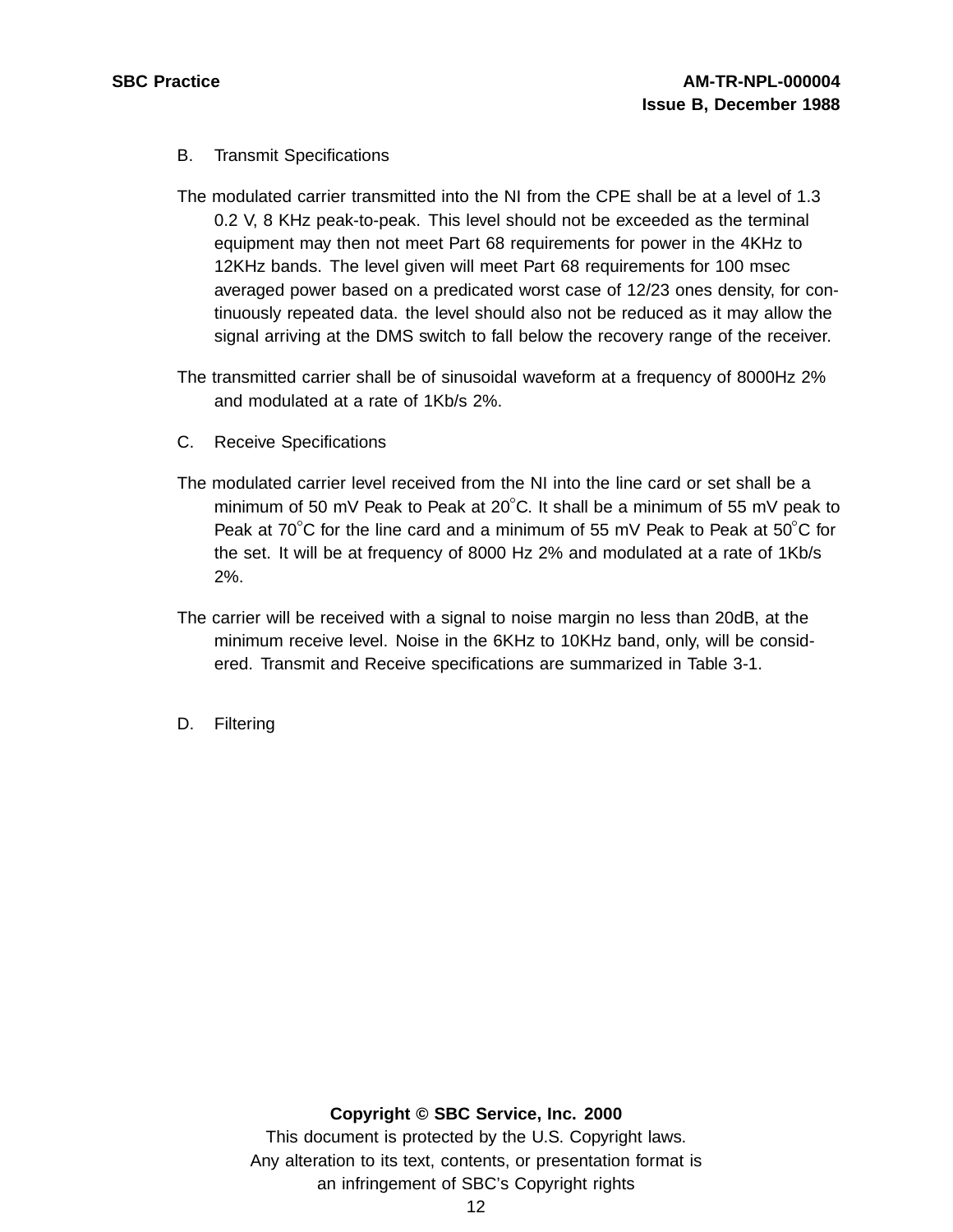In order to avoid a disturbing interference to voiceband communications, any secondary channel transmissions shall have a minimum roll-off of 24dB/octave below 7KHz.

#### TABLE 3-1

| CHARACTERISTIC                             | VALUE        | TOLERANCE     |
|--------------------------------------------|--------------|---------------|
| Modulation Scheme                          | ASK          | ------------- |
| Carrier Frequency - Transmit               | 8000 HZ      | $± 2\%$       |
| - Receive                                  | 8000 HZ      | $± 2\%$       |
| <b>Bit Rate</b>                            | $1$ Kb/s     | $± 2\%$       |
| Network Impedance                          | 900 $\Omega$ | Nominal       |
| CPE Impedance                              | 900 Ω        | ±10%          |
| Maximum Transmit Level (into 900 Ohms)     | 1.3 V P/P    | $\pm 200$ mV  |
| Minimum Transmit Level (into 900 Ohms)     | 50 mV P/P    | Min 20°C      |
|                                            | 55 mV P/P    | Min 70 C      |
|                                            |              |               |
| Balance (@ 8000 HZ)                        | 38dB         | Min           |
| RMS Signal - to- Noise* (Receive)          | 20dB         | Min           |
| *Flat weighted noise in 6KHZ to 19KHZ band |              |               |

SECONDARY CHANNEL CPE TRANSMISSION SPECIFICATIONS

### 3.2.5. DC Battery Feed and Equalization

The balanced 440 ohm battery feed from the central office shall be used to power the primary voice terminal functions only. Any add-ons shall be powered by local commercial power.

The voltage supplied over the subscriber loop to the interface is nominally 52 volts, with a minimum of 42.75 volts and a maximum limit of 56 volts between tip and ring. Under normal operating conditions, the DC potential shall be negative on the ring relative to the tip. The current drawn by the primary voice terminal from the subscriber loop when the set is in the standby mode, shall be less than or equal to the limit specified in Table 3-2. When in the active state, the current drawn from the loop interface by the primary set shall be within the limits specified in Table 3-2. See Section 5 on the primary set for further information on what constitutes active and standby modes.

### **Copyright © SBC Service, Inc. 2000**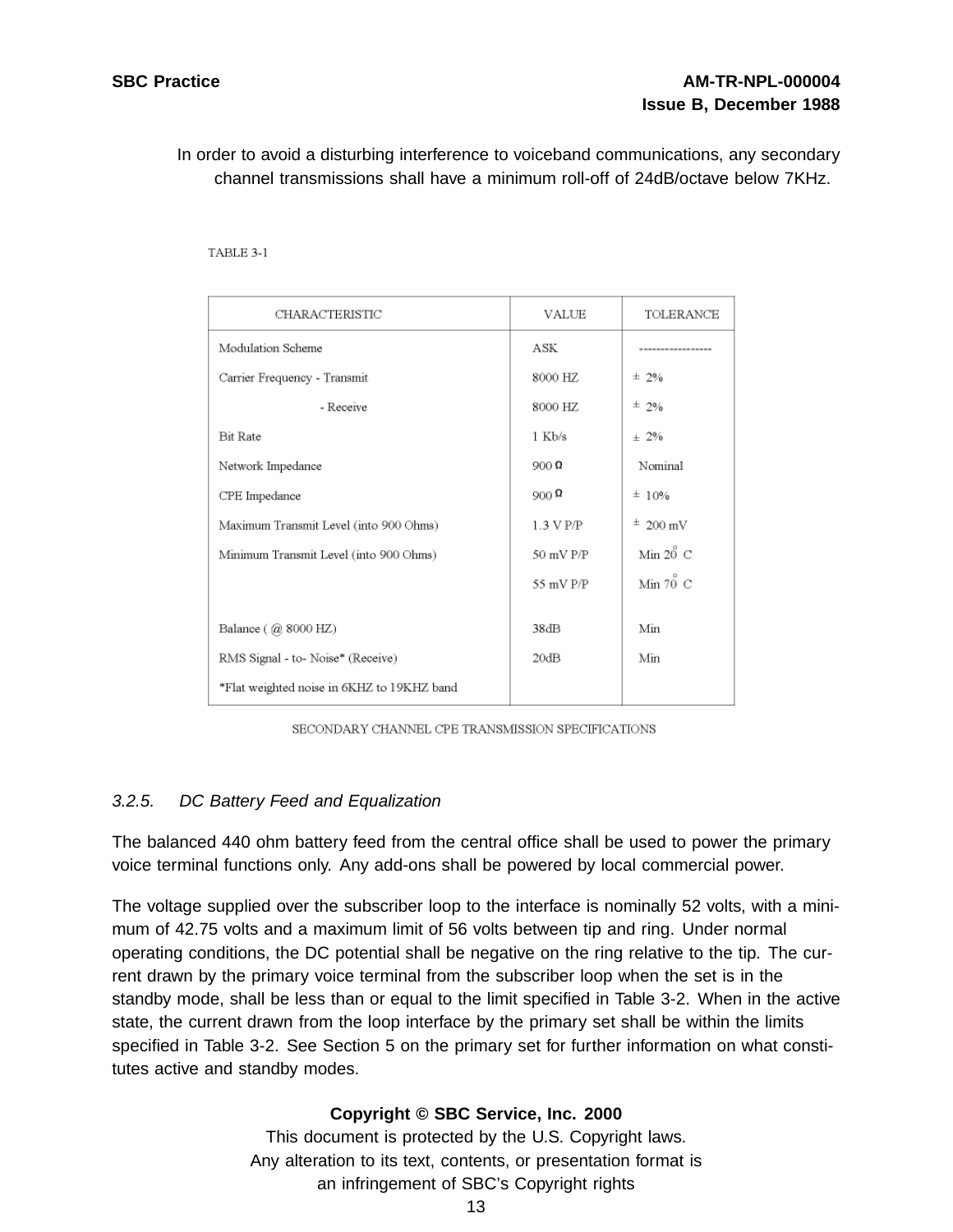In addition to powering the primary set the voltage present at the interface is used to establish the required equalization to compensate for the voiceband transmission losses introduced by the loop when the set is active.

The subscriber loop must be non-loaded. The loop range limit for a particular loop is determined by one of two factors: either the DC resistance of the loop or the attenuation of 8kHz. The controlling factor being the one that restricts the range the most. The DC resistance of the loop must be limited to ensure the primary set has sufficient power supplied from the line card battery feed (see Table 3-2 for the DC resistance limit). The attenuation at 8kHz cannot exceed the value given in Table 3-2 to ensure satisfactory operation of the signal channel. The attenuation at 8 kHz is dependent on both the loop length and the amount of bridge tap present. Any range reduction due to the bridge tap is dependent on the length of the bridge tap and on its location.

Bridge taps that cause the attenuation to exceed the 24 dB limit or add excessive impulse noise must be removed.

| CHARACTERISTIC                                                                                                                |                         | VALUE                                             |
|-------------------------------------------------------------------------------------------------------------------------------|-------------------------|---------------------------------------------------|
| Primary Set - Current Drawn-Standby Mode-<br>- Current Drawn-Active Mode-                                                     | Max<br>Min.<br>Max.     | $18 \text{ mA}$<br>$15 \text{ mA}$<br>38 mA       |
| Normal Battery Feed Polarity                                                                                                  |                         |                                                   |
| DC Resistance - Add-ons<br>$(T \text{ to } R)$                                                                                | Min.                    | 2 Mohms                                           |
| DC Resistance for any terminal equipment<br>with the polarity of T and R reversed                                             | Min.                    | 2 Mohms                                           |
| ASK (into 900 ohms) - Transmit Level (8 KHz)<br>- Receive Level (8 KHz)                                                       | Max.<br>Min.            | 650 mVpeak<br>25 mVpeak 20 C<br>27.5 mVpeak 70° C |
| Loop Range - Attenuation of 8 KHz from<br>Line Card to Set or Add-ons<br>- Loop DC Resistance Limit<br>Voiceband AC Impedence | Max.<br>Max.            | 24 dB<br>$1230 \text{ ohms}$                      |
| -Primary Set mpedance $(T \text{ to } R)$<br>-Auxiliary Set Impedance (T to R)<br>-Add-ons<br>(T to R)                        | Nominal<br>Min.<br>Min. | 900 ohms<br>25 kohms<br>25 kohms                  |

| Table 3-2                                       |
|-------------------------------------------------|
| Summary of Electrical Interface Characteristics |

### **Copyright © SBC Service, Inc. 2000**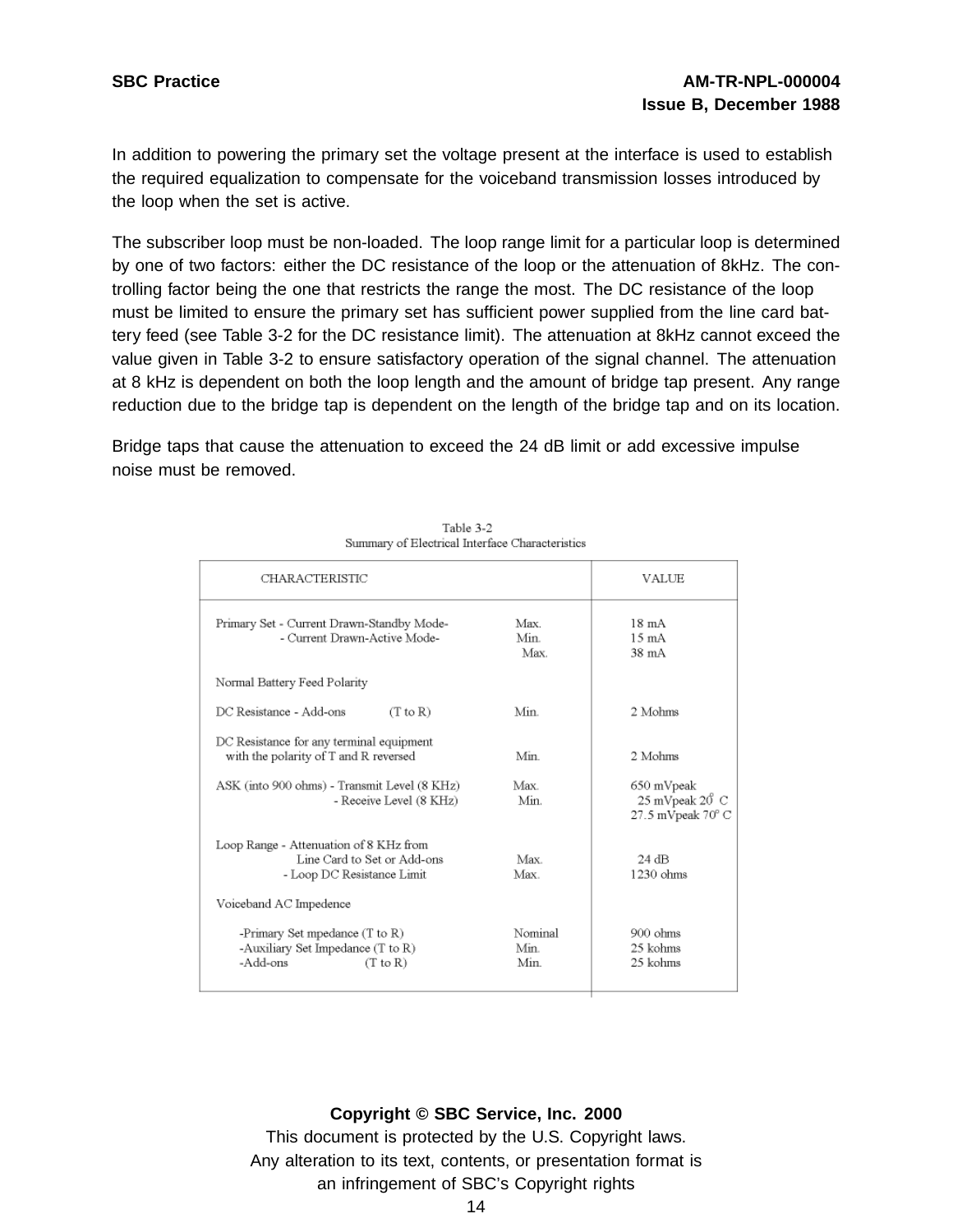### **3.3. Add-On Modules**

The intended purpose of the Add-on modules is to provide additional features to the primary set.

The Add-ons are designed to bridge the Tip and Ring network interface association with the primary set.

The Add-ons are uniquely addressable and have a high AC and DC impedance between tip and ring (see Table 3-2 for the requirements). The Add-ons depend on the 900 ohms termination of the primary voice terminal to provide their terminating impedance. The high impedance of these devices ensures that the 900 ohms AC terminating impedance of the primary set is not significantly altered. The high DC resistance of any Add-ons is required to ensure the primary set loop powering requirements can be met.

### **4. Network Signalling Protocol**

### **4.1. General**

OMS-100 Enhanced Business Service Signalling capabilities are provided via the above voiceband channel. The messages sent over the channel use the protocol outlined below.

### **4.2. Message Envelope Structure**

Both incoming and outgoing messages consist of 16 bits contained within a basic two byte structure as shown in Figure 4-1.



**BIT**

### **Start**

Since the transmission scheme is asynchronous, a start bit is required. This bit is always 1 and represents the beginning of transmission.

### **Copyright © SBC Service, Inc. 2000**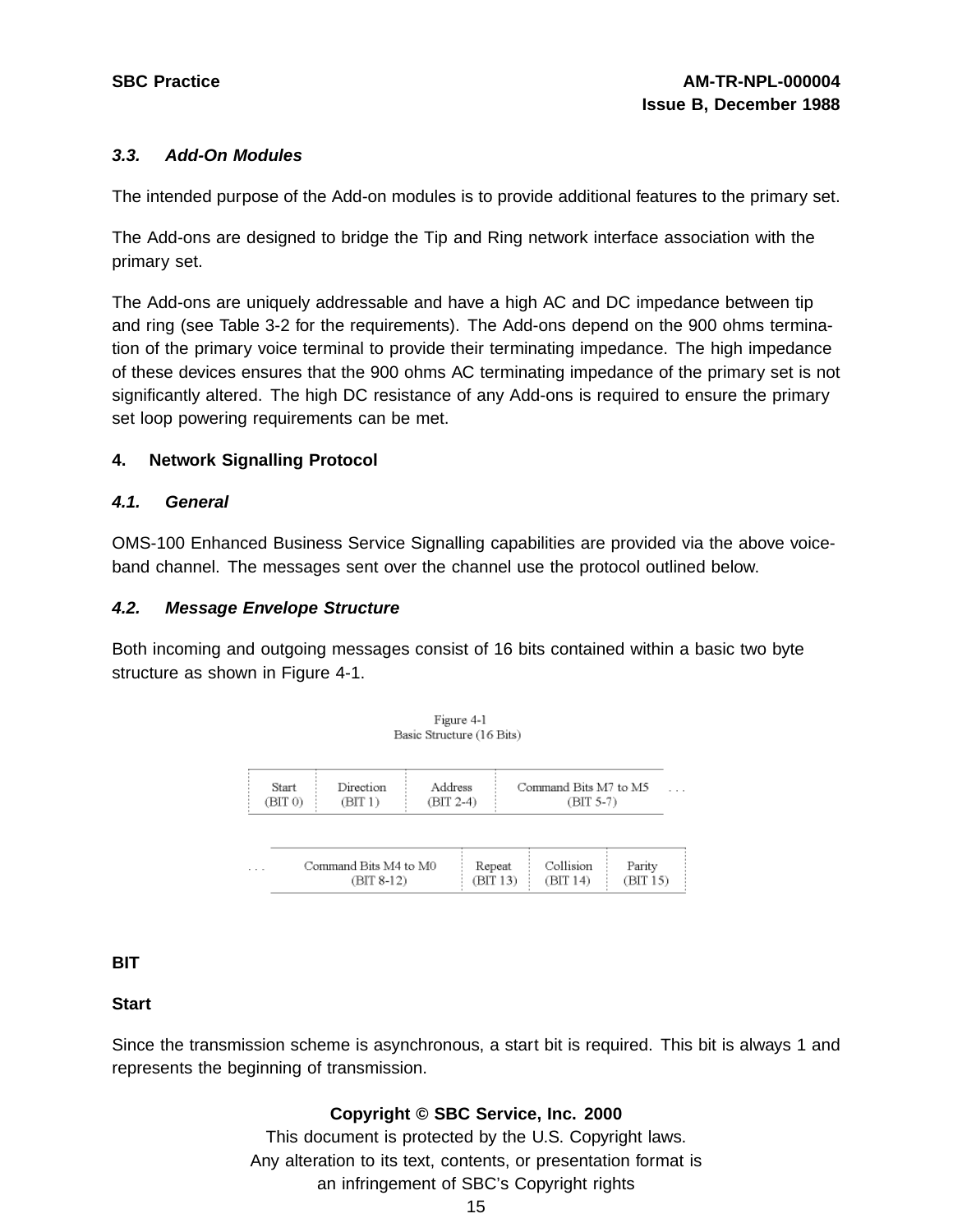### **Direction**

The direction bit indicates which direction the message is being passed over the loop. This bit when set to 0 indicates that the message is from the terminal device to the line card. When the bit is set to 1, the message is from the line card to a device on the loop.

### **Address**

The address of the sending or receiving terminals. The primary voice terminal is always address 0 with any Add-ons being restricted to addresses 1 through 3. An auxiliary voice terminal, where desired, is given address 4 with any Add-ons being restricted to addresses 5 through 7. The three bits of the binary address are sent or received in order of decreasing significance with the most significant bit first.

### **Command**

The actual control command to be acted upon by the set, Add-on or the line card, (bits M7-M0). The eight bit command is sent or received in order of decreasing significance with the most significant bit first.

### **Repeat**

The repeat bit is normally set to 0 and will be set to 1 on retransmission not occurring as a result of collisions. If a positive acknowledgment is not received, the transmitter will repeat the command only one more time with the repeat bit set.

### **Collision**

The collision bit is normally set high and is brought low when the transmitting device detects a collision.

### **Parity**

The parity bit is calculated such that the total number of ones in the message including the start bit is odd.

### 4.2.1. Message Format

The transmitted message is 16-bits long and the bit length is 1 ms. The message consists of a start bit, a message direction bit, a 3-bit address field, an 8-bit transaction code and 3 errordetection bits named repeat, collision and parity. The start bit is a logic one, the idle state of the line being zero or no carrier. The direction bit is zero for set-to-linecard transactions and one in linecard-to-set transmission. The direction bit will ensure that collisions are detected

### **Copyright © SBC Service, Inc. 2000**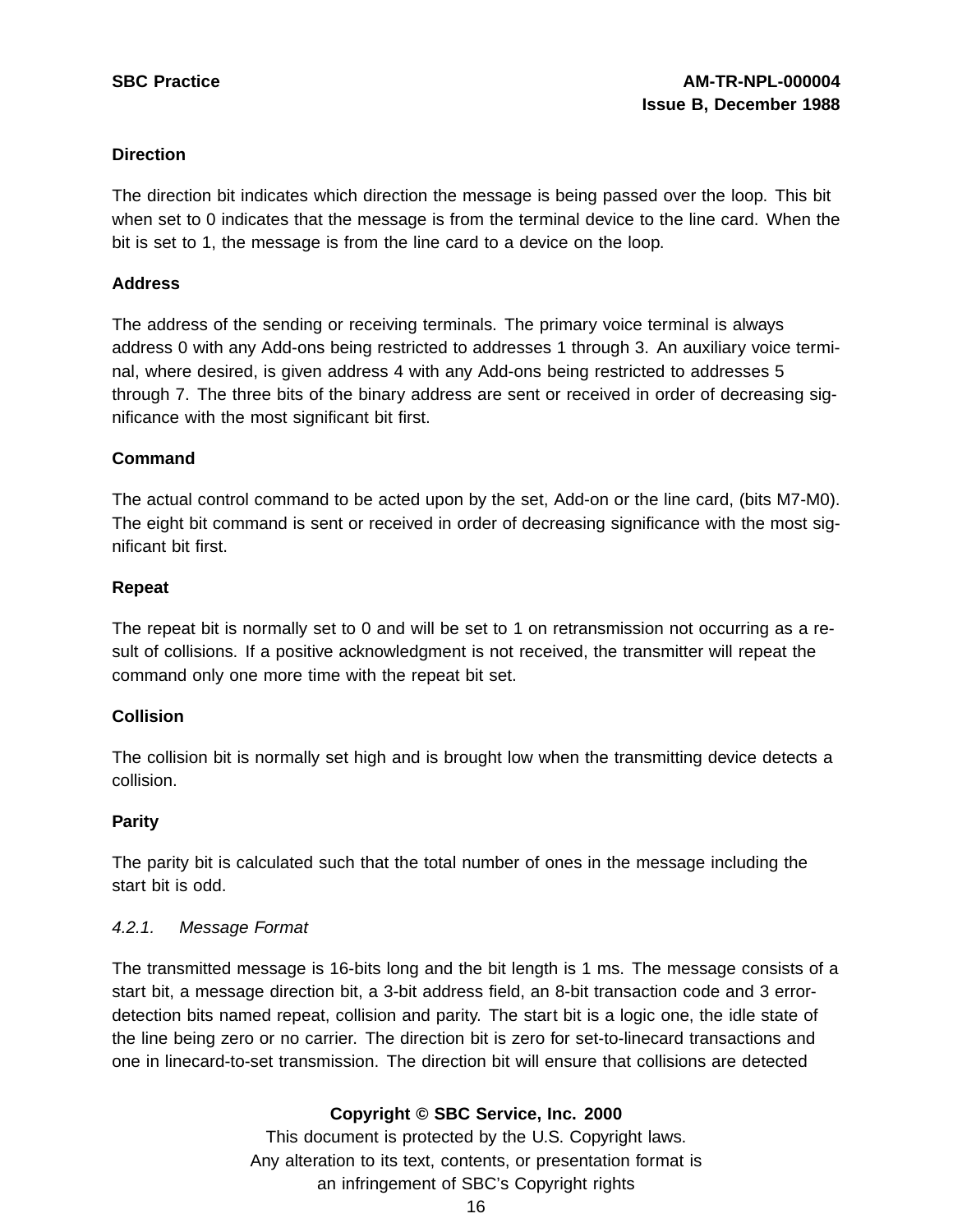early where the linecard message address field matches the address of the transmitting set. This choice of polarity also reduces the possibility of set wakeup on a noise glitch. If the bit was low for linecard-to-set transmission, noise could wakeup set zero. The set would remain awake even through the false message would be rejected by the error bit checks.

All Electronic Business sets on a line are given an address unique to that line. This allows for a maximum of 8 terminal devices (primary sets and add-ons). Each message contains the address of the originating device (transmitter) in the case of terminal devices or the destination device (receiver) for messages from the linecard. The linecard has no true address code but is identified by the direction bit. The main set is given address zero.

When a set is receiving a message, it checks to see that the address field of the incoming message matches its own address. If not, the set continues to monitor the line but ignores the message (does not act upon it). The 8-bit transaction code is used to communicate information for the implementation of set features, dialed digits and hook switch reporting.

To reduce the effects of noise and collisions, the 3 status bits (error detection, supervisory bits) were included in the protocol. The repeat bit is brought high on retransmissions not occurring as a result of collisions. This normally low bit works in conjunction with an internal flag to judge whether a received message, free from errors, is to be accepted. When a device receives a message with incorrect parity, it sets the just mentioned flag (the "previous message in error flag"). If parity is correct, the flag is reset. The timing or retransmissions is such that a retransmission should always be received immediately following a message with a parity error. The action of flag and repeat bit can be summarized as follows:

- A. Flag and repeat are both set message is accepted (retransmission assumed).
- B. Flag set and repeat reset message is accepted (new message assumed).
- C. Flag reset and repeat set message is ignored (it is assumed that the retransmitting set failed to detect a pack for a correct message).
- D. Flag and bit are both reset message is accepted (new message assumed).

The "previous message in error flag" and repeat bit are not set for the reception of collided messages and collision retransmissions, respectively.

### **4.3. Collision Procedures**

Successful operation under any half duplex protocol necessitates that only one intercommunicating device be allowed to transmit at a time. The Electronic Business Service line protocol does not accommodate this directly, but rather provides rules which insure that incidents of collision will be efficiently resolved.

### **Copyright © SBC Service, Inc. 2000**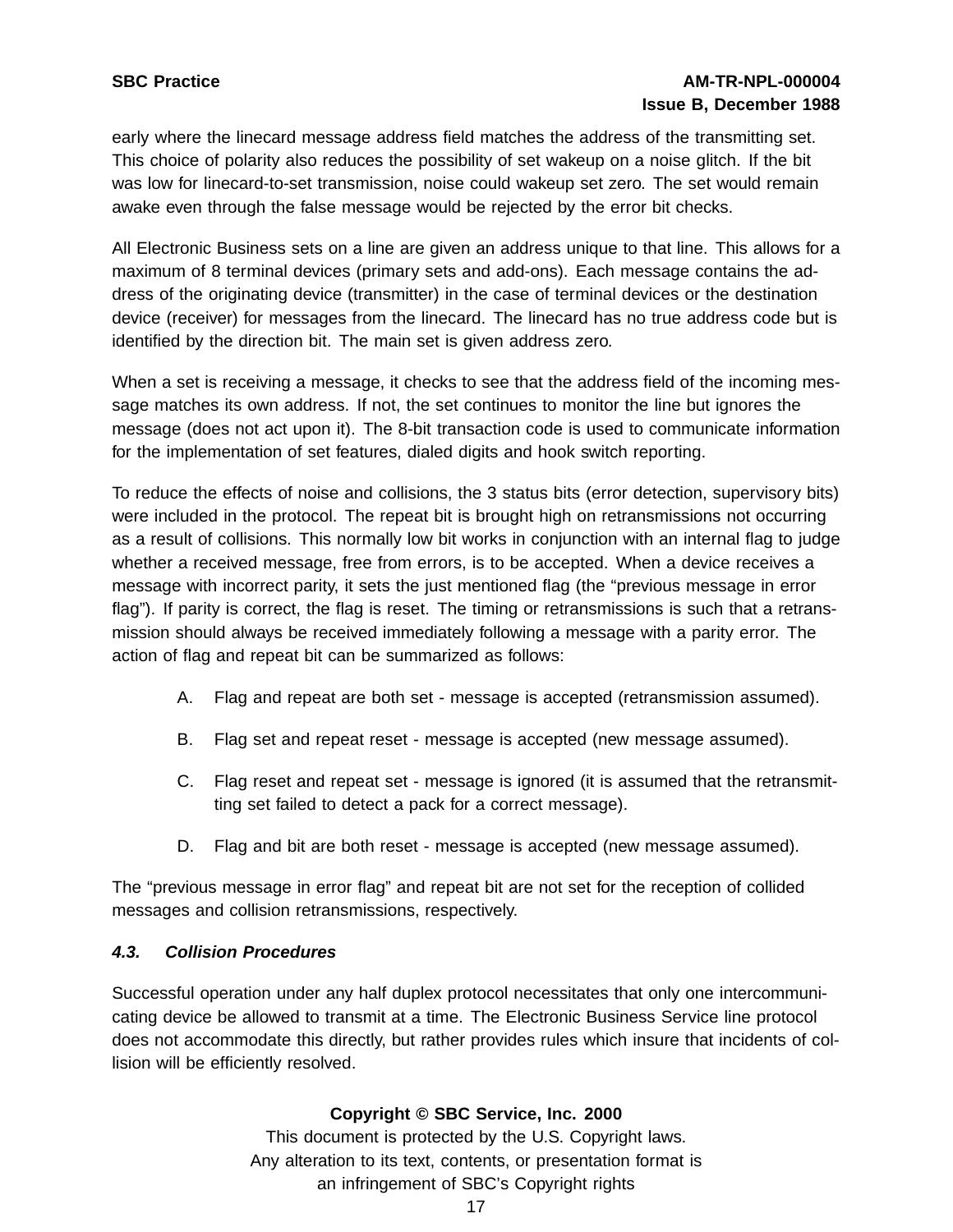The rules define three operating modes in which a device may be at any instant.

- 1. Transmitting
	- The device is sending a message to, or replying to a message from, an intercommunicating device.
- 2. Receiving
	- The device has detected a start bit and is in the process of sampling the remaining bits of the message envelope at their midpoints.
- 3. Idle
- The device is monitoring the line for a start bit.
	- A. Avoidance
	- All devices on the Electronic Business Service loop, monitor the loop when they are not transmitting. If any one of them detects a valid start bit, its transmit mode shall be inhibited for the period of time if takes to receive a valid message plus the time required for a positive acknowledgment to be returned, together with a guard time that is used to resolve line contention, should errors occur. This characteristic eliminates the majority of collisions. Resolution of the infrequency situation where more than one device begins transmitting at the same time as another is required. The collision bit and the procedure associated with it shall be used to resolve such an occurrence.
	- B. Detection
	- During the transmission of a message, the transmitting device shall monitor the loop while sending any zero bits to check that the loop has the correct level on it. All bits within the message envelope that are zero preceding the collision bit shall be evaluated for collisions. If the transmitting device detects a collision, the normally high collision bit shall be set low. This is an indication to the receiving device to ignore the message and therefore, not to return a positive acknowledgment. It also indicates that the transmitting device has detected a collision and will proceed with the collision procedure.

### **Copyright © SBC Service, Inc. 2000**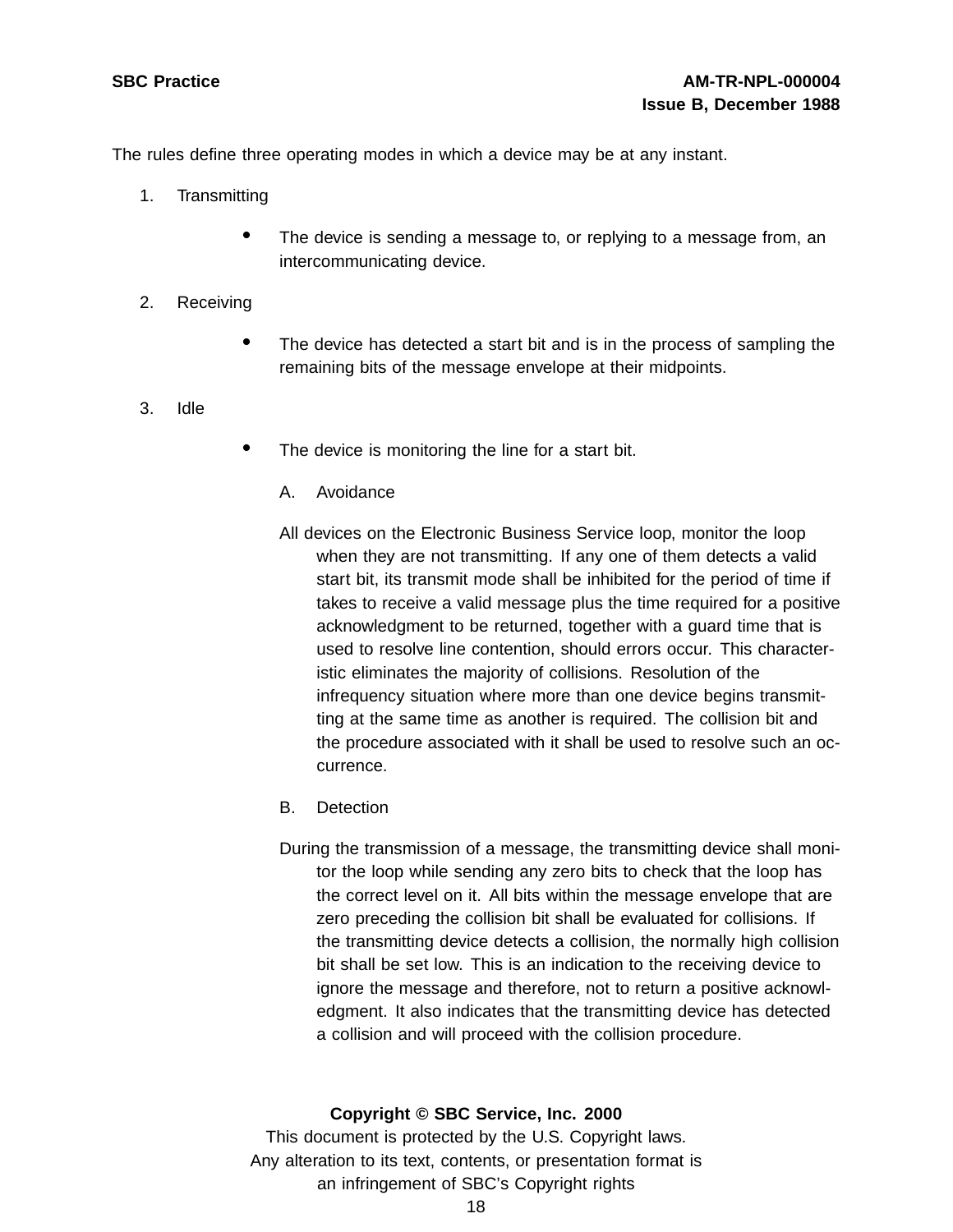### C. Resolution

To avoid a collision recurring, the devices on the loop are assigned a set priority, in terms of how long they should wait after the collision is detected, before the message can be retransmitted. The DMS switch is given the top priority i.e., it can repeat the message with no time delay. The other devices on the loop are required to delay their retransmission a period of time (T) equal to one millisecond plus a length of time proportional to their address, i.e., T=(1+Address)ms. This gives the primary set, with address 0, the second highest priority with the lowest going to device 7. By giving each device on the loop a different priority, the probability of a collision reoccurring is very low. However, the protocol states that messages are to be repeated until the collision has been resolved.

### **4.4. Parity Error Detection And Retransmission Rules**

The parity bit is calculated such that the total number of ones in the message including start bit is odd. The receiving set checks the parity bit and compares the line value with its calculated parity value. If there is a match and the collision bit is high, the message is considered valid and a positive acknowledgment is transmitted. A transmitter not receiving a positive acknowledgment and not detecting a collision, assumes a parity error and retransmits the message with the repeat bit set. The transmitter begins retransmission before other sets can initiate any new transmission. Only a single transmission attempt is made.

Failure of the transmitting device to receive a positive acknowledgment, the second time will cause the attempt at transmitting the message to be cancelled. Figure 4-2 gives the flow chart outlining how collisions and parity errors are handled by a device on the loop or the line card in

### **Copyright © SBC Service, Inc. 2000**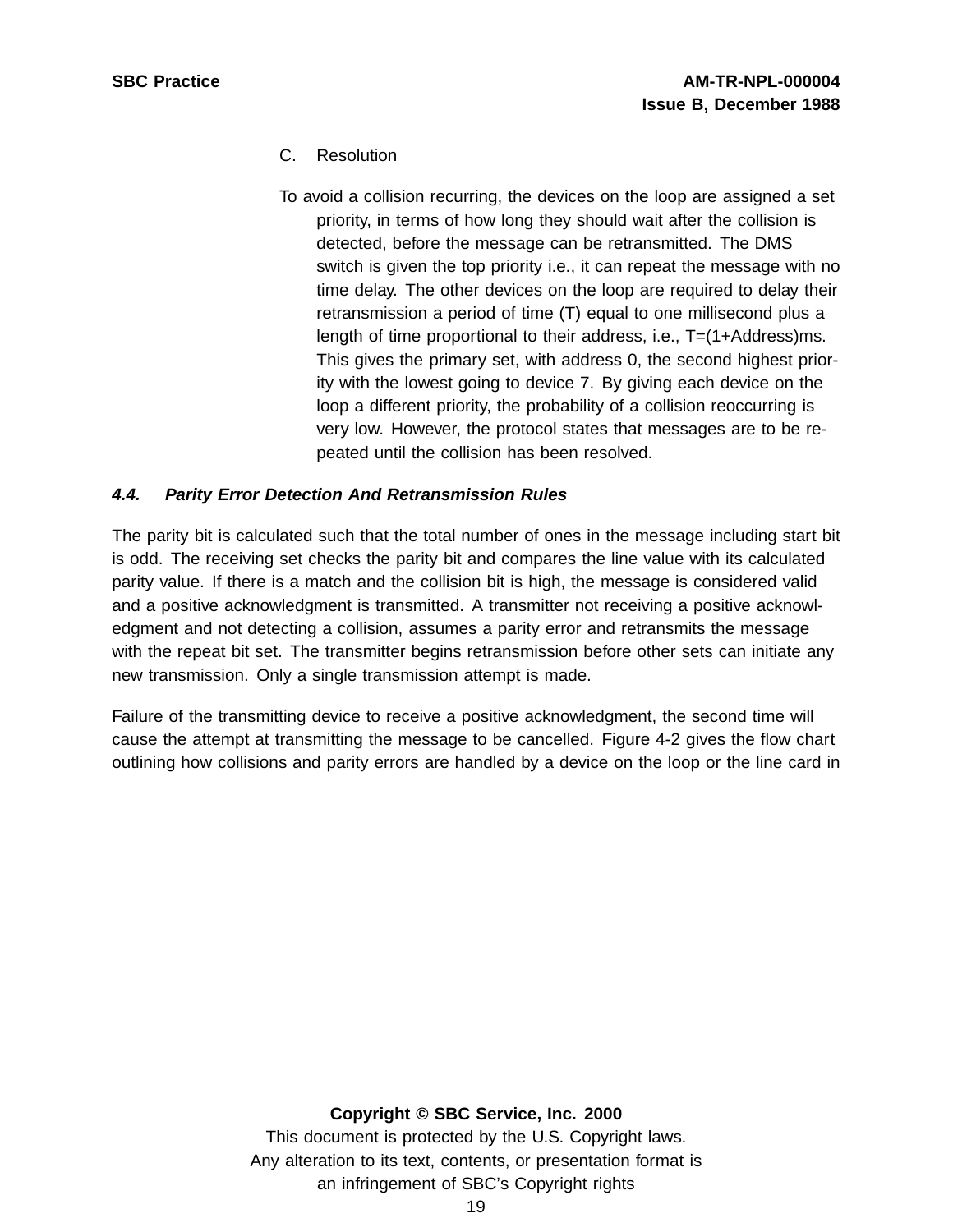the receive mode. Figure 4-3 gives the flow chart outlining the protocol for the transmission of a message by a device on the loop or the line card.



### **Copyright © SBC Service, Inc. 2000**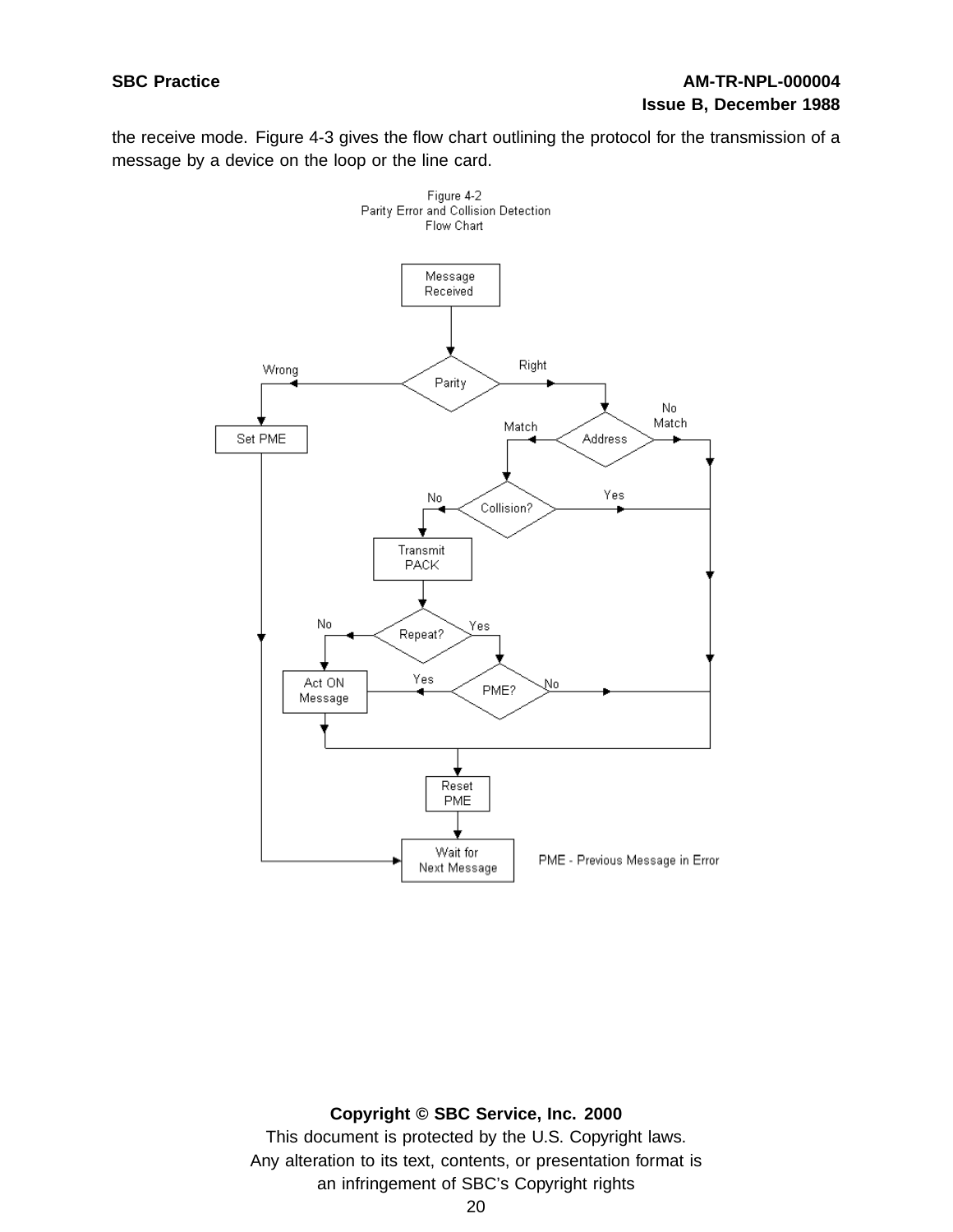

### **4.5. Timing Considerations**

The bit length is nominally one millisecond. Start bits must exceed 500 microseconds to be valid. When a valid start bit is detected, the device will enter the receive mode and the remaining bits in the message will be sampled in the second half of the bit.

### 4.5.1. Transmitting Device Timing

A transmitting set looks for a positive acknowledgment on the line between 17 and 18 milliseconds into the transmit sequence. The positive acknowledgment must be present for 500 microseconds to be considered valid (see Figure 4-4).

### **Copyright © SBC Service, Inc. 2000**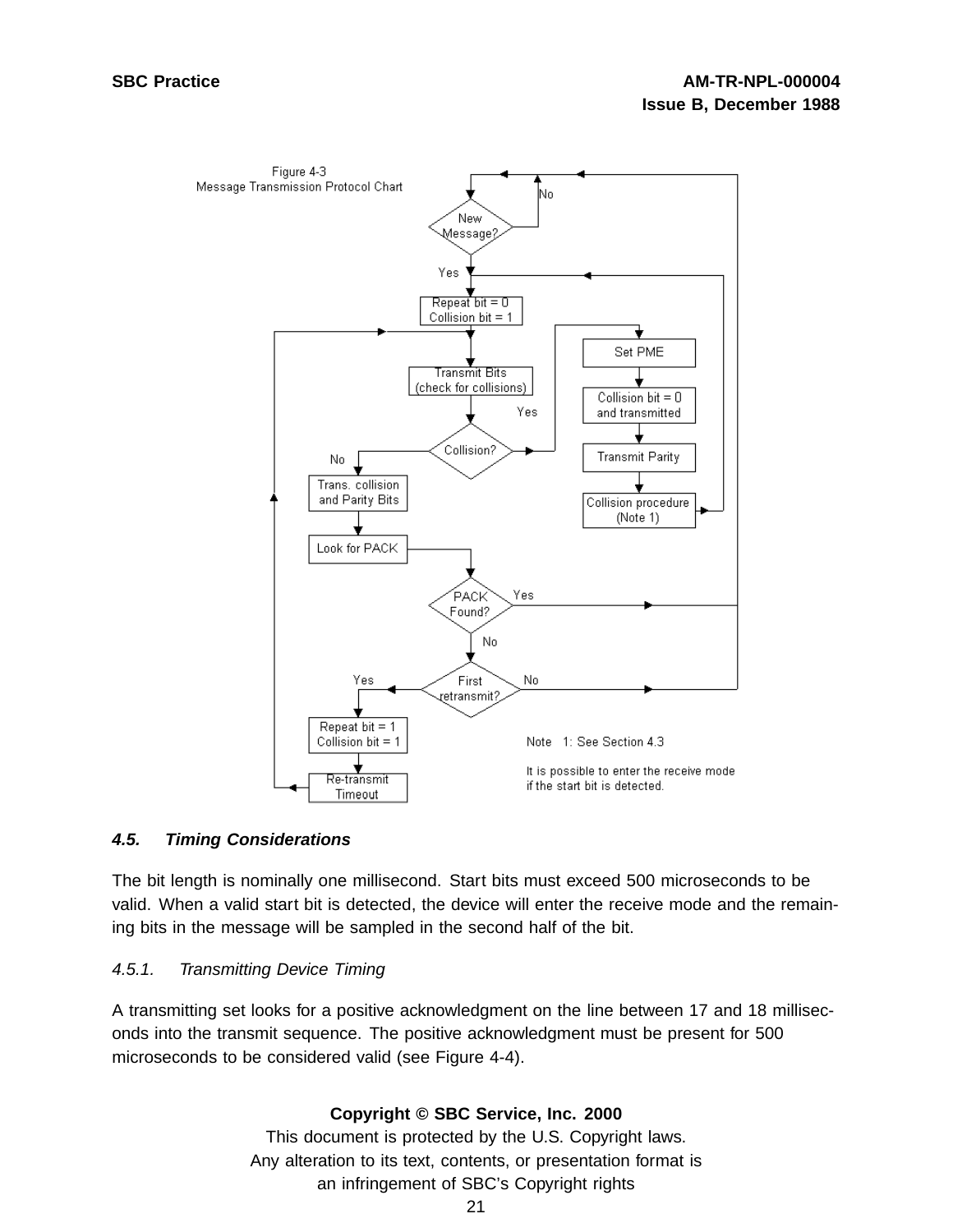All timing is relative to t=0 and this is at the instant in time the transmitter begins to send the envelope.

If the decision is made to retransmit because of a non-collision error, the retransmit sequence begins 22 ms into the transmit sequence. Retransmission because of collisions commences 23 + set address ms into the message transmission for set devices and 22 ms for the linecard. Transmission of new data is enabled at count 23 ms. In all cases, the set and linecard receive portions are enabled at transmit count 21. If a valid start bit is detected before a set begins retransmission or a new transmission, the receive mode will be entered and the transmit message will be held for transmission at a later time. Figure 4-4 illustrates the transmit sequence.

- A. Valid Message Acknowledged
- For a valid message sent and positive acknowledgment received, the earliest a new message may be sent is at 23 ms relative to t=0 (the beginning of the previous message).
- B. Valid Message Not Acknowledged
- For a valid message where no collision is detected and a positive acknowledgment is not detected.
	- Retransmission for non-collision error begins at t=22 ms relative to  $t=0$ .
- C. Collision Detected

For a message transmitted where a collision has been detected (collision bit set).

Retransmission due to a collision begins at t=22 ms for the line card.

### **Copyright © SBC Service, Inc. 2000**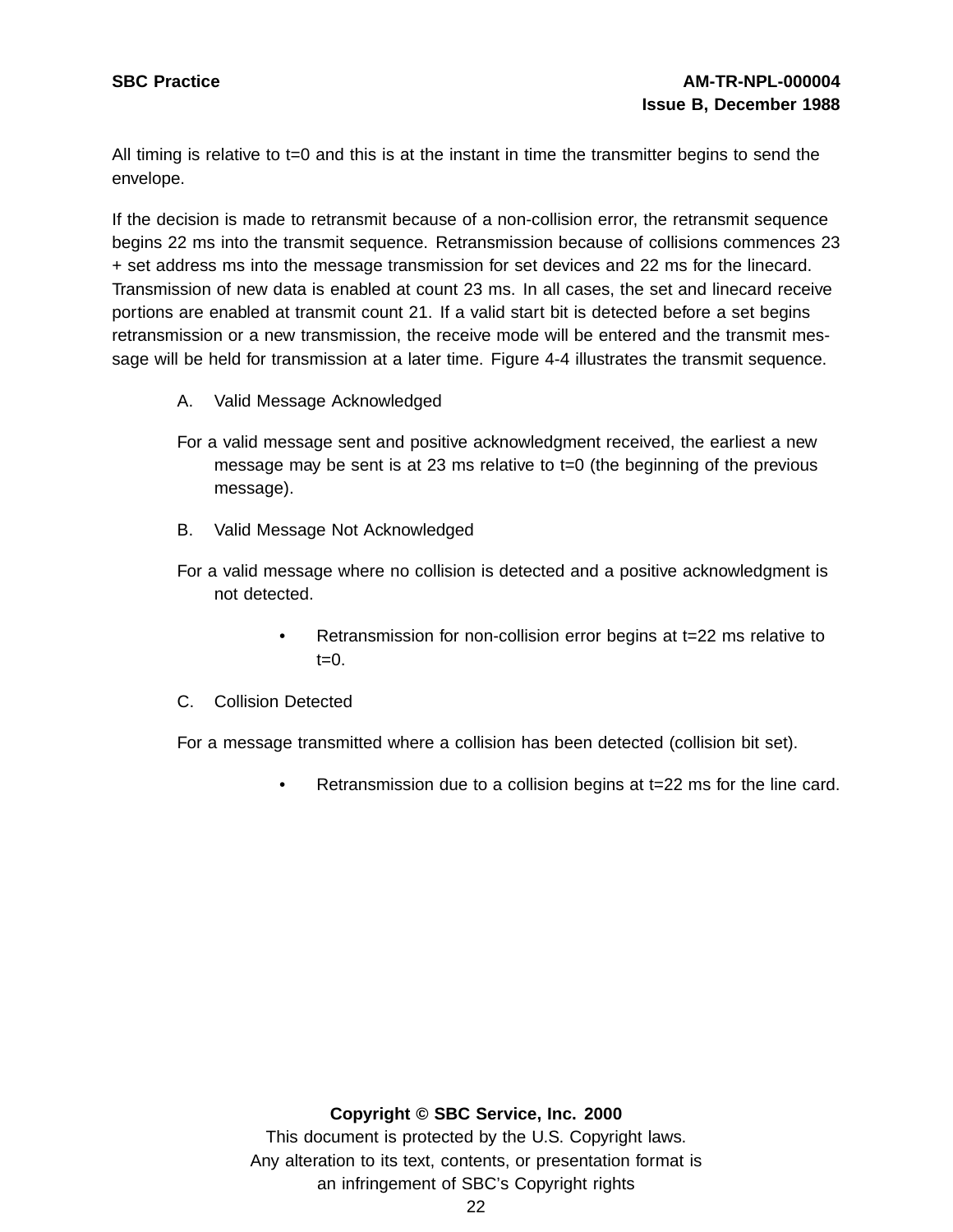• Retransmission for all devices on the loop due to collisions begins at  $t=23 + (address x 1 ms)$ . Therefore, for the main set with address 0, t=23 ms.



Notes: 1. Collision checks are performed on the start, direction, address, transaction code and repeat bits.

- Received PACKS are shown for illustrative purposes only.
- 3. The transmit count is referenced to the beginning of the transmitted start bit and is in milliseconds.
- 4. 'Receive enable' refers to the enabling of start bit detection and subsequent message reception circuits.

### 4.5.2. Receiving Device Timing

- The receiver begins timing after it has detected a valid start bit for 500 microseconds.
- Therefore, t=0 at 0.5 ms into the receive message envelope.

### **Copyright © SBC Service, Inc. 2000**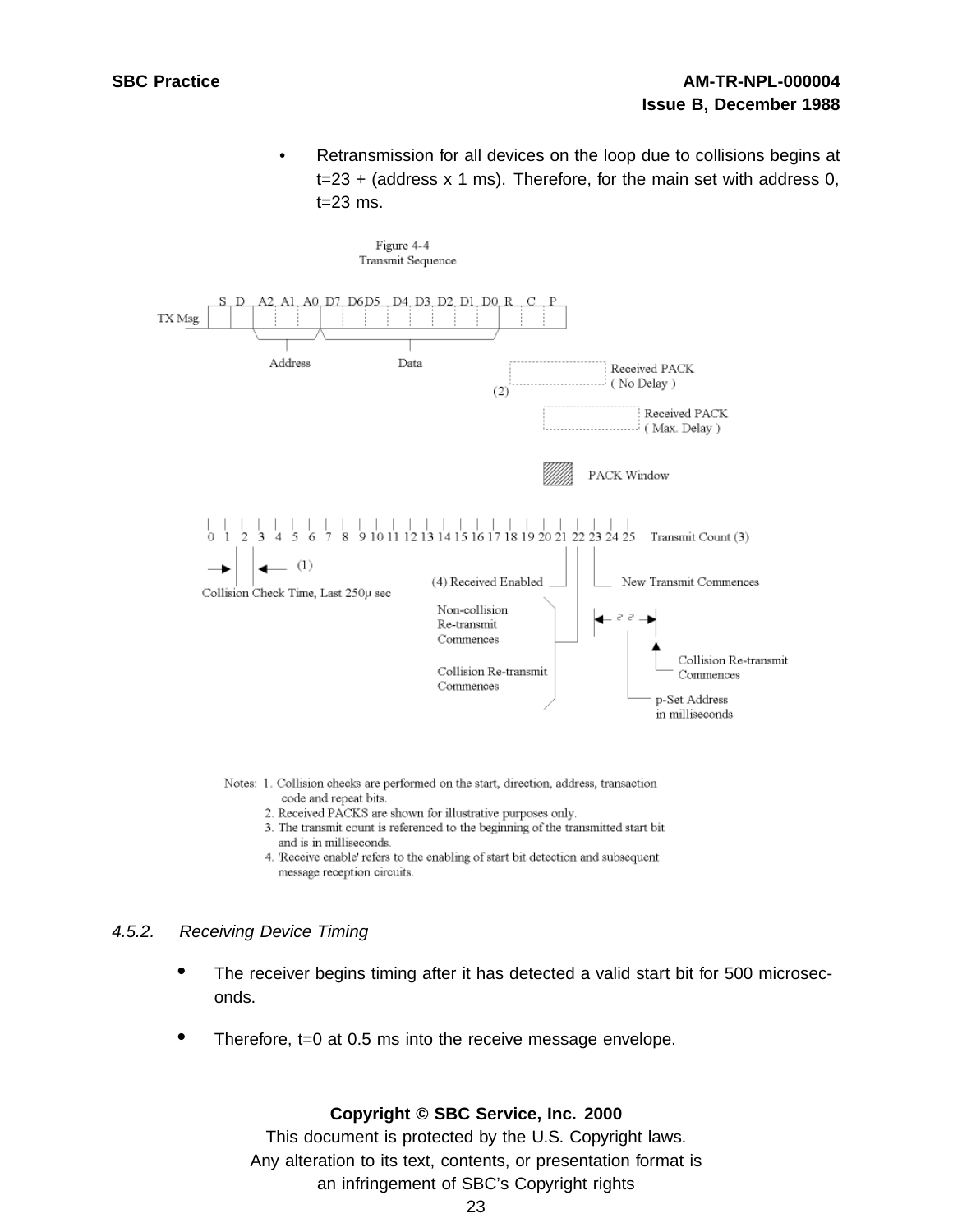- Positive acknowledgment is returned from the receiving device when its timer is at t=15 ms until the timer is at t=18 ms if there are no errors in the message.
- Negative acknowledgment is indicated by no acknowledgment.
- Receive is enabled at t=21 ms.
- <sup>A</sup> new message may be transmitted any time after t=23 ms.

The receive sequence is shown in Figure 4-5.



Notes: (1) Receive count is referenced to valid start bit detection time and is therefore delayed approximately 500 microseconds with respect to the Transmit count.

### 4.5.3. Maximum Message Rate

The full available message rate bandwidth (23 ms per message) may not be used, depending on the switch software real-time requirements. It may be subject to switch throttling (flow control mechanism) depending on the switch software load. BCS (Batch Change Supplement) 21 had its limit set to six messages per second. If this rate is exceeded, all messages from the CPE after the first six will be ignored by the switch).

### **Copyright © SBC Service, Inc. 2000**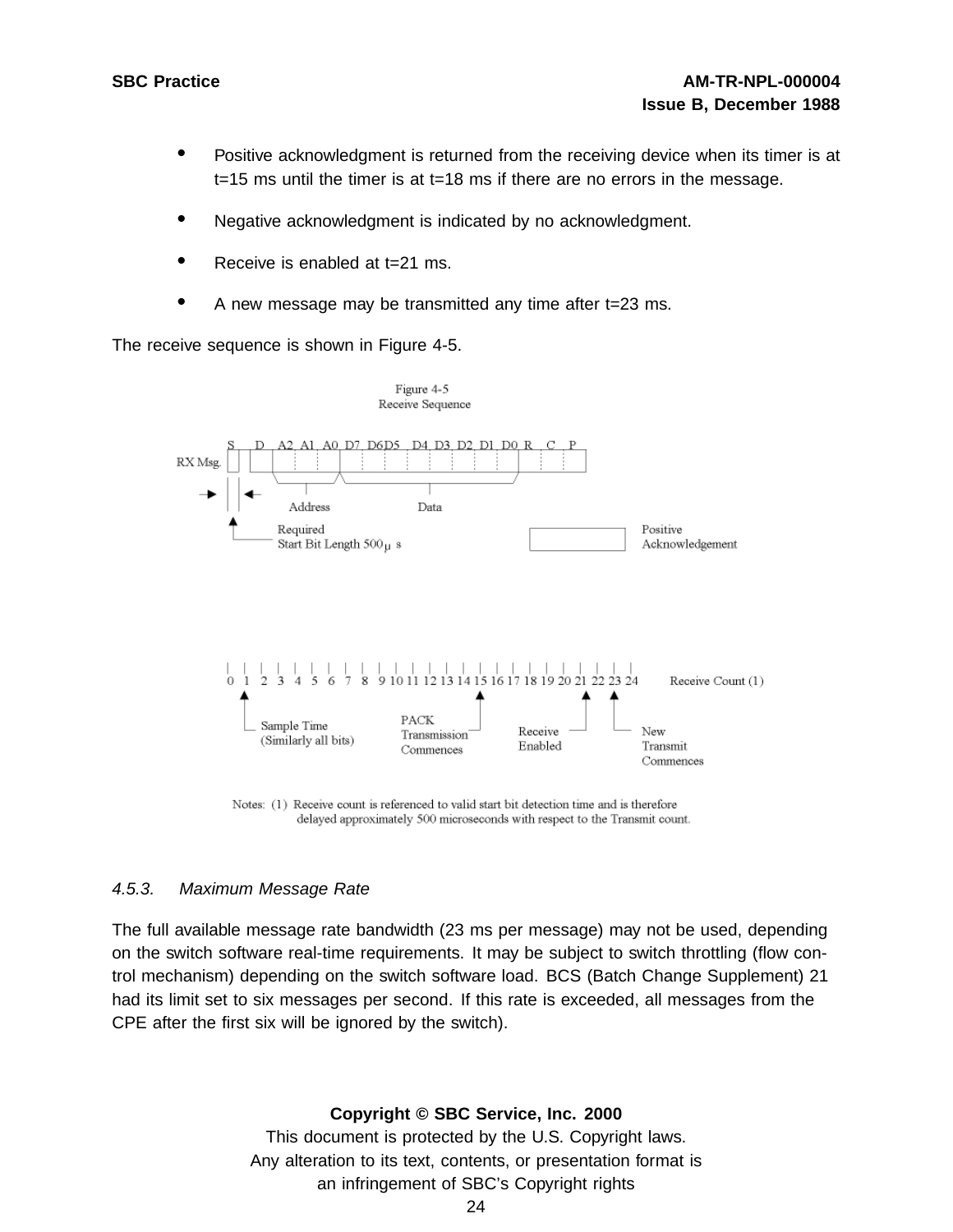### **5. Command Protocol**

### **5.1. General**

The Command Protocol specifies the rules for the exchange of switch control, signaling and status information between CO and Electronic Business Service CPE. The rules provide command definition and include both requirements and restrictions on use within the context of call setup or other normal telephone functions. The rules include mapping of commands to eight bit binary codes for transmittal in the message envelope previously described in Section 4.4.

Some of the commands transmitted or received by both the CO and the CPE have specified predefined meanings as outlined in this section. However, the feature key commands may be assigned different interpretations by the CO based on the customer's feature profile in CO software. The specific use of these key commands is established when the service is installed by the Telco.

As an example, the Telco assigns a specific customer the list of features he or she wants:

- Key <sup>1</sup> Primary Directory Number
- Key <sup>2</sup> Directory Number
- Key 3 Conference 6
- Key 4 Ring Again
- Key <sup>5</sup> Speed Call
- Key 6 Call Waiting
- Key <sup>7</sup> Unused
- Key <sup>8</sup> Unused
- Key <sup>9</sup> Unused

There are two versions of primary set:

The first version of the business set, hereafter referred to as Version A, supported eight feature keys with associated indicators and a ninth feature key without an indicator. A second version of the business set, hereafter referred to as Version B, is now available. This version supports ten features keys all with associated indicators.

### **Copyright © SBC Service, Inc. 2000**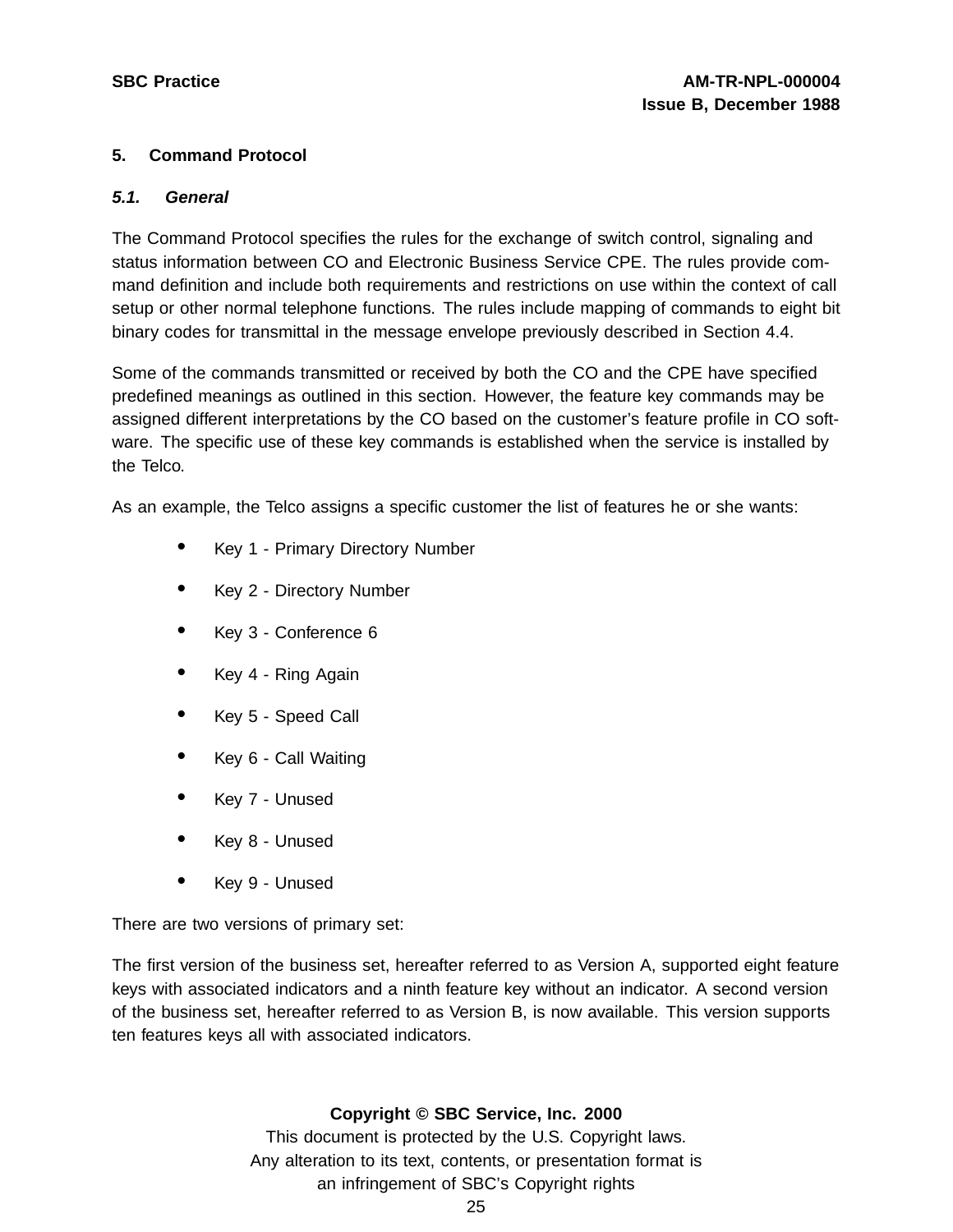### **5.2. CO to CPE Commands**

(See Tables 5-1, 5-2)

### **Indicators**

The indicator commands are transmitted in response to stimulus signalling from the CPE or to enable the CO to indicate a change in a feature state. Each feature key no. 1 through 8 for Version A and no. 1 through 10 for Version B, has four commands associated with it that the CO can send to indicate one of four possible indicator states. These are designated as on, off, flash and wink. For example, in the case of a DN feature key, such as key no. 1, off  $=$  line inactive, on  $=$  line in use, flash  $=$  incoming ringing, and wink  $=$  hold state. These commands are also used to indicate the state of special features such as Call Forward and Ring Again.

### **Voice (On/Off)**

These commands are sent by the CO to the CPE to indicate when a line monitor in the CPE should be enabled (Voice-On) or disabled (Voice-Off). These commands may be used, for example, in conjunction with on-hook dialling to hear call progress tones. See Section 5.4 Handset Interlock for the interlock requirements the CPE shall provide between the line monitor and the handset.

### **Handset (On/Off)**

The Handset (On) command is sent by the CO in response to a Hook Switch status (off-hook) command from the CPE. It is intended to be used to enable the CPE handset - or an attached speakerphone - receive and transmit pairs.

The Handset (Off) command is used in conjunction with the DMS "Listen on Hold" feature. With this feature activated, the CO will issue the Handset (Off) command and follow it with the Voice (On) command. This will accommodate user monitoring of a call in the Hold state.

The Command Protocol does not require that Handset (Off) be sent by the CO in response to a change in Hook Switch status to on-hook. If the CPE handset is placed back on-hook, the CPE is expected to automatically reset the handset to its off state.

The Hook Switch status (On-hook, Off-hook) commands are described in section 5.3.

### **Hard Reset**

This command is sent to the CPE to place it in a known state after the CO has completed line diagnostics. Diagnostics are normally performed on a daily basis during a low traffic condition.

### **Copyright © SBC Service, Inc. 2000**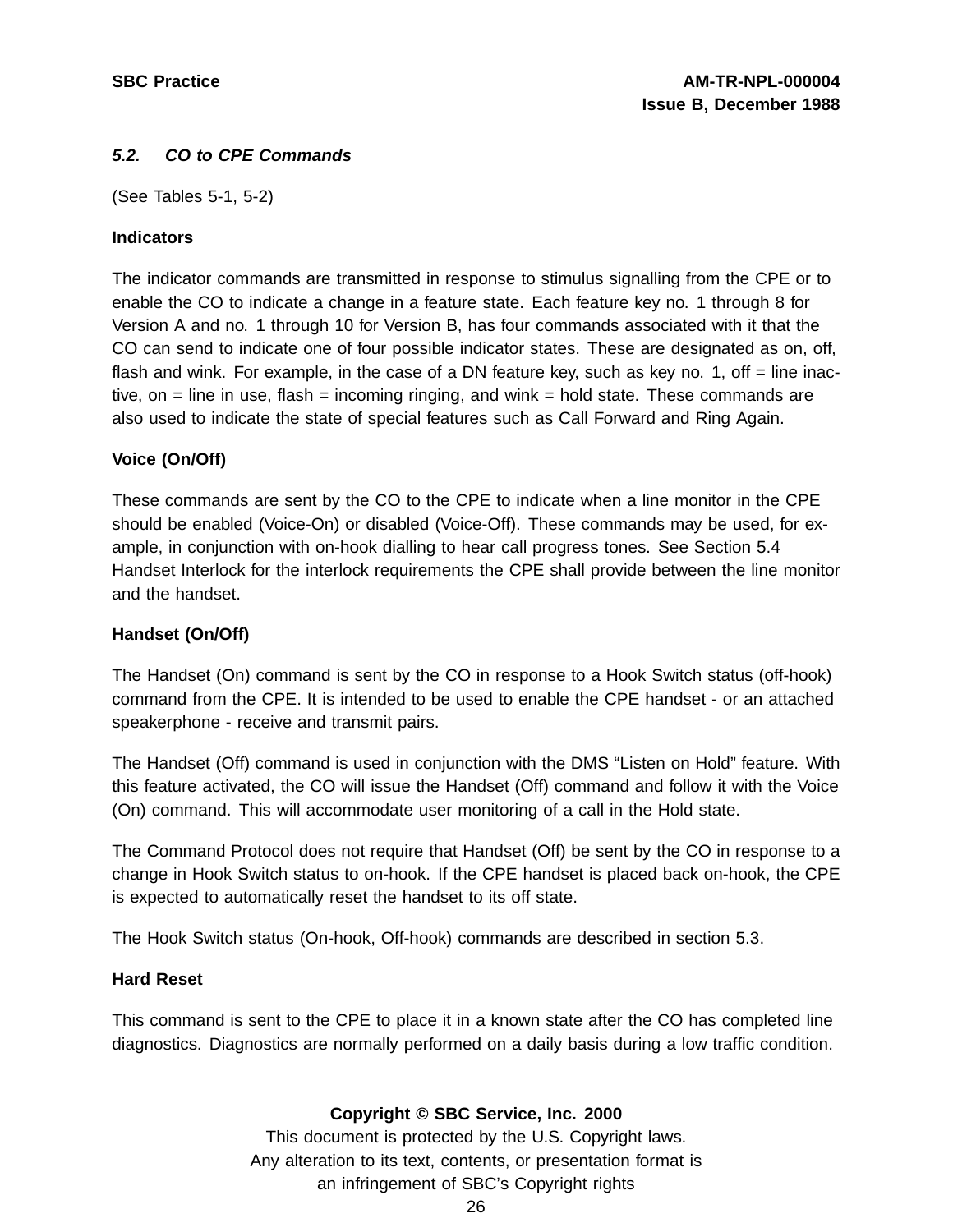This command shall reset CPE hardware. That is, place it in the idle state, indicators off and echo mode option, if implemented in Echo (Close) state.

### **Soft Reset**

This command is used by the CO to perform an indicator audit, wherein the CO will refresh the CPE status indicators to agree with current memory. Echo mode is closed.

The indicator audit is only performed when there are no calls active or in a hold state. This reset differs from the hard reset in only one respect and that is the CPE is left active.

### **Save Indicator Reset**

This command is sent after all calls are disconnected, i.e. no DN's are active or in the hold state. It should be interpreted by the CPE as an indication to go from the active into the idle mode with the indicator states remaining unchanged. Echo mode is closed.

### **Alert (On/Off)**

The Alert (On) command is sent by the CO prior to the voiceband alerting signal being passed over the voiceband channel (see section 3.2.3. Alerting Signal). The Alert (Off) command is sent if the CO detects the originating party has abandoned the call attempt or when the CPE indicates the call has been answered by an Off-hook or a Feature key (DN) command sent by the CPE to the CO (see section 5.4 Handset Interlock). The CPE shall provide 10 db attenuation when the handset is in the off-hook state.

### **Buzzer (On/Off)**

The Buzzer (On/Off) commands are sent by the CO to indicate an incoming call when the handset is Off-hook or the voice path is active. This will be used for special features such as call waiting. It will also be used as an indication for some special features such as Ring Again to indicate that a busy number is now free. The CPE shall provide 10 db attenuation when the handset is in the Off-hook state.

### **Handsfree-On**

This command is sent by the CO either on a full time basis or on the basis of a feature key assignment that allows the user to select when it is activated on the CPE.

This feature can only be used on the DN appearing on feature key no. 1. For incoming calls on DN key no. 1, if this feature is active, Auto Answer Back-On is transmitted by the CO, after a short interval of ringing, to alternately indicate an incoming call. If the Off-hook command is returned by the CPE in response to this command, the CO recognizes it as an indication a connection has been established.

### **Copyright © SBC Service, Inc. 2000**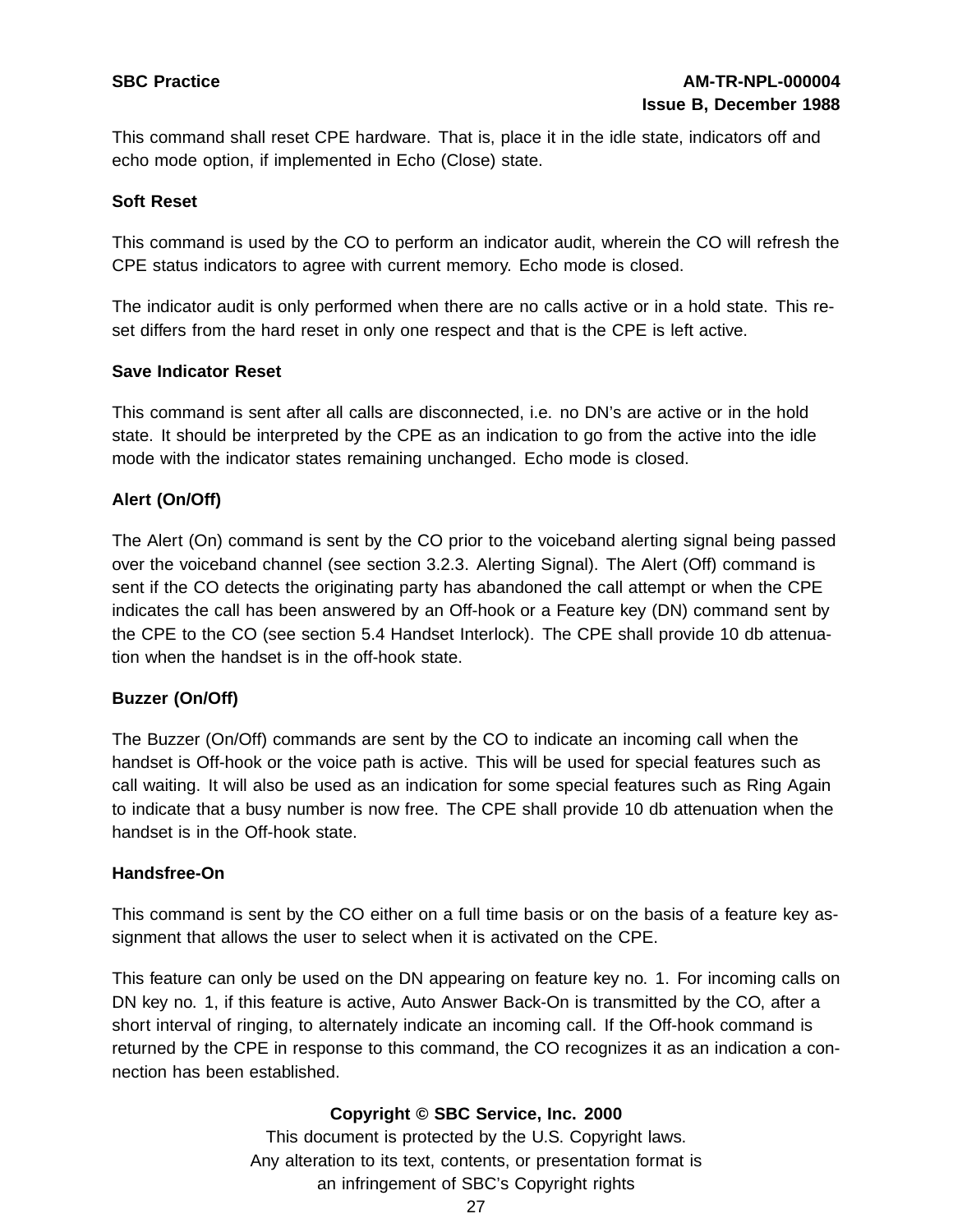### **Handsfree-Off**

Where a call is answered using the above command, the call will be terminated by either the originating or answering end. If it is by the originating end hanging up, the CO sends the Auto Answer Back-Off command to the CPE at the answering end. The CPE shall then return the On-hook indication. Termination by the called end will be handled according to the procedure for such termination, i.e., Release or Hook Switch status (On-hook), and Auto Answer Back-Off will not be transmitted.

### **Echo (Open/Close) (Optional)**

Although the use of this command by CPE is optional, it is highly recommended since it enables the Telco to perform routine diagnostics on the secondary channel from the CO. The command is normally used on a daily basis as part of line diagnostics if subscribed to by the customer.

When the CO transmits the Echo (Open) command, the CPE shall place the secondary channel in a loop back state to the CO. Thereafter, all transmitted commands from the CO shall be retransmitted by the CPE back to the CO. While in the Echo (Open) mode, CPE shall not act on the received commands with the exception of Echo (Close) or any reset command which

### **Copyright © SBC Service, Inc. 2000**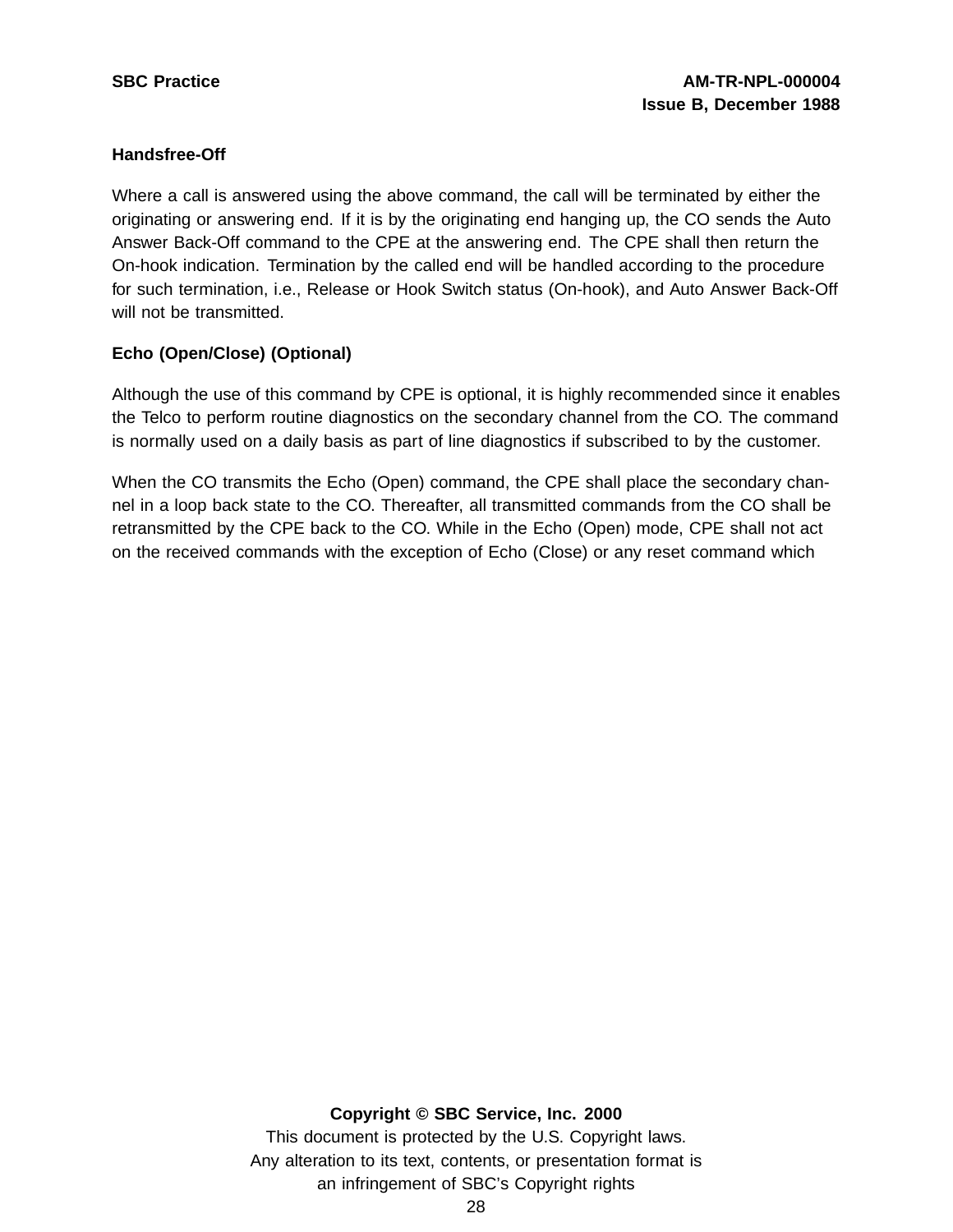## **SBC Practice AM-TR-NPL-000004 Issue B, December 1988**

shall cancel the echo mode. The Echo (Close) command is used after diagnostics in the echo mode are complete.

#### Table 5-1

### CO to CPE Commands

The following table includes all commands common to both versions of the Primary Set, for Address 0:

| FUNCTION                                                                                                                                                                                                  | COMMAND CODE                                                                                                                                                                                                                                                                                                                                                                                                                                                                                                               |                                                                                       |  |  |  |  |
|-----------------------------------------------------------------------------------------------------------------------------------------------------------------------------------------------------------|----------------------------------------------------------------------------------------------------------------------------------------------------------------------------------------------------------------------------------------------------------------------------------------------------------------------------------------------------------------------------------------------------------------------------------------------------------------------------------------------------------------------------|---------------------------------------------------------------------------------------|--|--|--|--|
|                                                                                                                                                                                                           | M7 M6 M5 M4<br>M3 M2 M1 M0                                                                                                                                                                                                                                                                                                                                                                                                                                                                                                 | <b>HEX</b>                                                                            |  |  |  |  |
| Soft Reset<br>Save Indicator Reset<br>Hard Reset<br>Close Echo<br>Open echo<br>Alert-off<br>Alert-on<br>Voice-off<br>Voice-on<br>Handset-off<br>Handset-on<br>Handsfree-on<br>Handsfree-off<br>Buzzer-off | 0<br>0<br>0<br>0<br>0<br>0<br>0<br>1<br>1<br>0<br>0<br>0<br>0<br>$\Omega$<br>$\Omega$<br>$\mathbf{1}$<br>1<br>0<br>1<br>0<br>0<br>0<br>0<br>0<br>0<br>0<br>$\Omega$<br>0<br>1<br>0<br>1<br>0<br>1<br>0<br>0<br>0<br>0<br>0<br>0<br>1<br>1<br>0<br>1<br>1<br>$\Omega$<br>0<br>1<br>0<br>0<br>0<br>0<br>1<br>$\Omega$<br>0<br>1<br>1<br>0<br>0<br>1<br>0<br>0<br>0<br>1<br>1<br>$\Omega$<br>0<br>0<br>0<br>0<br>1<br>1<br>0<br>1<br>0<br>0<br>1<br>0<br>0<br>1<br>1<br>0<br>0<br>0<br>0<br>0<br>0<br>0<br>0<br>0<br>$\Omega$ | 08<br>48<br>68<br>09<br>69<br>ΟF<br>6Е<br>$_{0C}$<br>6С<br>0D<br>6D<br>6B<br>0B<br>0E |  |  |  |  |
| Buzzer-on                                                                                                                                                                                                 | 0<br>1<br>0<br>1<br>$\Omega$                                                                                                                                                                                                                                                                                                                                                                                                                                                                                               | 6E                                                                                    |  |  |  |  |

### **Copyright © SBC Service, Inc. 2000**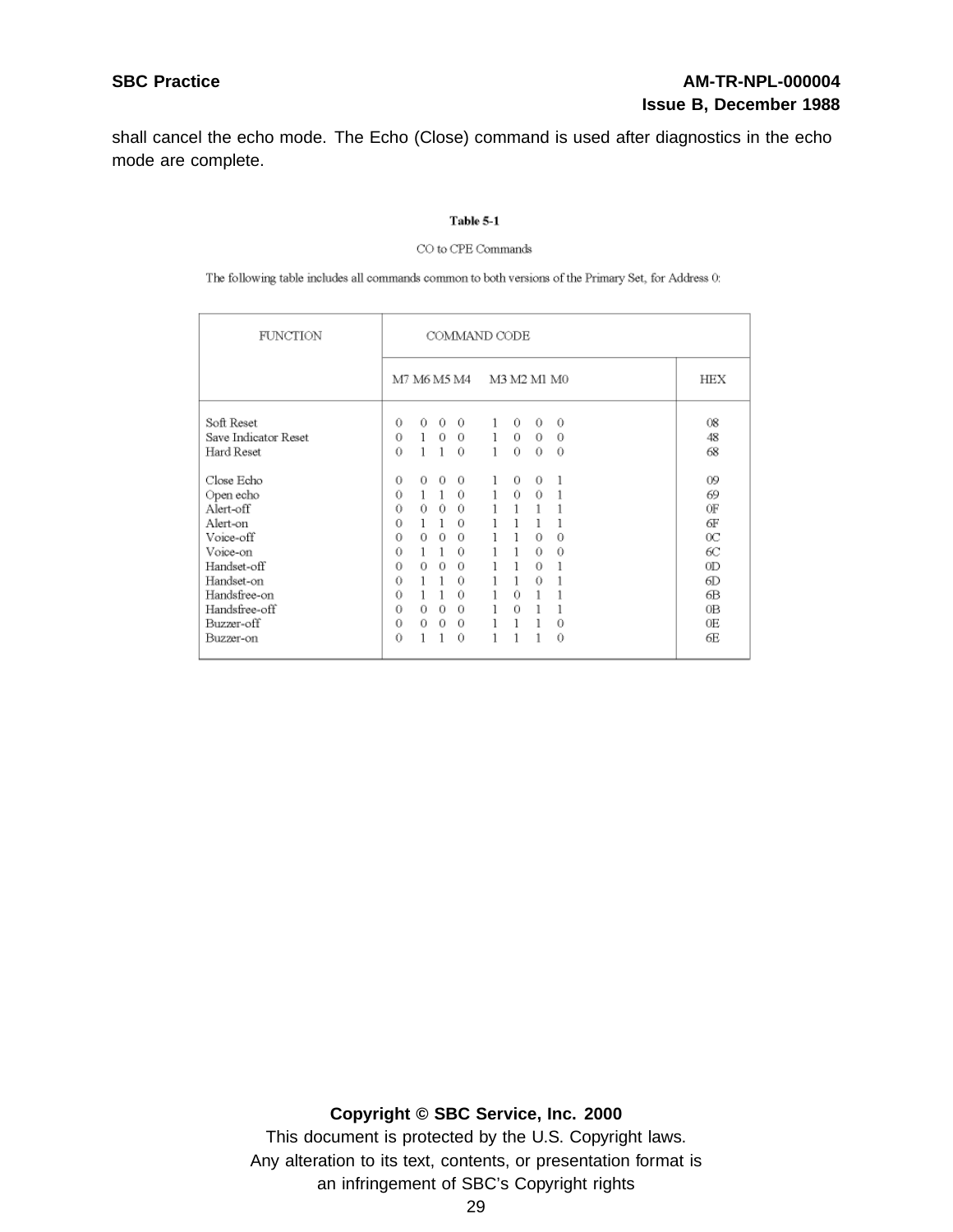Table 5-2

#### CO to Feature Key Indicator Commands (For Address 0)

| Telco        |                |                                                                                                 |              |             |                 |                  |                                                                               |
|--------------|----------------|-------------------------------------------------------------------------------------------------|--------------|-------------|-----------------|------------------|-------------------------------------------------------------------------------|
| Key No.      |                | <b>FUNCTION</b>                                                                                 | COMMAND CODE |             |                 |                  |                                                                               |
|              |                |                                                                                                 |              |             |                 |                  |                                                                               |
| V.A          | V.B            |                                                                                                 |              |             |                 | M7 M6 M5 M4      | M3 M2 M1 M0<br>HEX                                                            |
| 1            | 1              | Key 1 off                                                                                       | 0            | 0           | $\bf{0}$        | $\bf{0}$         | 0<br>0<br>0<br>0<br>OO.                                                       |
|              |                | Key 1 wink                                                                                      | 0            | 0           | 1               | 0                | 20<br>0<br>0<br>0<br>0                                                        |
|              |                | Key 1 flash                                                                                     | 0            | 1           | $\overline{0}$  | $\overline{0}$   | 40<br>0<br>0<br>0<br>0                                                        |
|              |                | Key 1 on                                                                                        | 0            | 1           | 1               | $\overline{0}$   | 0<br>60<br>0<br>0<br>0                                                        |
| 2            | $\overline{2}$ | Key 2 off                                                                                       | 0            | 0           | 0               | 0                | 1<br>0<br>0<br>0<br>01                                                        |
|              |                | Key 2 wink                                                                                      | 0            | 0           | 1               | 0                | 0<br>1<br>21<br>0<br>0                                                        |
|              |                | Key 2 flash                                                                                     | 0            | 1           | $\overline{0}$  | 0                | 0<br>0<br>0<br>1<br>41                                                        |
|              |                | Key 2 on                                                                                        | 0            | 1           | 1               | 0                | 0<br>1<br>61<br>0<br>0                                                        |
| 3            | 3              | Key 3 off                                                                                       | 0            | 0           | 0               | 0                | 02<br>0<br>1<br>0<br>0                                                        |
|              |                | Key 3 wink                                                                                      | 0            | 0           | 1               | $\overline{0}$   | $\overline{0}$<br>22<br>0<br>0<br>1                                           |
|              |                | Key 3 flash                                                                                     | 0            | 1           | 0               | 0                | 42<br>0<br>0<br>0<br>1                                                        |
|              |                | Key 3 on                                                                                        | 0            | 1           | 1               | 0                | 62<br>0<br>0<br>1<br>0                                                        |
| 4            | 4              | Key 4 off                                                                                       | 0            | 0           | $\overline{0}$  | $\overline{0}$   | 03<br>1<br>l<br>0<br>0                                                        |
|              |                | Key 4 wink                                                                                      | 0            | 0           | 1               | 0                | 23<br>0<br>l<br>0<br>1                                                        |
|              |                | Key 4 flash                                                                                     | 0            | 1           | 0               | 0                | 43<br>1<br>0<br>0<br>1                                                        |
|              |                | Key 4 on                                                                                        | 0            | 1           | 1               | 0                | l<br>63<br>0<br>1<br>0                                                        |
| 5            | 5              | Key 5 off                                                                                       | 0            | 0           | 0               | 0                | 1<br>0<br>0<br>0<br>04                                                        |
|              |                | Key 5 wink                                                                                      | 0            | 0           | 1               | 0                | 0<br>1<br>0<br>24<br>0                                                        |
|              |                | Key 5 flash                                                                                     | 0            | 1           | $\bf{0}$        | $\bf{0}$         | 1<br>0<br>$\overline{0}$<br>44<br>0                                           |
|              |                | Key 5 on                                                                                        | 0            | 1           | 1               | 0                | 1<br>$\overline{0}$<br>64<br>0<br>0                                           |
| 6            | 6              | Key 6 off                                                                                       | 0            | 0           | 0               | 0                | 1<br>05<br>0<br>1<br>0                                                        |
|              |                | Key 6 wink                                                                                      | 0            | 0           | 1               | $\overline{0}$   | 1<br>l<br>25<br>0<br>0                                                        |
|              |                | Key 6 flash                                                                                     | 0            | 1           | $\circ$         | $\circ$          | 1<br>l<br>0<br>0<br>45                                                        |
|              |                | Key 6 on                                                                                        | 0            | 1           | 1               | $\ddot{\rm{o}}$  | 65<br>0<br>1<br>1<br>0                                                        |
| 7            | 7              | Key 7 off                                                                                       | 0            | 0           | $\overline{0}$  | $\overline{0}$   | 0<br>1<br>0<br>06<br>1                                                        |
|              |                | Key 7 wink                                                                                      | 0            | 0           | 1               | 0                | 1<br>1<br>26<br>0<br>0                                                        |
|              |                | Key 7 flash                                                                                     | 0            | 1           | 0               | 0                | 0<br>1<br>1<br>0<br>46                                                        |
|              |                | Key 7 on                                                                                        | 0            | 1           | 1               | 0                | 1<br>0<br>1<br>0<br>66                                                        |
| 8            | 8              | Key 8 off                                                                                       | 0            | 0           | 0               | 0                | 1<br>07<br>0<br>1<br>l                                                        |
|              |                | Key 8 wink                                                                                      | 0            | 0           | 1               | $\theta$         | 27<br>1<br>1<br>0<br>1                                                        |
|              |                | Key 8 flash                                                                                     | 0            | 1           | $\overline{0}$  | $\circ$          | 1<br>l<br>47<br>0<br>1                                                        |
|              |                | Key 8 on                                                                                        | 0            | 1           | 1               | 0                | 1<br>1<br>l<br>67<br>0                                                        |
| See          | 9              | Key 9 off                                                                                       | 0            | 0           | $\ddot{\rm{o}}$ | 1                | 0<br>1<br>1<br>13<br>0                                                        |
|              |                |                                                                                                 | 0            | 0           |                 |                  | 0<br>0                                                                        |
|              |                |                                                                                                 | 0            |             | 0               |                  | 0<br>1                                                                        |
|              |                |                                                                                                 | 0            |             |                 |                  | 0<br>1<br>0                                                                   |
| See          | 10             |                                                                                                 | 0            | $\theta$    | $\theta$        | 1                | 1<br>0<br>1<br>1                                                              |
|              |                |                                                                                                 | 0            | 0           | 1               | 1                | 1<br>1<br>1<br>0                                                              |
|              |                |                                                                                                 |              |             |                 |                  |                                                                               |
|              |                |                                                                                                 | 0            | 1           | 1               | 1                | 7Ε<br>1<br>1<br>$\theta$<br>1                                                 |
| Note<br>Note |                | Key 9 wink<br>Key 9 flash<br>Key 9 on<br>Key 10 off<br>Key 10 wink<br>Key 10 flash<br>Key 10 on | 0            | 1<br>1<br>1 | 1<br>1<br>0     | 1<br>1<br>1<br>1 | 33<br>1<br>1<br>1<br>53<br>0<br>1<br>73<br>4E<br>3Ε<br>5Ε<br>1<br>1<br>1<br>0 |

Note: Version A does not have an indicator associated with key 9 and there is no feature Key 10 for Version A.

### **5.3. CPE to CO Commands**

(See Table 5-3)

### **Copyright © SBC Service, Inc. 2000**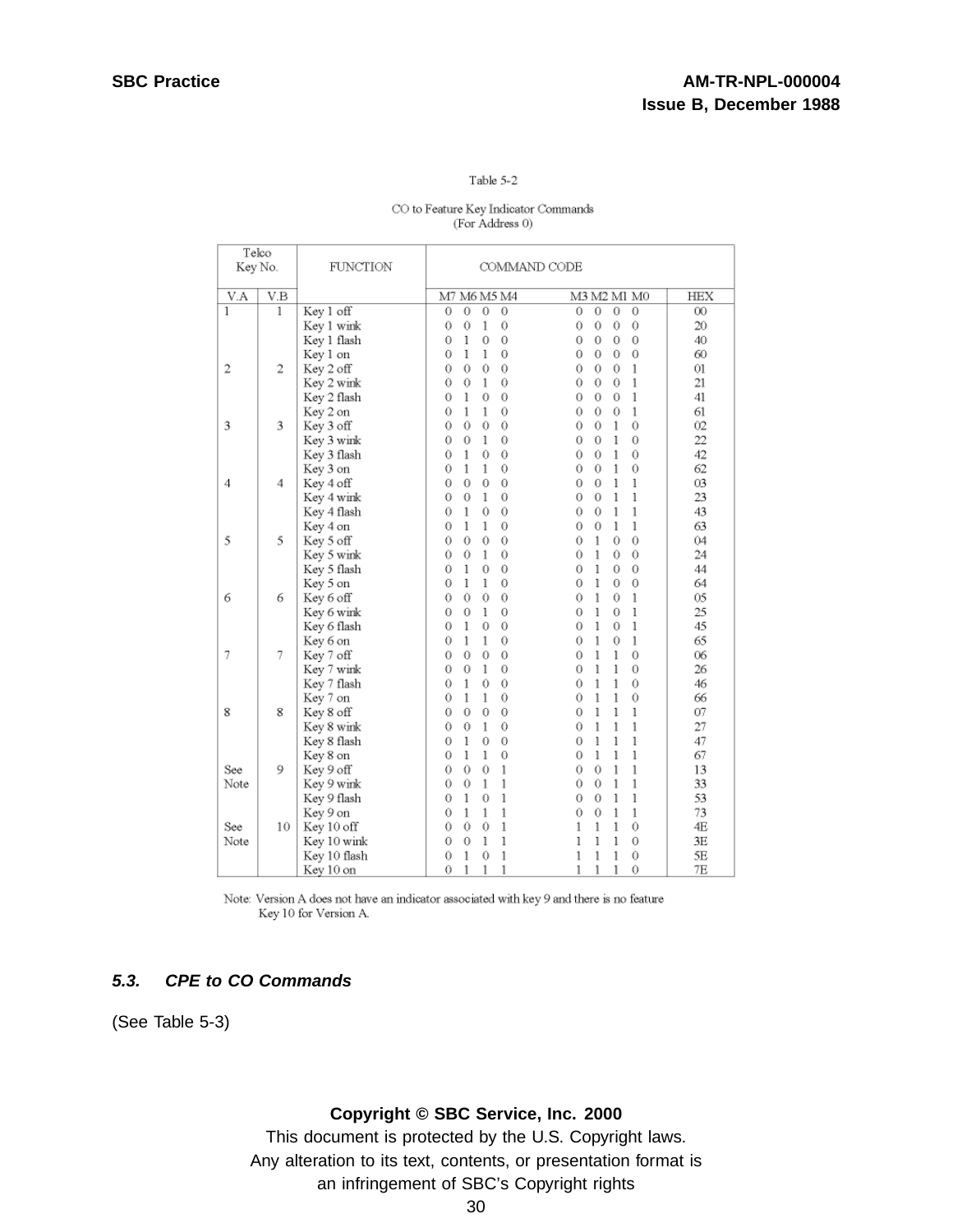### **Hookswitch Status**

The Hookswitch Status is given by two commands. One indicates the handset has been taken Off-hook while the second indicates the handset has been returned to its On-hook state.

### **Feature Keys**

The command codes for the feature keys are used to provide DN appearances as well as other features that may be provided such as Call Forward, Call Transfer, Conference 6, etc.

### **Hold**

This command is used to place a DN that is active in the hold state.

### **Release**

This command is used to release a DN that is active at the time the Release key is depressed.

### **Digits**

### **Copyright © SBC Service, Inc. 2000**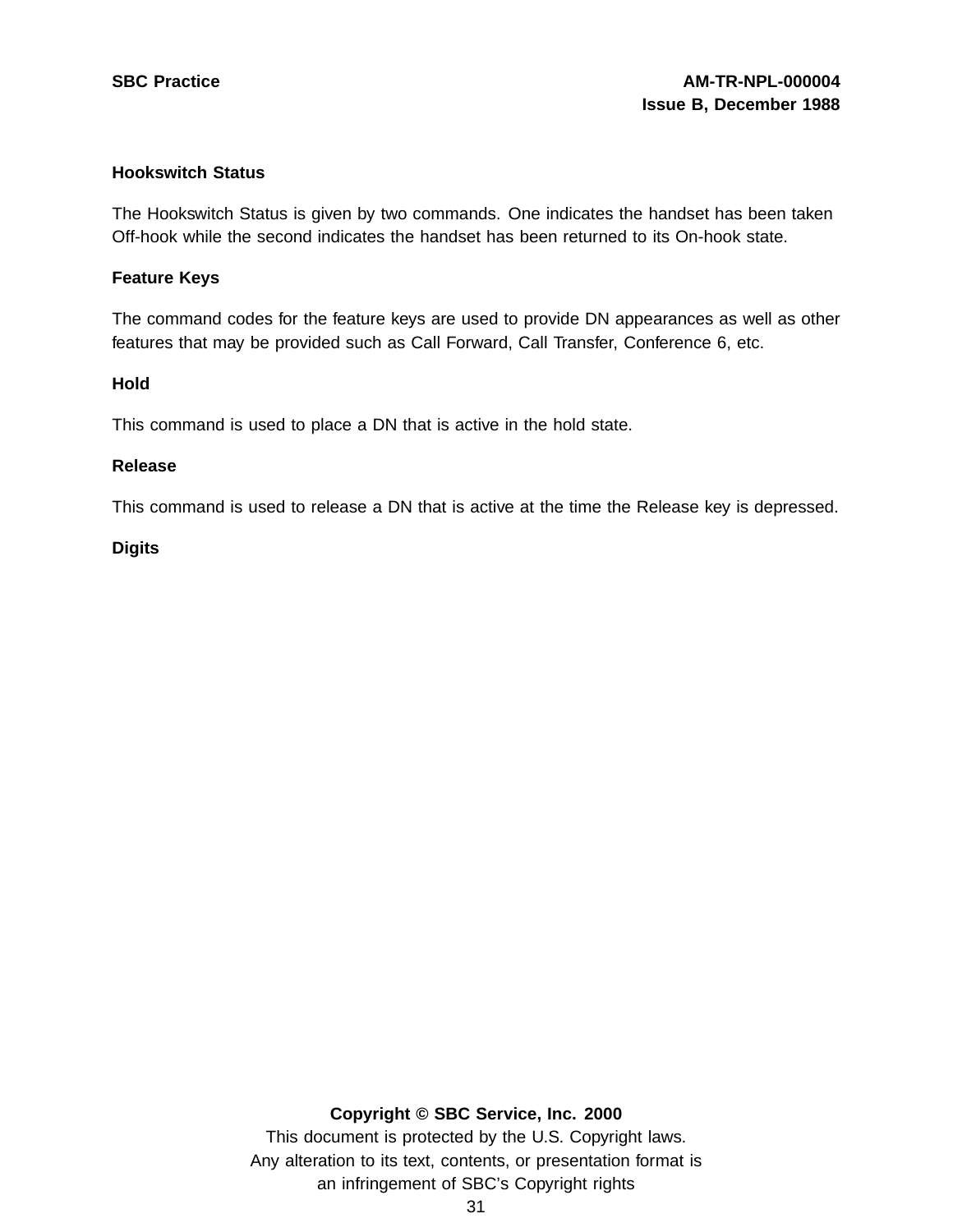The commands associated with each digit of the dial pad serve the same purpose as the keys on a standard dial pad of a phone, i.e., for network addressing. For call forwarding, the key pad is used to program the DN to which incoming calls should be forwarded.

| <b>FUNCTION</b>                                                                                                  | COMMAND CODE                                                                                                                                                                                                                                                                                                                                                                                                                                                                                                                                                                  |                                                                           |
|------------------------------------------------------------------------------------------------------------------|-------------------------------------------------------------------------------------------------------------------------------------------------------------------------------------------------------------------------------------------------------------------------------------------------------------------------------------------------------------------------------------------------------------------------------------------------------------------------------------------------------------------------------------------------------------------------------|---------------------------------------------------------------------------|
|                                                                                                                  | M7 M6 M5 M4<br>M3 M2 M1 M0                                                                                                                                                                                                                                                                                                                                                                                                                                                                                                                                                    | ΗEΧ                                                                       |
| Dial Pad Keys<br>°1'<br>'2'<br>'3'<br>۰4'<br>.5.<br>6'<br>.7'<br>$^{\circ}8'$<br>$\cdot$ 9'<br>°0°<br>を磨き<br>"#" | 0<br>0<br>0<br>0<br>0<br>$\circ$<br>1<br>$\circ$<br>0<br>0<br>0<br>0<br>0<br>$\theta$<br>1<br>1<br>1<br>0<br>0<br>0<br>0<br>0<br>0<br>0<br>1<br>0<br>0<br>0<br>0<br>$\circ$<br>0<br>0<br>0<br>0<br>1<br>1<br>$\circ$<br>0<br>1<br>1<br>0<br>0<br>0<br>0<br>1<br>0<br>$\theta$<br>0<br>0<br>$\circ$<br>$\theta$<br>0<br>0<br>0<br>0<br>1<br>0<br>0<br>1<br>0<br>0<br>0<br>0<br>1<br>0<br>0<br>1<br>0<br>0<br>1<br>0<br>$\circ$<br>1<br>$\circ$<br>1<br>0<br>0<br>0<br>-1<br>$\mathbf{0}$<br>1<br>0<br>$\overline{0}$<br>$\overline{0}$<br>1<br>0<br>0<br>0<br>1<br>0<br>1<br>0 | 08<br>09<br>0A<br>$_{0C}$<br>OD<br>0E<br>10<br>11<br>12<br>15<br>14<br>16 |
| Hold Key<br>Release Key                                                                                          | 0<br>0<br>0<br>0<br>$\circ$<br>1<br>1<br>1<br>1<br>0<br>1<br>1<br>0<br>0<br>0                                                                                                                                                                                                                                                                                                                                                                                                                                                                                                 | 0B<br>ΟF                                                                  |
| Hookswitch Status<br>Off-hook<br>On-hook                                                                         | 0<br>0<br>0<br>0<br>0<br>1<br>0<br>0<br>1<br>$\theta$<br>1<br>0<br>1                                                                                                                                                                                                                                                                                                                                                                                                                                                                                                          | 1 <sup>C</sup><br>1D                                                      |

#### Table 5-3

CPE to CO Commands (For Address 0)

### **Copyright © SBC Service, Inc. 2000**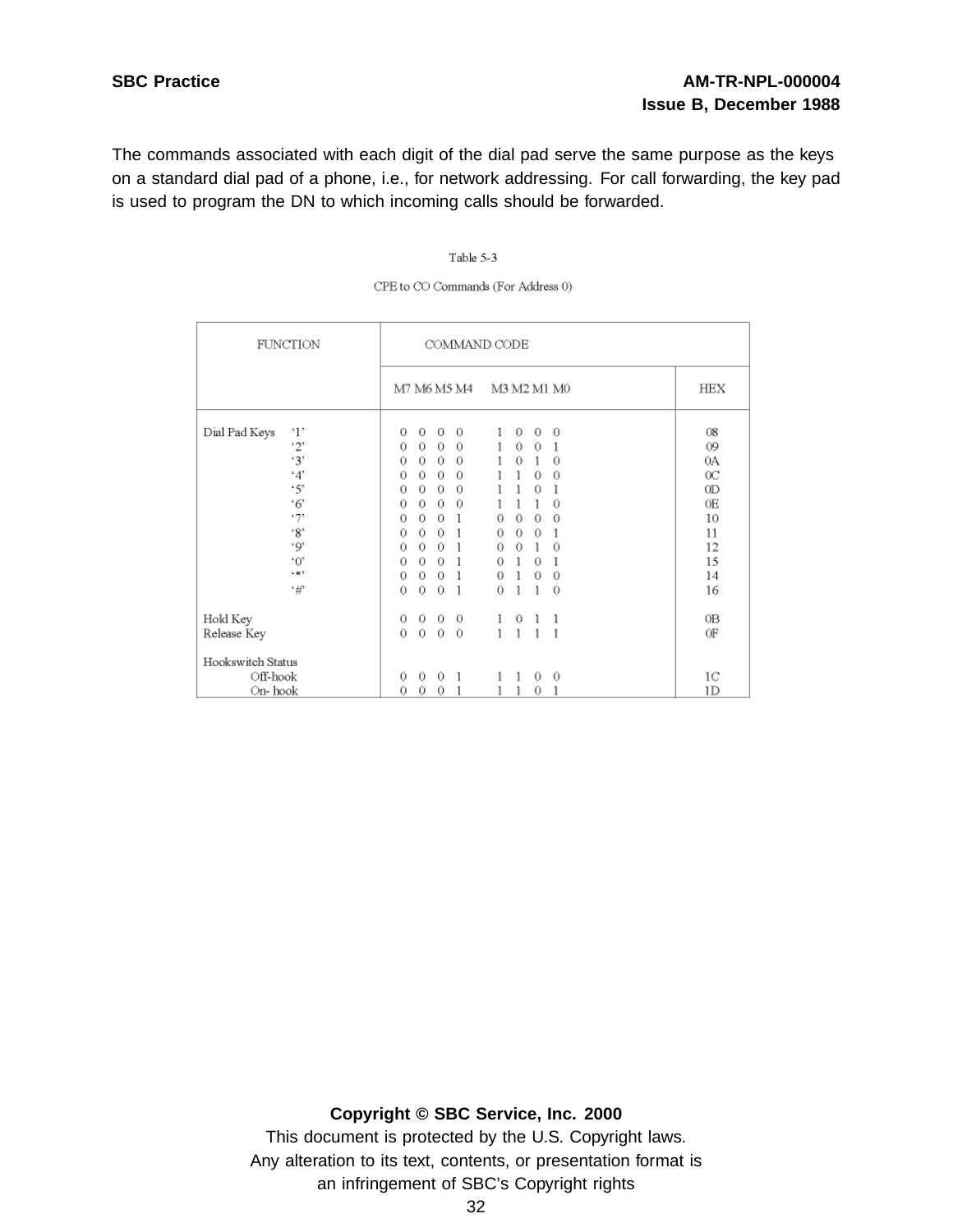### Table 5-4

#### CPE Feature Key Commands to CO

| Telco<br>Key                              | No.                                  | <b>FUNCTION</b>                                                               | COMMAND CODE                                                                                                                                                                                                                                                                                                                  |                                                                                                                                                  |                                                         |  |  |  |  |
|-------------------------------------------|--------------------------------------|-------------------------------------------------------------------------------|-------------------------------------------------------------------------------------------------------------------------------------------------------------------------------------------------------------------------------------------------------------------------------------------------------------------------------|--------------------------------------------------------------------------------------------------------------------------------------------------|---------------------------------------------------------|--|--|--|--|
| V.A                                       | V.B                                  |                                                                               | M7 M6 M5 M4                                                                                                                                                                                                                                                                                                                   | M3 M2 M1 M0                                                                                                                                      | HEX                                                     |  |  |  |  |
| 1<br>2<br>3<br>4<br>5<br>6<br>7<br>8<br>9 | 2<br>3<br>4<br>5<br>6<br>7<br>8<br>9 | Key 1<br>Key 2<br>Key 3<br>Key 4<br>Key 5<br>Key 6<br>Key 7<br>Key 8<br>Key 9 | -0<br>0<br>-0<br>0<br>0<br>$\Omega$<br>$\theta$<br>$\overline{0}$<br>0<br>0<br>$\overline{0}$<br>$\Omega$<br>0<br>$\Omega$<br>0<br>0<br>0.<br>-0<br>-0<br>0<br>0<br>0<br>0<br>-0<br>0<br>$\Omega$<br>$\Omega$<br>0<br>0<br>0<br>0<br>0<br>0<br>$\theta$<br>0<br>0<br>$\theta$<br>0<br>0<br>0<br>0<br>0<br>$\circ$<br>- 1<br>0 | 0<br>-0<br>-0<br>0<br>1<br>$\Omega$<br>0<br>$\Omega$<br>- 1<br>0<br>-0<br>0<br>1<br>1<br>$\Omega$<br>1<br>1<br>$\overline{1}$<br>$\Omega$<br>- 1 | $^{00}$<br>01<br>02<br>03<br>04<br>05<br>06<br>07<br>13 |  |  |  |  |
| See<br>Note                               | 10                                   | Key 10                                                                        | 0<br>0<br>0<br>-0<br>-1                                                                                                                                                                                                                                                                                                       | 1                                                                                                                                                | 17                                                      |  |  |  |  |

Note: Version A does not have a feature key 10.

By the use of the feature keys, the DMS machine is provided with a form of stimulus signaling. The stimulus of the user pressing a given feature key can be used to initiate the DMS machine to perform some function. (Where the function is dependent upon the feature key profile contained within the DMS machine.)

### **5.4. DPE Protocol Related Characteristics**

### **Handset Interlock**

The CPE shall provide an interlock between the handset and both its line monitor controlled by the command Voice-on and its ringer controlled by the command Alert-On. The CPE shall switch either of them to their off state, if on, automatically when the handset is taken Off-hook. Thereafter, during the call, either "On" command will not be activated regardless of hookswitch status. When the handset is On-hook, the CPE shall ignore the command handset-on. Alerts will be attenuated by 10 db when Off-hook.

### **CPE Activation**

The CPE may enter the active state when any one of the following conditions occur:

The handset is taken Off-hook

### **Copyright © SBC Service, Inc. 2000**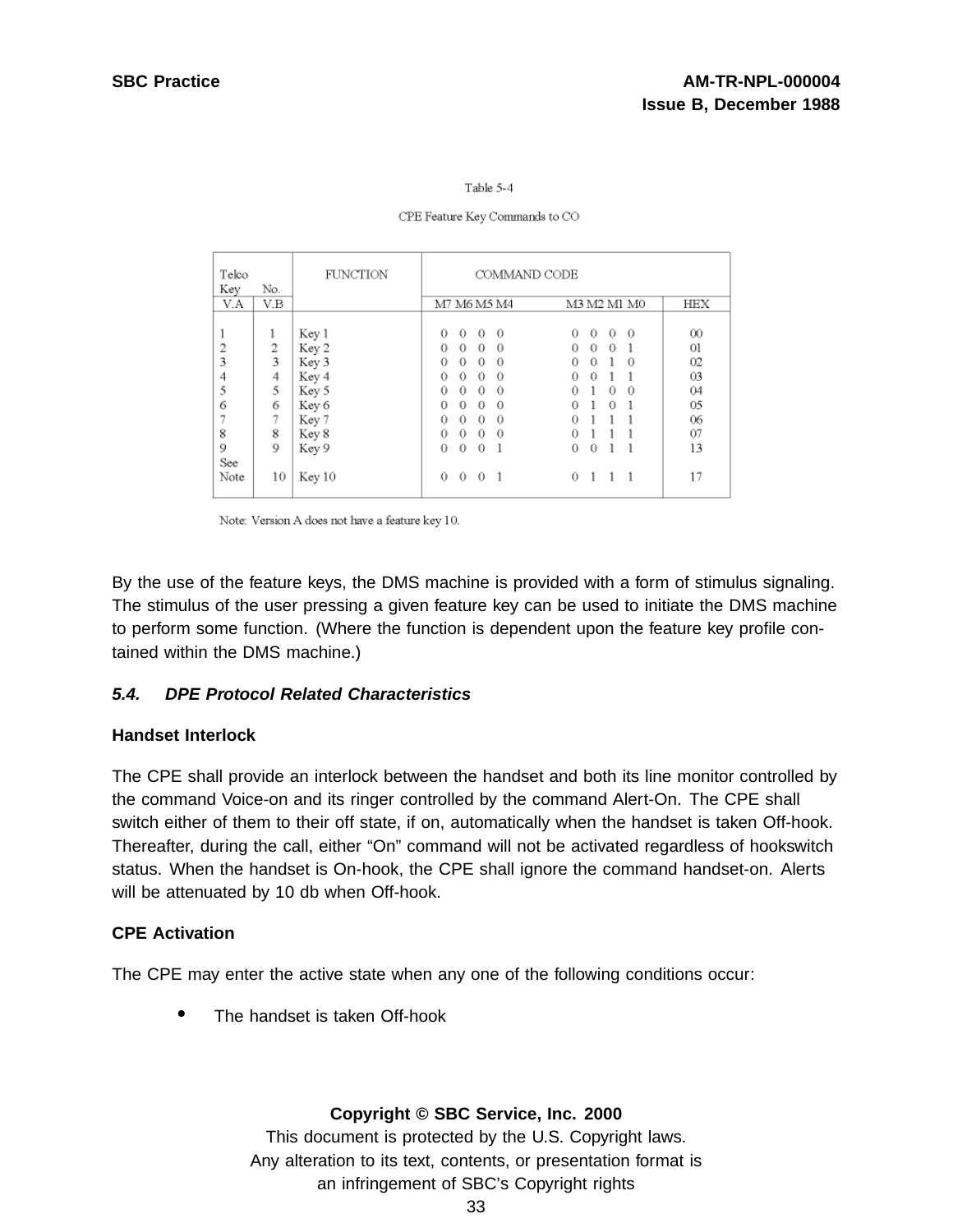- <sup>A</sup> valid command with matching address other than hard reset or save indicator reset command is received
- Any key depression

### **CPE Idle**

The CPE shall enter the idle state, if not already in the idle state, when a hard reset or save indicator reset is received from the CO.

### **5.5. CO and CPE Command Inter-Action**

The interaction between the CO and the CPE is performed on the basis of stimulus signalling.

Hence, any attempt by the CPE to act in a manner other than responding as defined by the command protocol may result in the CPE being incompatible with the service offered. For example, if the CPE sends the feature key command for a key defined as a DN, the CO will respond by sending the associated Indicator-On command and the Voice-On command, assuming the handset is On-hook. In the case of a dump terminal, the order in which these two commands are received does not matter. Each command should be acted on as defined by the command protocol regardless of the order in which they are received.

### **Copyright © SBC Service, Inc. 2000**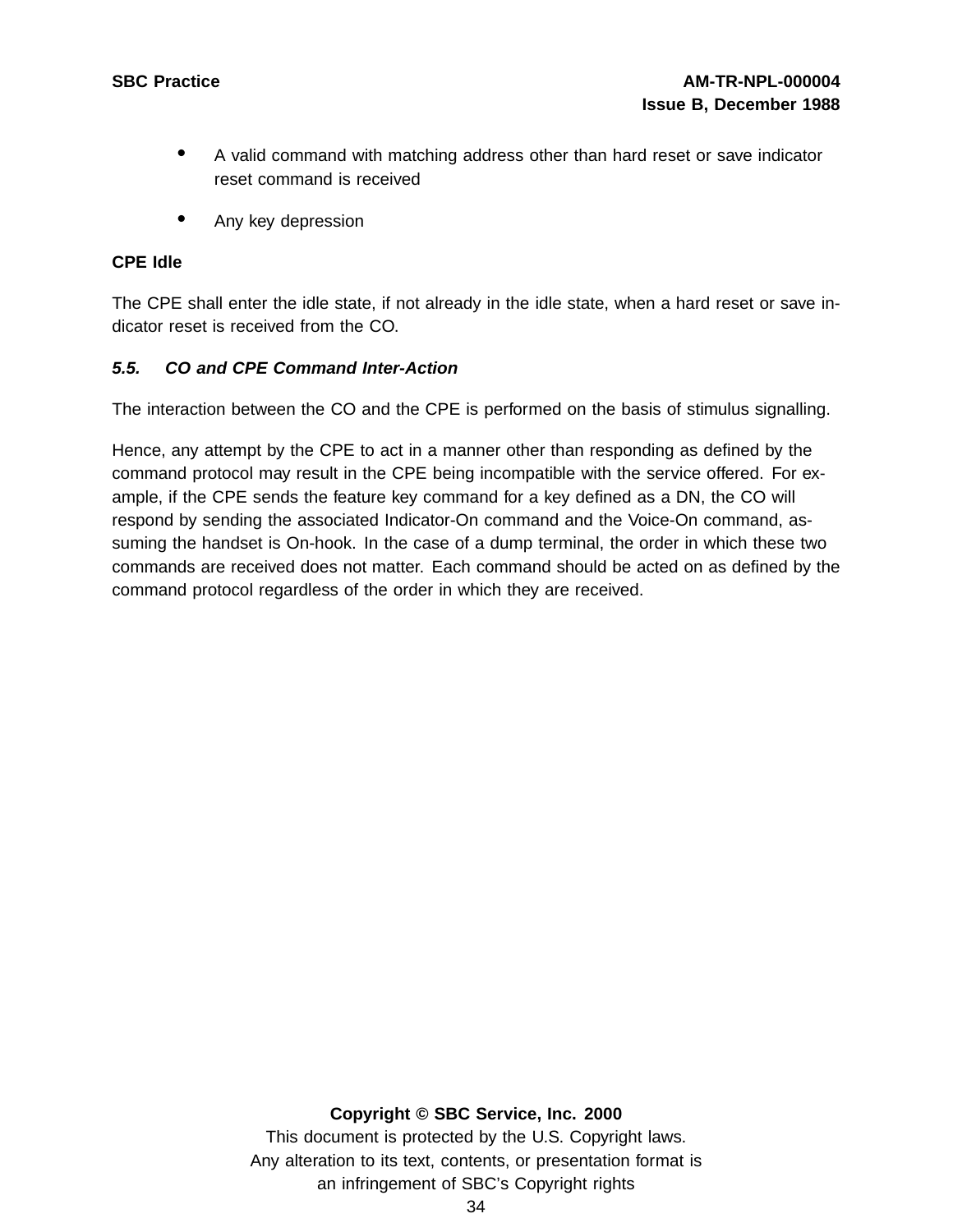### **SBC Practice AM-TR-NPL-000004 Issue B, December 1988**

The sequence charts that follow, in some cases, indicate a group of commands that will be received from the CO in response to a specific stimulus.



### **Copyright © SBC Service, Inc. 2000**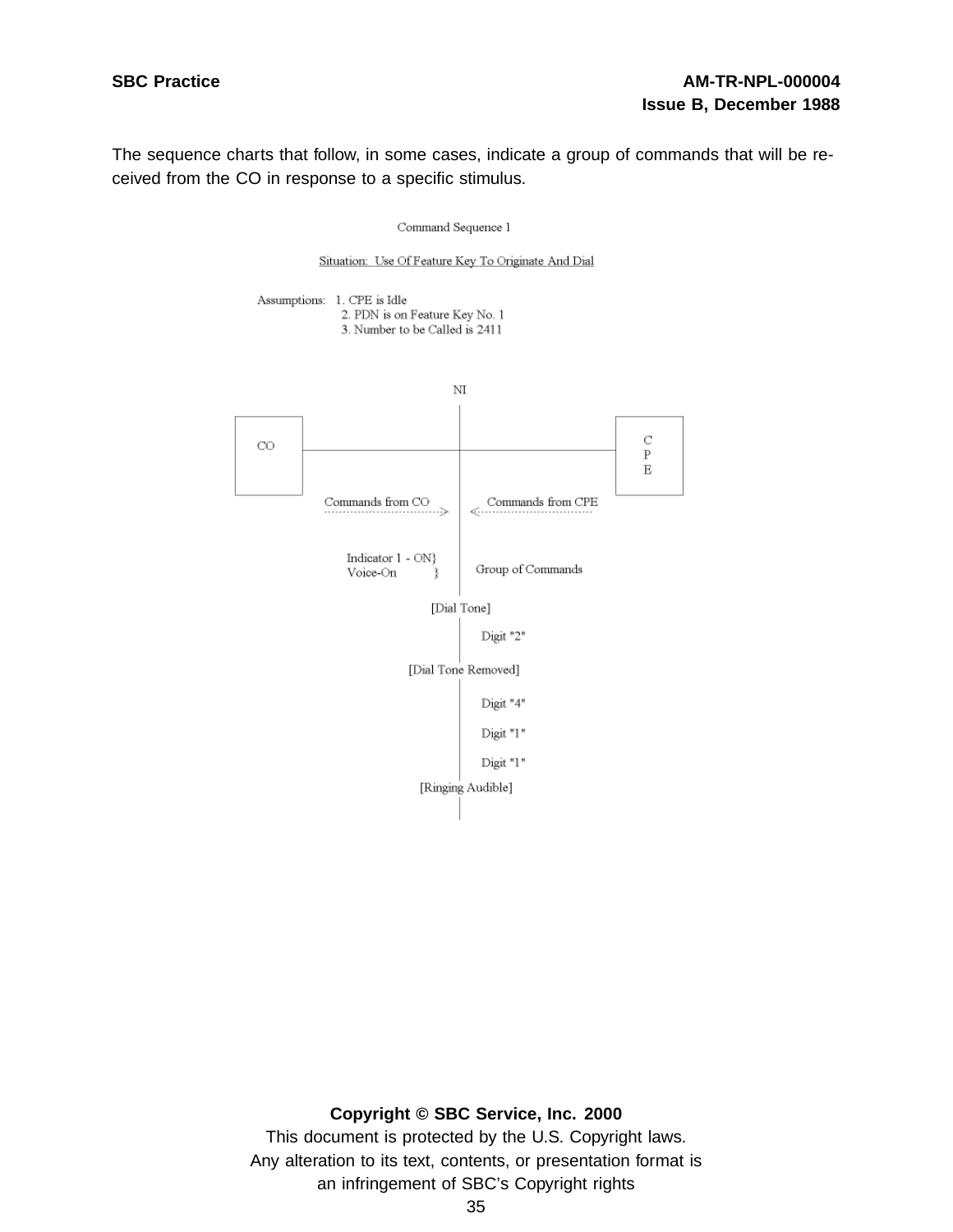#### Command Sequence 2

Situation: Use Of Feature Key



**Copyright © SBC Service, Inc. 2000**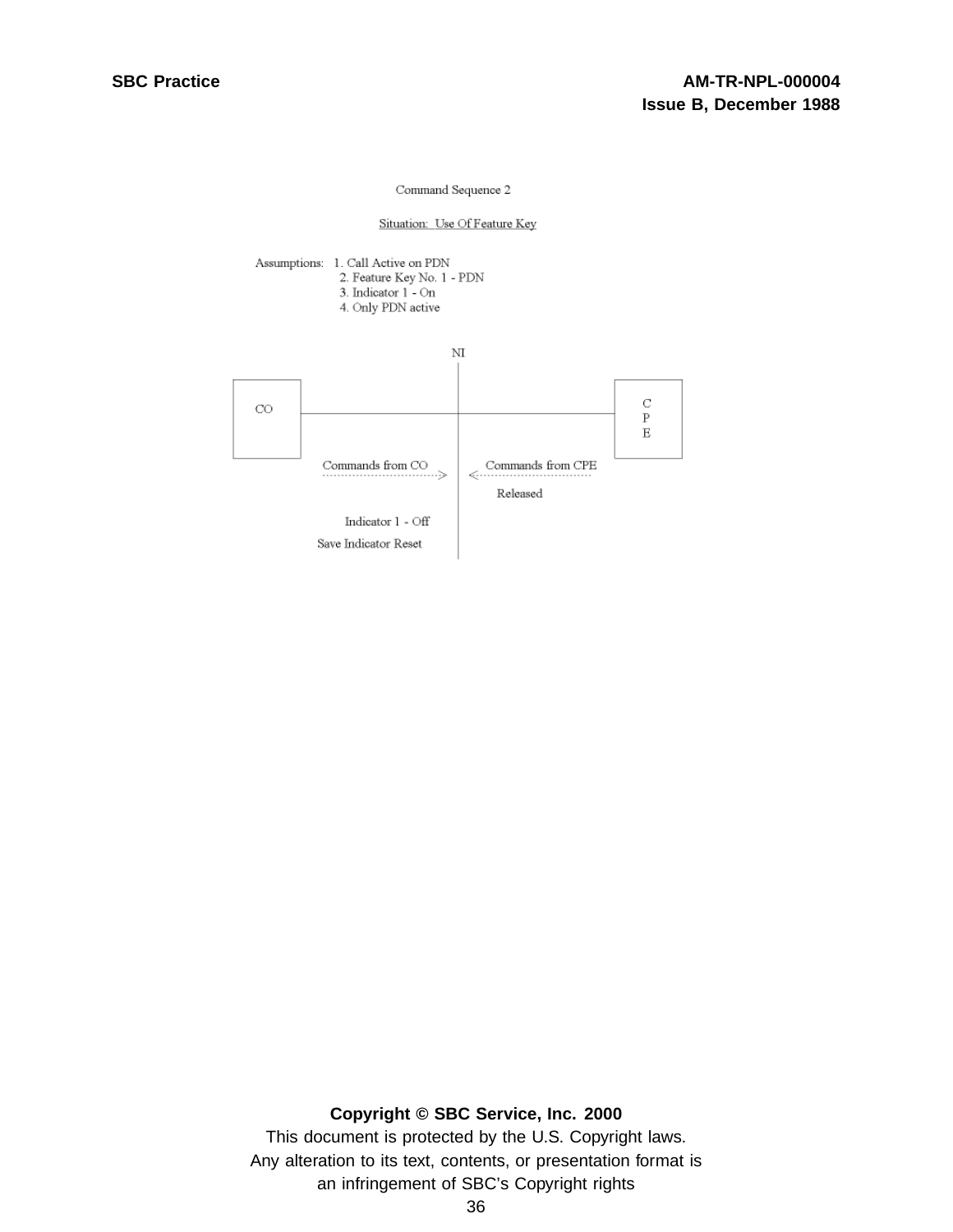### Command Sequence 3

#### Situation: Use Of Off-hook Command

Assumptions: 1. CPE Idle 2. PDN = Feature Key No. 1



### **Copyright © SBC Service, Inc. 2000**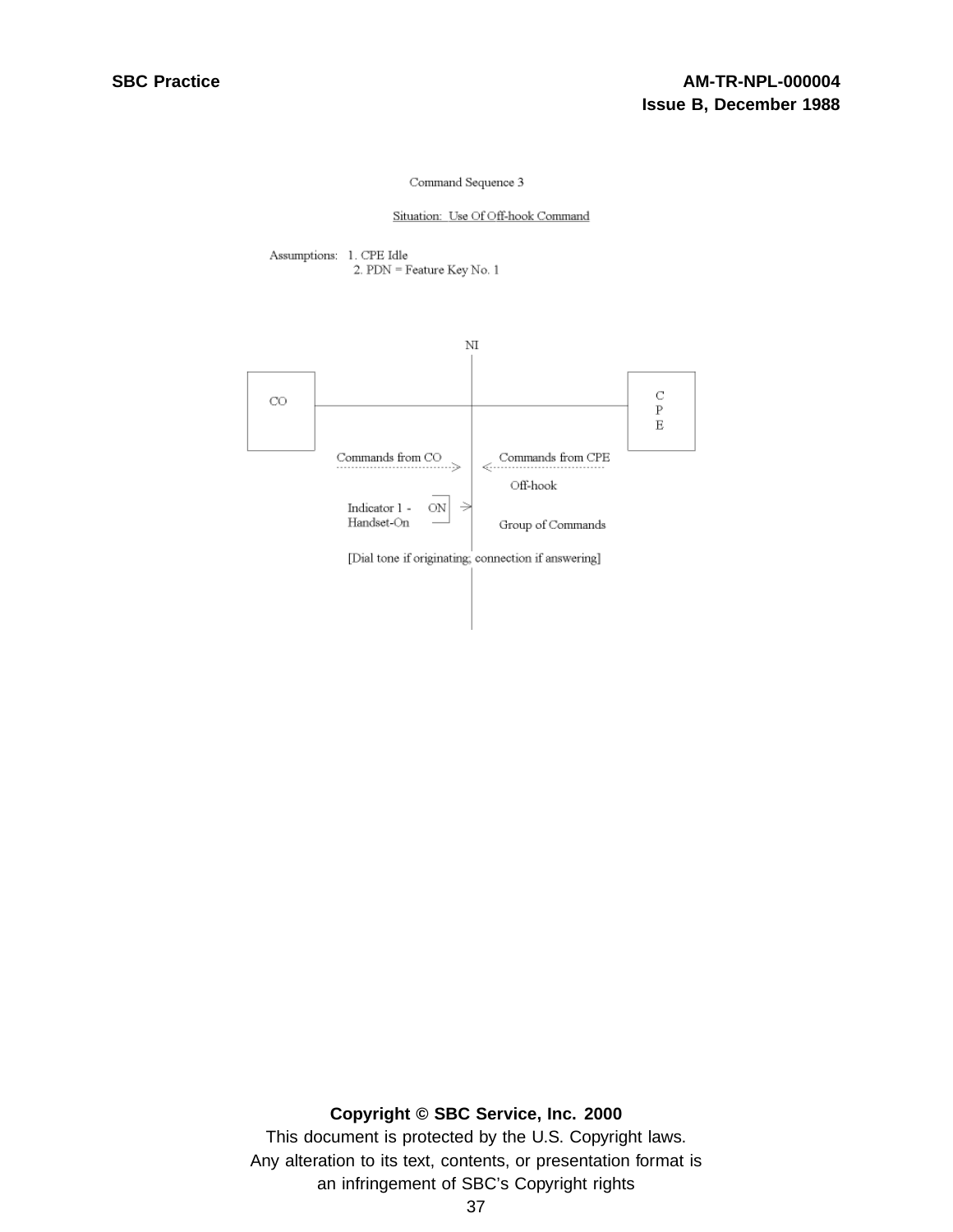Command Sequence 4

Situation: Use Of On-hook Command

Assumptions: 1. PDN = Feature Key No. 1 2. Indicator  $1$  -  $\mathrm{On}$ 3. Only one DN active i.e. PDN





Situation: Use Of Hold Command

Assumptions: 1. PDN = Feature Key No. 1 2. Indicator  $1$  -  $\mathrm{On}$ 



### **Copyright © SBC Service, Inc. 2000**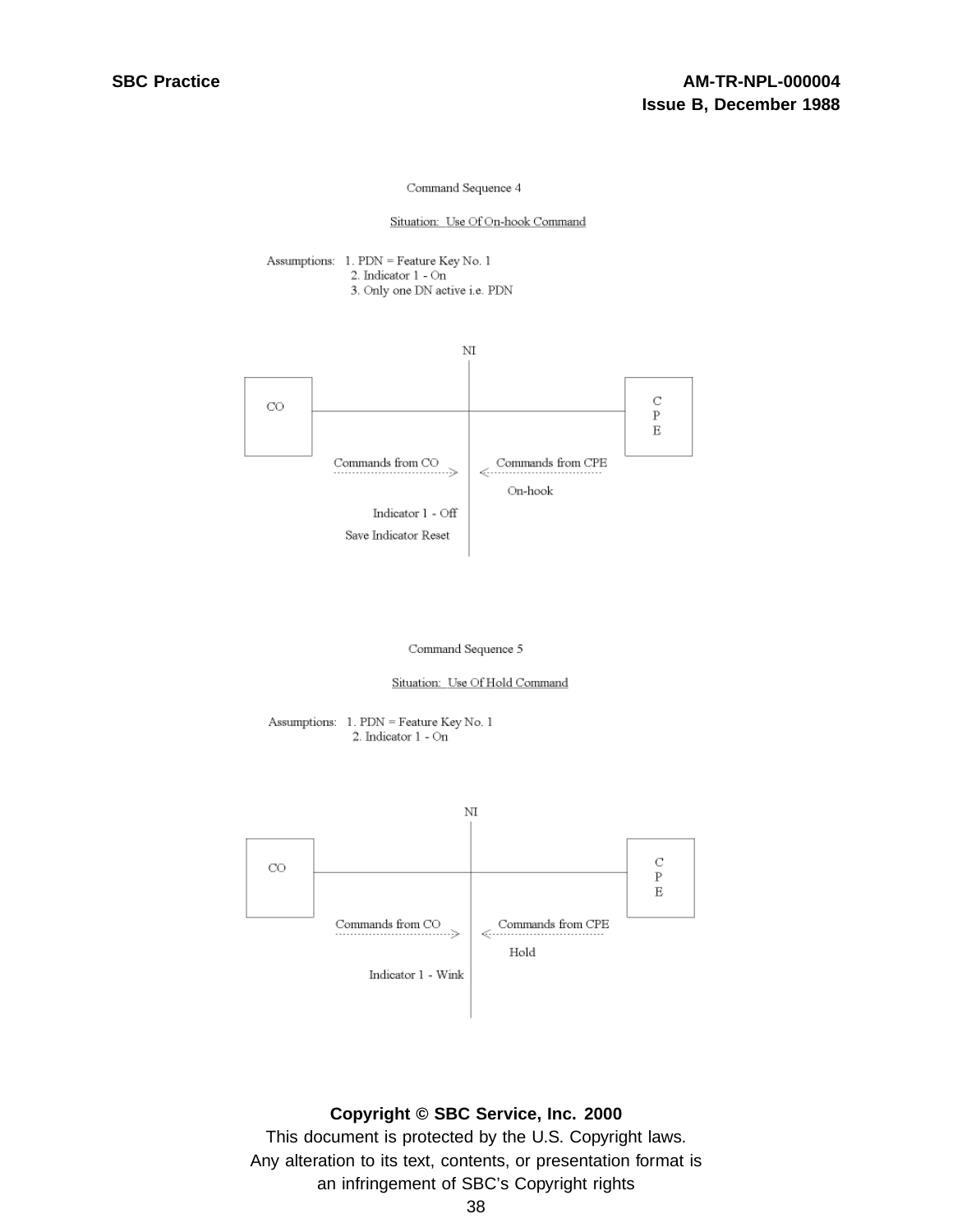### **6. Primary Set With A Display**

### **6.1. General**

With the addition of an alphanumeric display to the primary set an additional group of primary set display related commands is required. The display related commands are outlined below. The full set of the commands that the display circuitry can respond to are given. Using these commands in conjunction with assigned primary set keying sequences, new display related features will be made available as they are developed for the DMS family of switching machines. The commands are designed to enable the DMS machine to control which features a particular customer has. Hence, the display features provided for a primary set with a display will be based on the customer's needs and the display features made available by the DMS machine software.

The following outline of the characteristics of the alphanumeric displays, thirty-two characters display (2x16) and forty-eight character display (2x24), and their related buffers is given here to aid in the understanding of the commands that are received by and transmitted from the display circuitry.

### **6.2. Displays and Related Buffers**

- A. Thirty-Two Character display (2x16)
- The display consists of thirty-two alphanumeric characters that are arranged in two lines of sixteen characters. The top line is referred to as the UPPER LINE and the bottom line as the LOWER LINE. The alphanumeric character positions are numbered sequentially for (PO) position 0 in the top left of the display to (P31) position 31 in the bottom right as shown in Figure 6-1. Character Buffer 1 (CB1) is a buffer with a thirty-two ASCII character capacity that is always associated with the display. S1 as shown in figure 6-1 signifies the gates that are under firmware control. It is through the control of S1 that the contents of CB1 are shown on the display 1.
- Character Buffer 2 (CB2) has a thirty-two ASCII character capacity, the same as CB1. The ASCII characters that may be received by or transmitted from these buffers are given in Table 6-1.
- When the display circuit is powered up or after the display circuit has been reset, the CB1 is designated as the Working buffer. It is only the Working buffer that the DMS machine can transmit ASCII characters to directly. Also, it is the Working buffer that the digits are echoed to locally, when the DMS machine enables the

### **Copyright © SBC Service, Inc. 2000**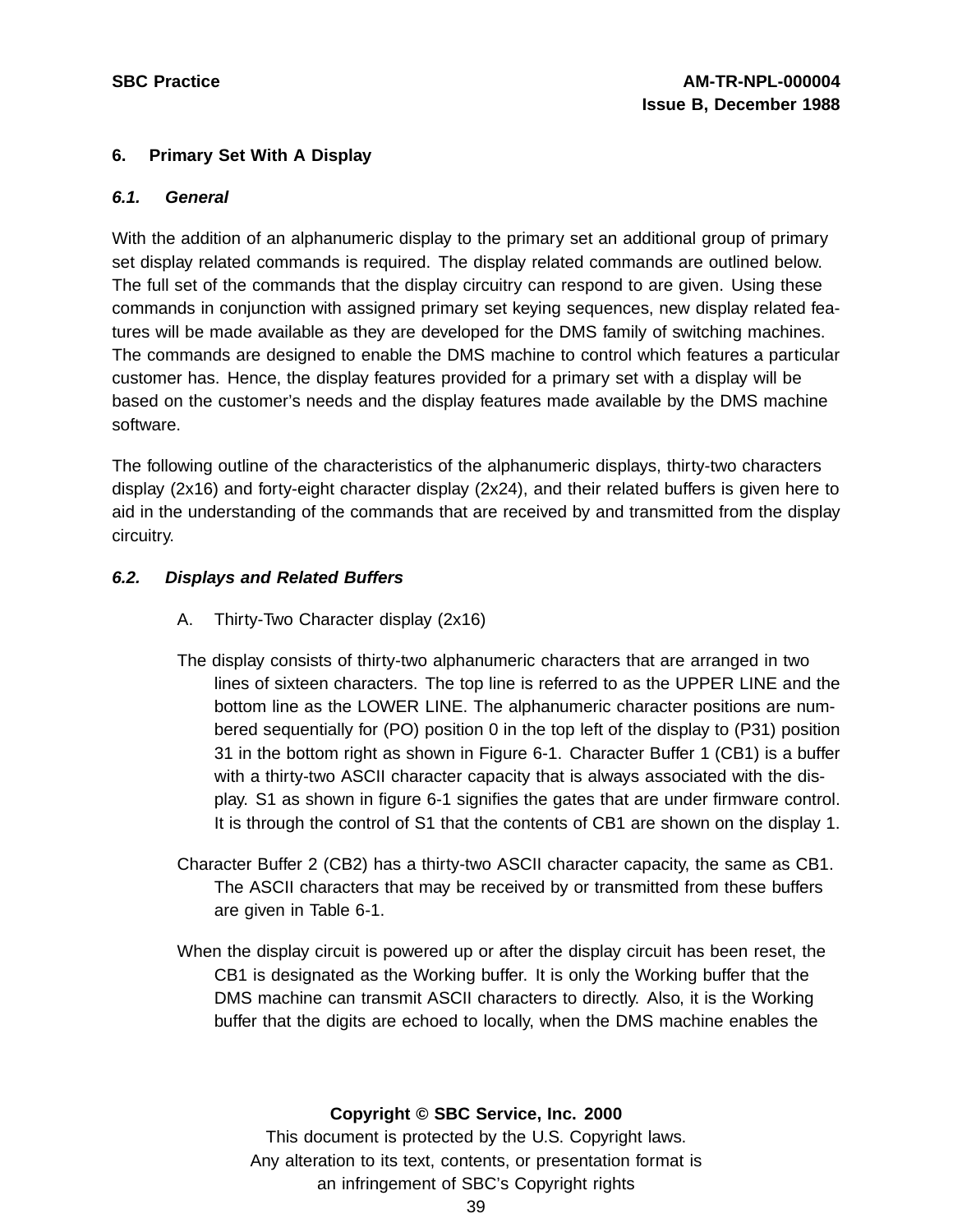digit echo made. The digits displayed are then removed by commands received from the DMS machine.

### Figure 6-1

Display and the Related Buffers



- B. Forty-Eight Character Display (2x24)
- This display is an enhanced version of the 2\*16. It has a larger screen consisting of 2 lines of 24 characters each. The new display offers to the station user the same types of display functions as currently available on the 2\*16 display. However, there are areas of improvement (namely the ability to display a larger amount of information) due to the new larger screen size.
- The alphanumeric character positions are numbered sequentially from (P0) position 0 in the top left of the display to (P47) position in the bottom right as shown in Figure 6-2.



The related buffers to this display are functionally similar to the ones in the 2\*16 display. They are:

• Working buffer, can be viewed as identical to the display buffer.

### **Copyright © SBC Service, Inc. 2000**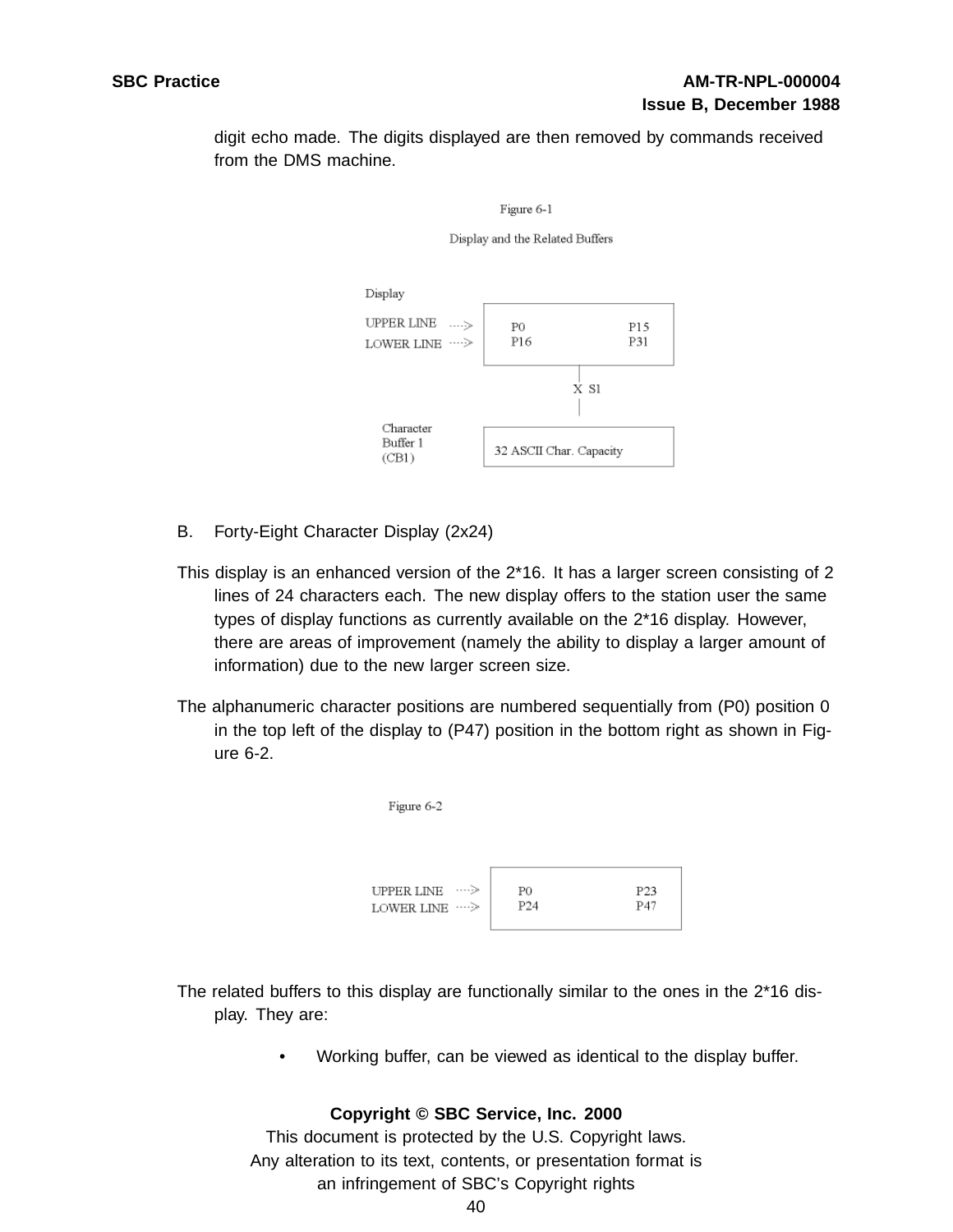### • Display buffer, governs what appears on the screen.

### Table 6-1

#### ASCII Character Set

The following is a list of the valid ASCII characters that may be received or Transmitted by the display circuit.

| $\boldsymbol{\Lambda}\boldsymbol{\mathsf{S}\boldsymbol{\mathsf{C}\boldsymbol{\mathsf{II}}}}$ |             | Hexadec.      | Command Code         |
|----------------------------------------------------------------------------------------------|-------------|---------------|----------------------|
| Character                                                                                    | Meaning     | Value (ASCII) | Trans. Or Rec. (HEX) |
| А                                                                                            | Uppercase A | 41            | Εl                   |
| В                                                                                            | Uppercase B | 42            | E2                   |
| С                                                                                            | Uppercase C | 43            | E3                   |
| D                                                                                            | Uppercase D | 44            | E4                   |
| Ε                                                                                            | Uppercase E | 45            | E5                   |
| F                                                                                            | Uppercase F | 46            | E6                   |
| G                                                                                            | Uppercase G | 47            | E7                   |
| Η                                                                                            | Uppercase H | 48            | E8                   |
| I                                                                                            | Uppercase I | 49            | E9                   |
| J                                                                                            | Uppercase J | 4A            | EA                   |
| К                                                                                            | Uppercase K | 4B            | EВ                   |
| Г                                                                                            | Uppercase L | 4C            | $\operatorname{EC}$  |
| М                                                                                            | Uppercase M | 4D            | ED                   |
| Ν                                                                                            | Uppercase N | 4Ε            | ЕE                   |
| О                                                                                            | Uppercase O | 4F            | EF                   |
| $\, {\bf P}$                                                                                 | Uppercase P | 50            | F <sub>0</sub>       |
| Q                                                                                            | Uppercase Q | 51            | Fl                   |
| R                                                                                            | Uppercase R | 52            | F2                   |
| S                                                                                            | Uppercase S | 53            | F3                   |
| T                                                                                            | Uppercase T | 54            | F4                   |
| U                                                                                            | Uppercase U | 55            | F5                   |
| V                                                                                            | Uppercase V | 56            | F6                   |
| W                                                                                            | Uppercase W | 57            | F7                   |
| Х                                                                                            | Uppercase X | 58            | F8                   |
| Υ                                                                                            | Uppercase Y | 59            | F9                   |
| Ζ                                                                                            | Uppercase Z | 5A            | FA                   |
| 0                                                                                            | Zero        | 30            | D0                   |
| $\mathbf{1}$                                                                                 | One         | 31            | D1                   |
| $\overline{c}$                                                                               | Two         | 32            | D <sub>2</sub>       |
| 3                                                                                            | Three       | 33            | D3                   |
| 4                                                                                            | Four        | 34            | D4                   |
| 5                                                                                            | Five        | 35            | D5                   |
| 6                                                                                            | $S_{IX}$    | 36            | D6                   |
| 7                                                                                            | Seven       | 37            | D7                   |
| 8                                                                                            | Eight       | 38            | D8                   |
| 9                                                                                            | Nine        | 39            | D9                   |
| SP                                                                                           | Space       | 20            | CO                   |
|                                                                                              | (blank)     |               |                      |
|                                                                                              |             |               |                      |

### **6.3. Display Modes**

The display has two modes of operation. The two display modes are:

### **Copyright © SBC Service, Inc. 2000**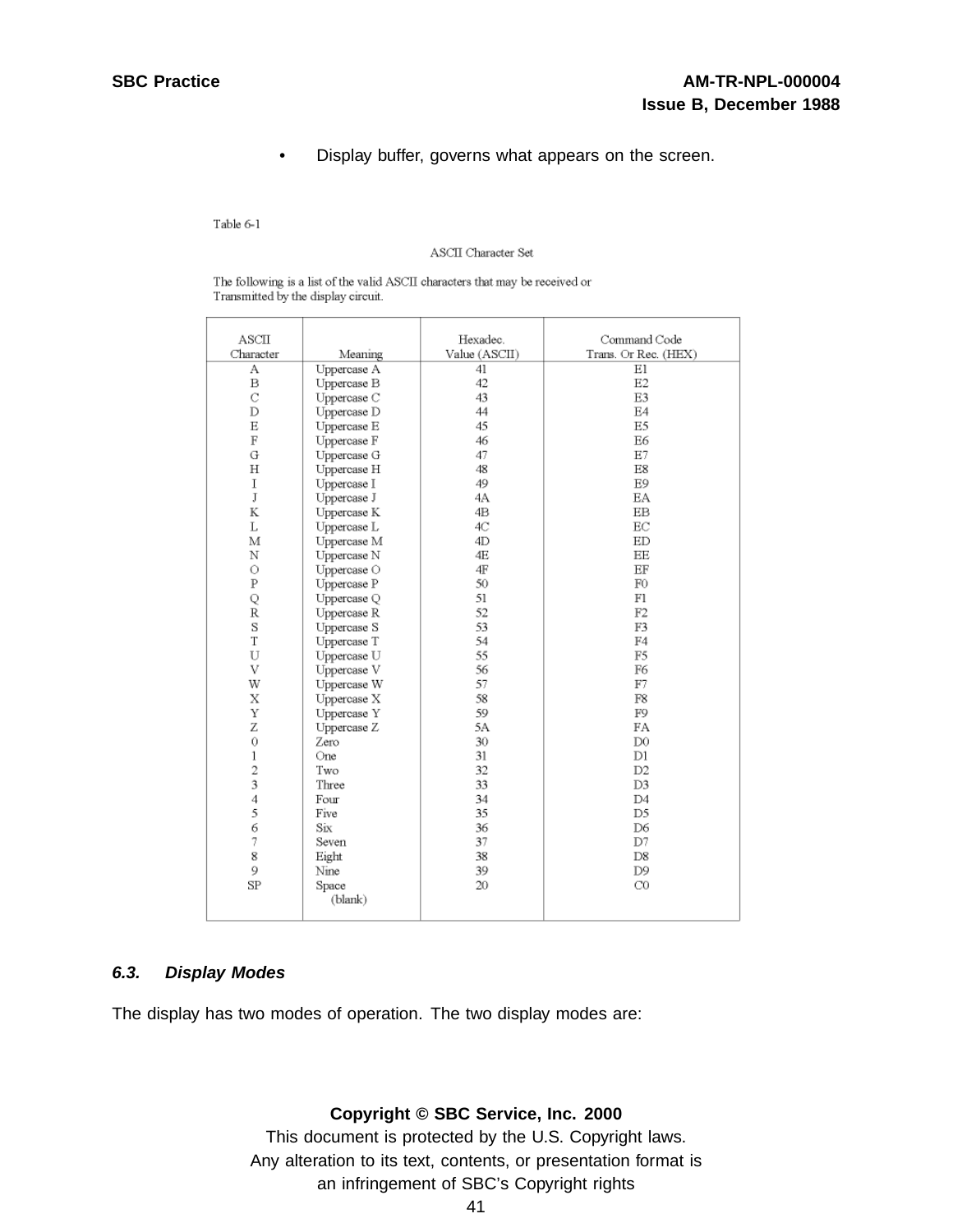- A. Normal Display Mode
- This mode applies to the display whenever digit echoing is off. This is used for character data as it is received from the DMS machine and is stored in the Working Buffer. The rules of "Normal Display" mode are as follows:
	- No scrolling occurs
	- The cursor wraps around, (i.e., it decrements past 0 to 47 (31) and increments past 47 (31) to position 0.
	- Characters are entered at the cursor position
	- The cursor is advanced after each character is entered
- B. Digit Echoing Update Mode
- This mode applies to the working buffer when one of the two digit echoing modes has been enabled by the DMS machine. The rules of "Digit Echoing Update" mode are as follows:
	- Dial pad key depressions are locally echoed by the display circuit as they are entered. Removal of displayed digits is controlled by commands received from the DMS machine.
	- Digit entry begins at the current cursor location.
	- The cursor is advanced after each digit is entered until the cursor reaches position 15 or 31.
	- When a digit is entered in position 15 (23) or 31 (47), for the first time, the line 0 is cleared and a shift left is performed. The contents of the display i.e., the working buffer, is shifted left one position for each subsequent digit entry of position 15 (23) or 31 (47).
	- Figures 6-2 and 6-3 illustrates the relative location of digits entered where the numbers shown indicate the order in which the digits have been entered i.e. 0 first and 30 last. See the description of the "Enable

### **Copyright © SBC Service, Inc. 2000**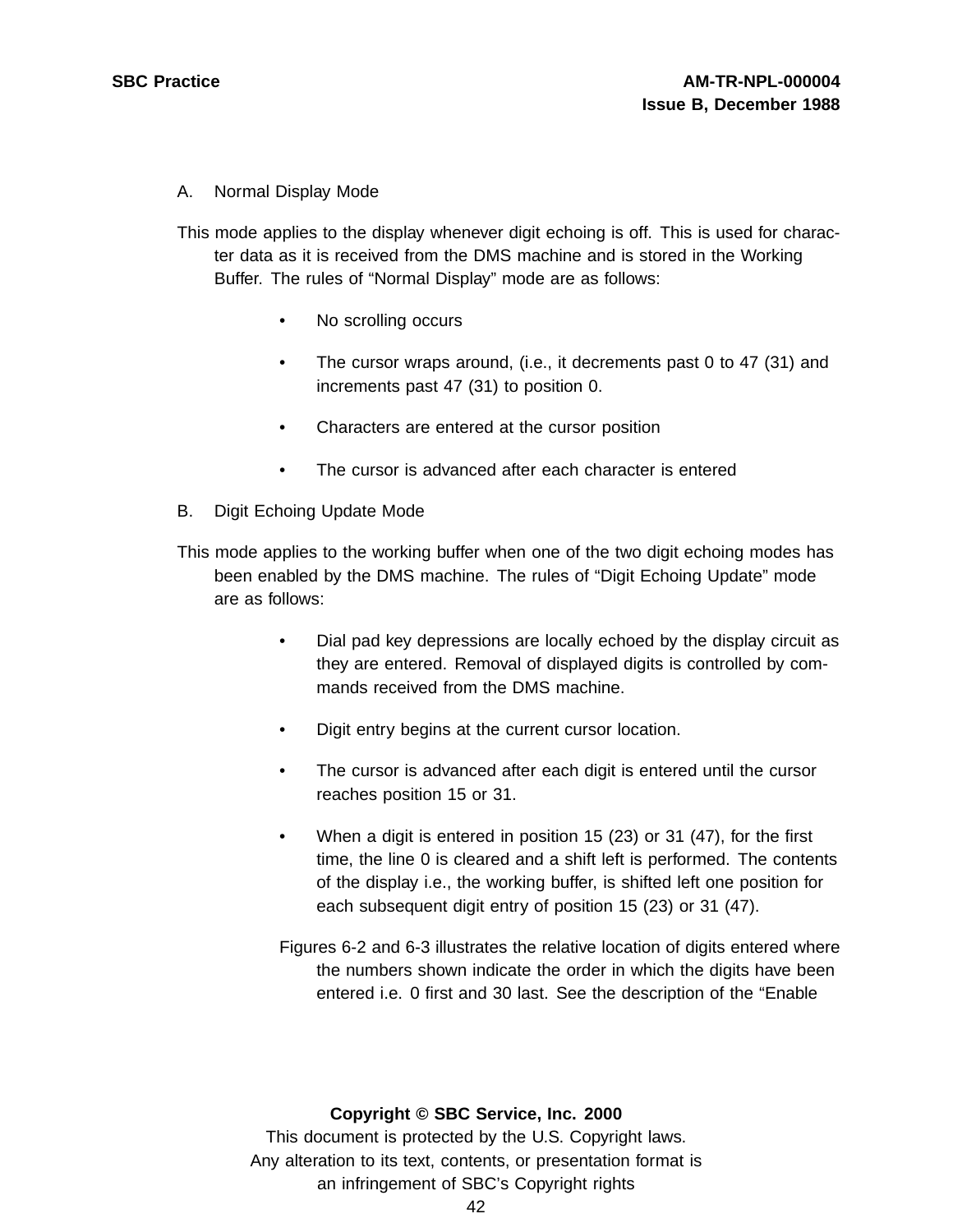Digit Echoing-Type 1" and "Digit Echoing-Type 2" in Section 6.6 for further details.

|                         | Figure 6-2 |           |       |    |                |    |                                   |                  |    |    |    |        |    |    |    |               |                                               |
|-------------------------|------------|-----------|-------|----|----------------|----|-----------------------------------|------------------|----|----|----|--------|----|----|----|---------------|-----------------------------------------------|
|                         |            |           |       |    |                |    | Display (2*16) in Digit Echo Mode |                  |    |    |    |        |    |    |    |               |                                               |
|                         |            |           |       |    |                |    |                                   |                  |    |    |    |        |    |    |    |               |                                               |
|                         |            |           |       |    |                |    |                                   |                  |    |    |    |        |    |    |    |               |                                               |
|                         |            |           |       |    |                |    |                                   |                  |    |    |    |        |    |    |    |               | For Less<br>Than 16                           |
|                         | $\,0\,$    | 1         | 2     | 3  | $\overline{4}$ | 5  | 6                                 | 7                | 8  | 9  |    |        |    |    |    |               | entries                                       |
|                         |            |           |       |    |                |    |                                   |                  |    |    |    |        |    |    |    |               |                                               |
|                         |            |           |       |    |                |    |                                   |                  |    |    |    |        |    |    |    |               |                                               |
| $_{\rm digit} < \cdots$ | $\,0\,$    | $\,$ $\,$ | $\,2$ | 3  | 4              | 5  | 6                                 | $\boldsymbol{7}$ | 8  | 9  | 10 | $11\,$ | 12 | 13 | 14 | 15            | For More<br>Than 16                           |
| $_{\rm lost}$           | 16         | 17        | 18    | 19 | 20             | 21 | 22                                | 23               | 24 | 25 | 26 | 27     | 28 | 29 | 30 | $\sim$ $\sim$ | entries<br>$\mathrel{<}{\cdot} \cdots \cdots$ |
|                         |            |           |       |    |                |    |                                   |                  |    |    |    |        |    |    |    |               |                                               |
|                         |            |           |       |    |                |    |                                   |                  |    |    |    |        |    |    |    |               | new<br>digit                                  |
|                         |            |           |       |    |                |    |                                   |                  |    |    |    |        |    |    |    |               | entered                                       |
|                         |            |           |       |    |                |    |                                   |                  |    |    |    |        |    |    |    |               |                                               |
|                         |            |           |       |    |                |    |                                   | Figure 6-3       |    |    |    |        |    |    |    |               |                                               |
|                         |            |           |       |    |                |    | Display (2*24) in Digit Echo Mode |                  |    |    |    |        |    |    |    |               |                                               |
|                         |            |           |       |    |                |    |                                   |                  |    |    |    |        |    |    |    |               |                                               |
|                         |            |           |       |    |                |    |                                   |                  |    |    |    |        |    |    |    |               |                                               |

| digit $\leq$ |    |               | C.<br>- | $\sim$ 1<br>$-1$ | $\sim$<br>ستدست       | 23<br>ت ک | New Digit<br>'titereo |
|--------------|----|---------------|---------|------------------|-----------------------|-----------|-----------------------|
| lost         | 16 | $\sim$ $\sim$ | 18      | т.,              | $\overline{1}$<br>-46 | $ -$      |                       |

## **6.4. Received Display Command Handling**

The display circuit shall be capable of storing a second command while it is in the process of acting on the first one received. If the first one is still in the process of being acted on when a third one is received, the third one will be lost. This characteristic is restricted to the display related commands that are received by the set.

The DMS machine can use the above display circuit characteristic to determine when the display circuit is idle. If the DMS machine transmits a command for the display circuit and requires to know when the task has been completed, the first command may be followed by a "Status Request" command. The reply to the "Status Request" will then guarantee the display circuit is

## **Copyright © SBC Service, Inc. 2000**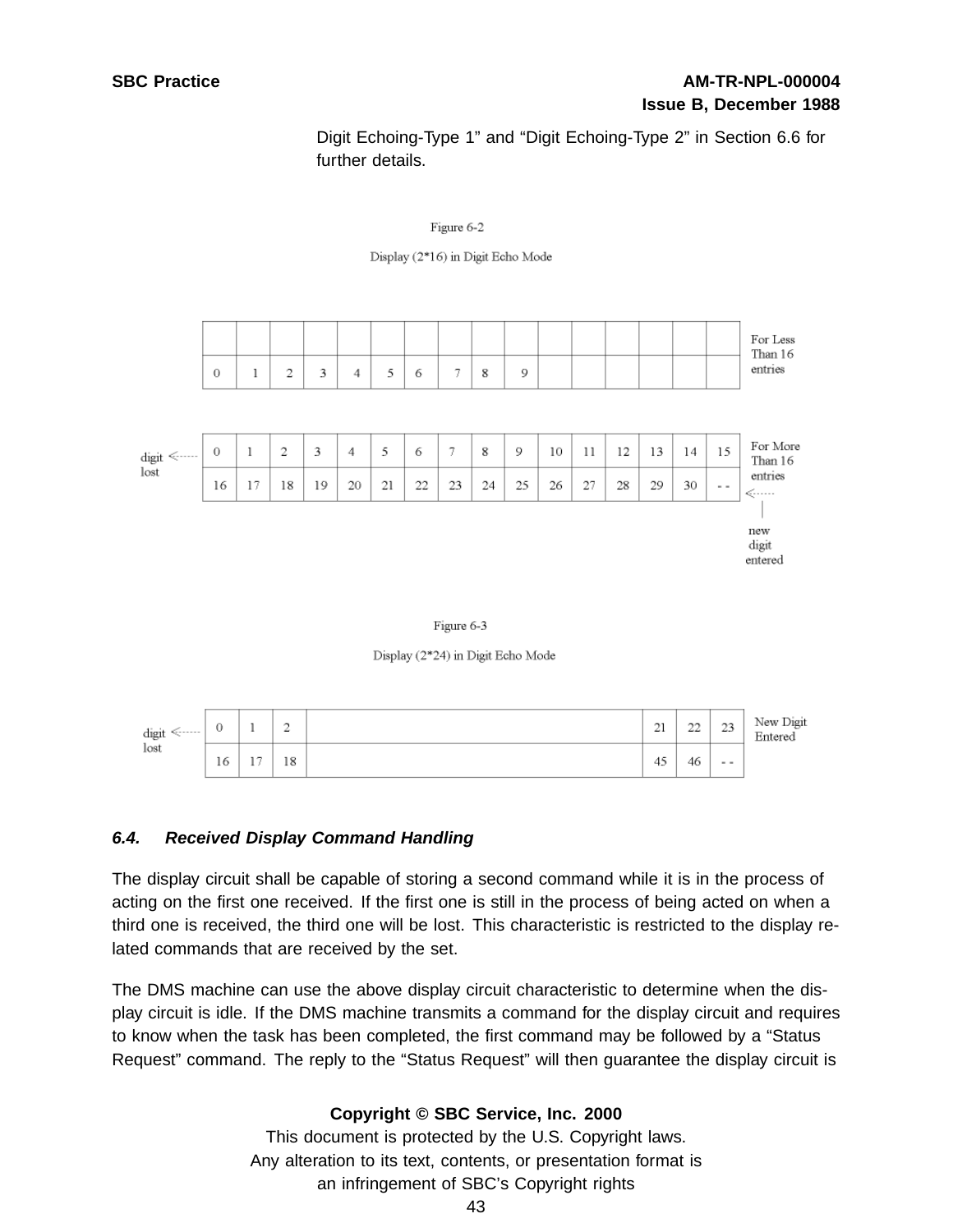now idle. This rule does not apply for the "Reset" command since part of the reset process is to clear any pending command that is stored.

### **6.5. Transmission of Display Commands**

For certain received display circuit commands, it is required that a response be transmitted back to the DMS machine. This may be the ASCII characters in the working Buffer. It is required that the display circuit data be merged with any basis primary set commands that are initiated. The basis primary set commands take priority over the display related commands. If, for example, the contents of the Working buffer are being transmitted when a feature key is pressed. The message indicating the key has been pressed shall be sent while the transmission of the buffer contents is momentarily interrupted.

### **6.6. CO to Display Circuit Commands**

See Table 6-2.

- **NOTE:** The description of the commands that follow applies to both the 48 and 32 character displays. Where the command places the cursor in a specific location on the display, the position given in brackets applies to 32 character display, e.g. position 24 (16).
	- 1. Clear Working Buffer
	- The buffer currently designated as the Working Buffer shall be filled with blanks with the cursor left in position 0.
	- 2. Clear Display
	- The contents of CB1 regardless of its designation shall be cleared with the related cursor left in position P0. See Sec. 6.9 for an example of the commands use.
	- 3. Clear Working Buffer Line 0
	- Line 0 (P0 to P15 or P0 to P23) of the buffer currently designated as the Working Buffer shall be filled with blanks with the cursor left in position 16 (24).

Clear Working Buffer Line 1

- Line 1 (P16 to P31 or P0 to P47) of the buffer currently designated as the Working Buffer shall be filled with blanks with the cursor left in position 0.
- 4. Enable Digit Echoing Type 1

### **Copyright © SBC Service, Inc. 2000**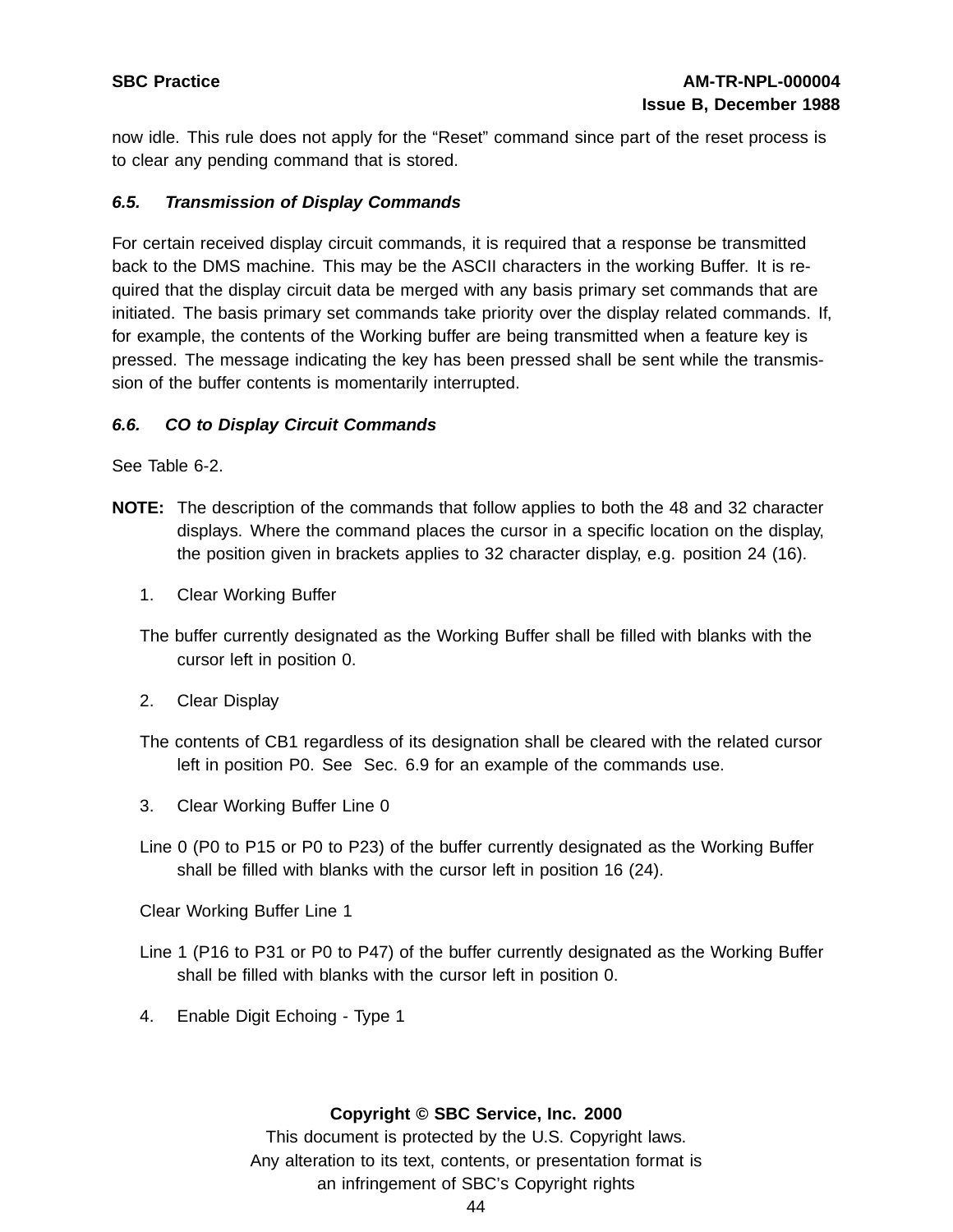- Set enters digit echoing mode, dial pad key depressions are echoed to the display according to digit echoing update mode. When the first dial pad key is pressed, the entire display is cleared, the cursor assigned to position 24 (16) and the digit echoed. When the 24th (16th) digit is echoed, line 0 is cleared, the digit is echoed and a shift left performed.
- 5. Enable Digit Echoing Type 2
- Set enters digit echoing mode, dial pad key depressions are echoed to the display according to digit echoing update mode. When the first dial pad key is pressed, line 1 of the display is cleared; the cursor assigned to position 24 (16) and the digit echoed when the 24th (16th) digit is echoed line 0 is cleared; the digit is echoed and a shift left performed.
- 6. Clear Working Buffer in 12 seconds
- The contents of the Working Buffer shall be filled with blanks with the associated cursor left in position 0.
- This shall occur either 12 seconds after the command is received or when the next command that represents an ASCII character is received whichever occurs first. This command is used for example when a Time and Date feature key is provided. When the Time and Date are requested, the character data is transmitted to the Working Buffer followed by this command to clear the display in 12 seconds.
- 7. Disable Display Cursor
- The display cursor shall be disabled if the CB1 is designated as the Working Buffer, otherwise the command is to be ignored. See Section 6.9 for an example of the commands used.
- 8. Disable Digit Echo Mode
- Whichever type of digit echoing that was previously enabled for the display circuit shall be disabled by this command. The normal display mode for the Working Buffer shall be enabled. See Section 6.9 for an example of the commands used.
- 9. Disable Display
- The display character elements shall be disabled. This can be used to allow the loading of a message into CB1 without the user seeing the characters as they fill the display. See Section 6.9 for an example of the commands used.
- 10. Power Down Display

### **Copyright © SBC Service, Inc. 2000**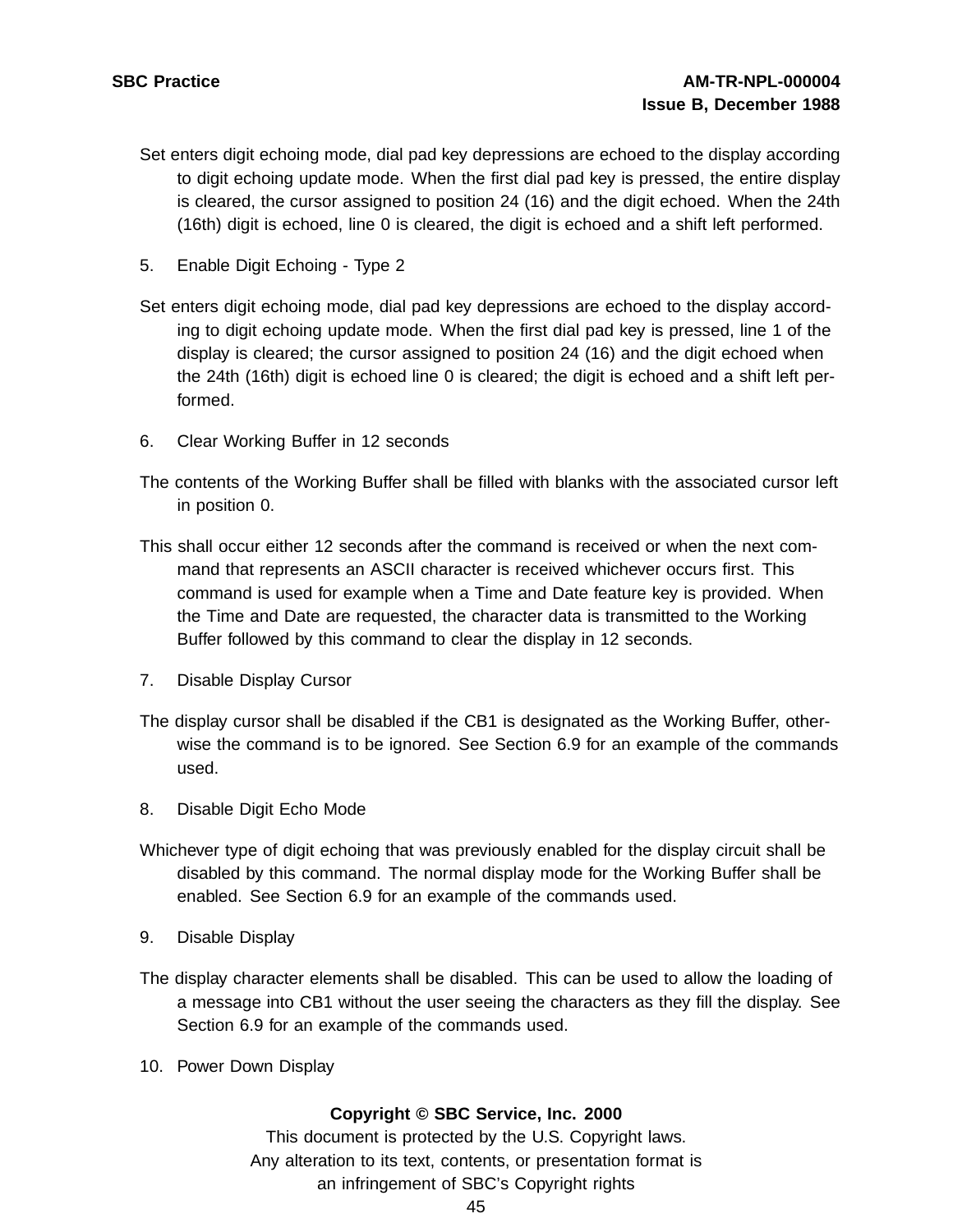- This shall place the display circuitry in the low power or standby mode. The display circuitry shall then be powered up whenever a valid display circuit command is received. See Section 6.9 for an example of the commands used.
- 11. Enabled Display
- The display character elements shall be enabled to reveal the contents of CB1. See Section 6.9 for an example of the commands used.
- 12. Enable Display Cursor

The display cursor shall be enabled. See Section 6.9 for an example of the commands used.

13. Display Reset

This shall reset the display circuitry placing it in the same state as is required after power up. This includes the following:

- CB1 is filled with blanks
- CB1 is designated as the Working Buffer
- the cursor for the buffer is set to position 0
- the display cursor is disabled
- the display is placed in the power down mode
- normal display mode applied for the Working Buffer
- status bits are reset
- 14. Resume Digit Echoing
- This shall initiate the resumption of the type of digit echoing that was most recently disabled, continuing on from the current cursor location. See Section 6.9 for an example of the commands used.
- 15. Transmit Display Status
- This shall initiate the set transmitting the display circuit status. See the Transmitted Display commands for the format and content of the reply. This command is used for diagnostics when it is necessary to determine if the display circuit is active i.e. powered.

### **Copyright © SBC Service, Inc. 2000**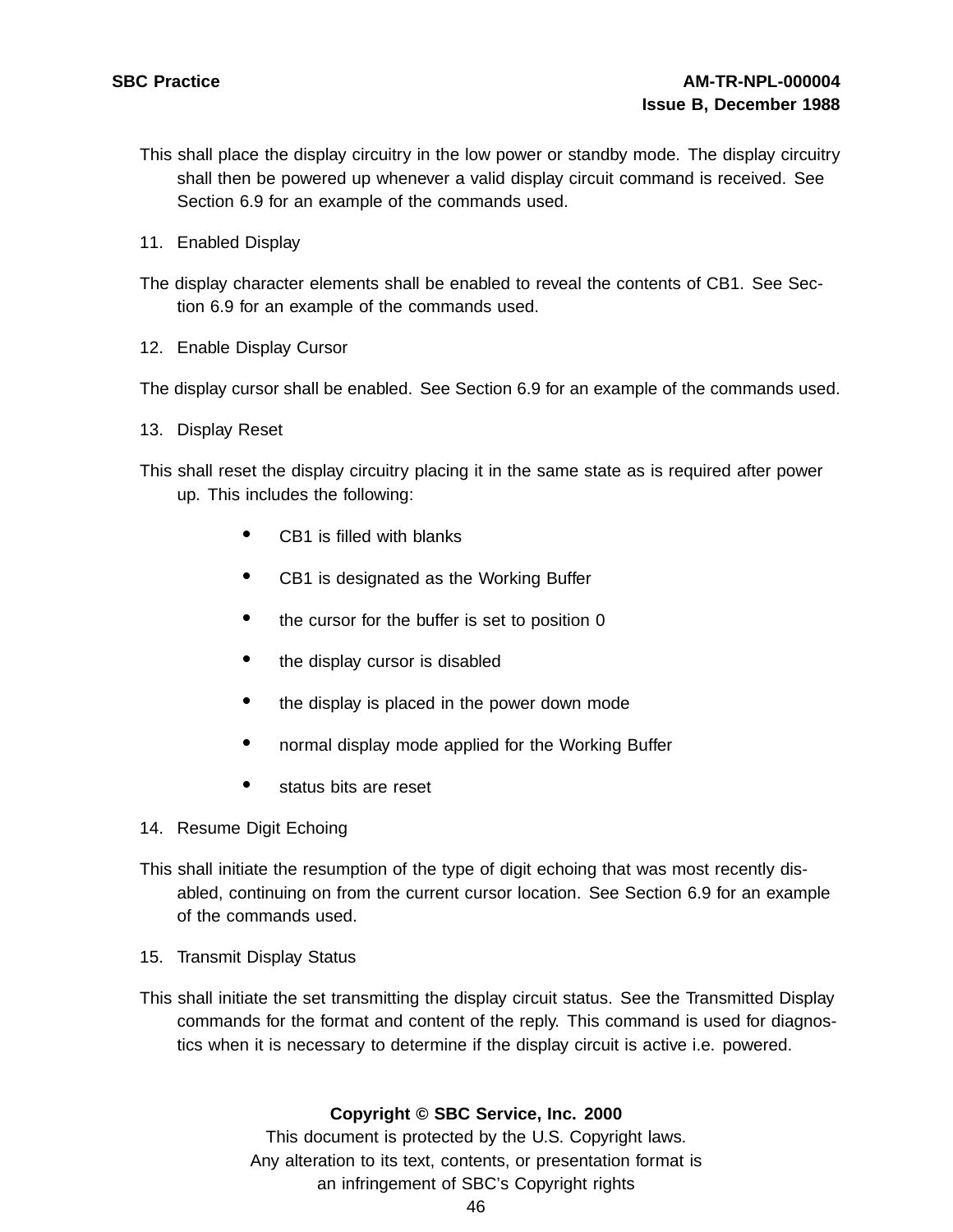16. Working Buffer Cursor to P0

The Working Buffer shall have its associated cursor moved to position 0.

- 17. Working Buffer Cursor to P24 (P16)
- The Working Buffer, regardless of its location, shall have its associated cursor moved to position P24 (P16). See Section 6.9 for an example of the commands used.
- 18. Character Data
- Any command that has the two MSB set to 1 shall be interpreted as character data. The character set the DMS machine can send or receive is limited to a subset of the ASCII character set. The sixty-four valid characters and their respective command codes are given in Table 6-1. The characters shall be loaded into the Working Buffer starting at the current cursor location. The number of character commands received in any one sequence can vary from one to several characters. If more than thirty-two (display version 2\*16) are received, the Working Buffer will retain the last 32 characters received. When character data is being received the Working Buffer cursor is in the Normal Display mode. The display circuit shall be capable of storing ASCII characters at the

### **Copyright © SBC Service, Inc. 2000**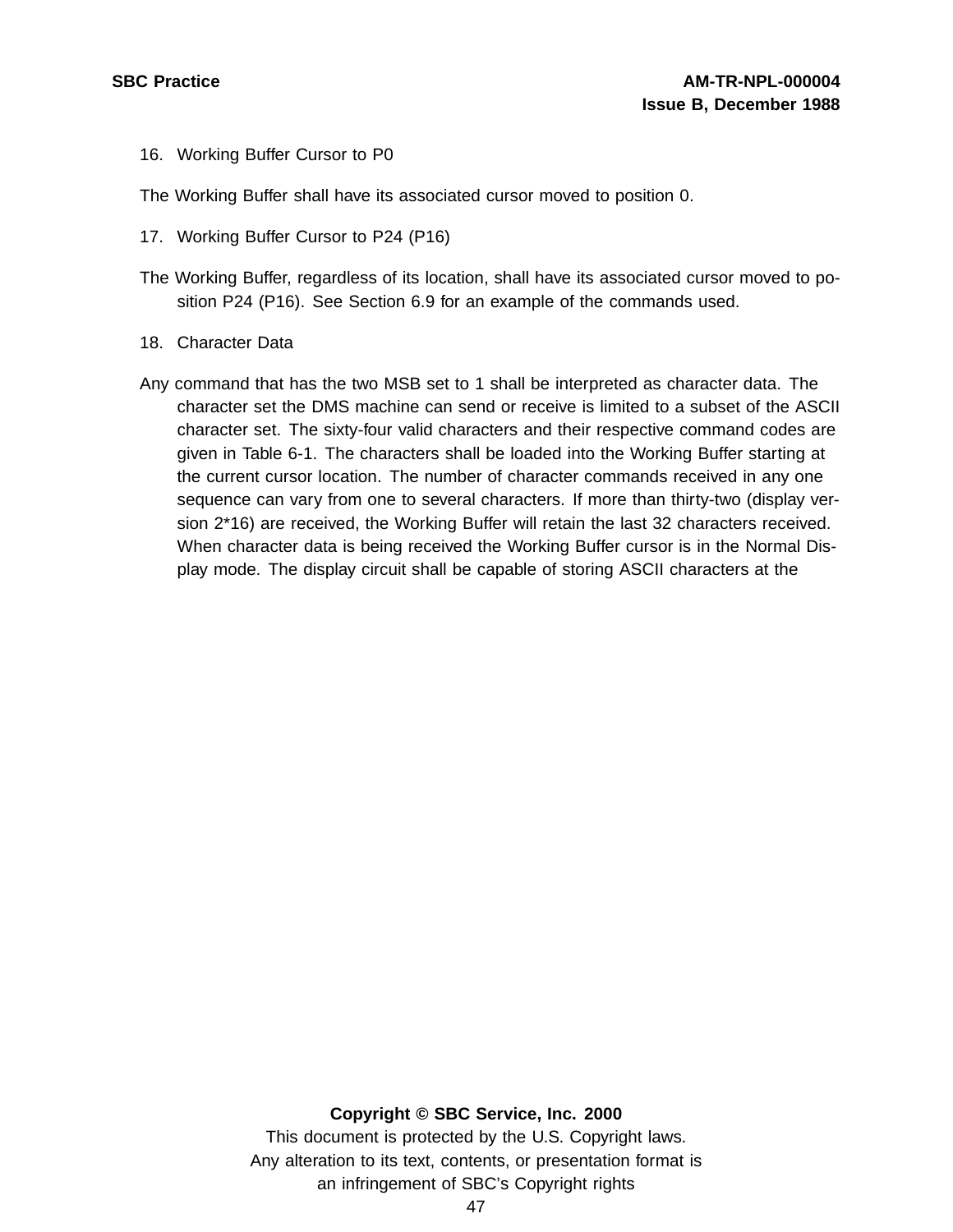### **SBC Practice AM-TR-NPL-000004 Issue B, December 1988**

maximum rate the DMS machine can transmit them as per the signalling protocol. See Section 6.9 for an example of the commands used.

#### Table 6-2

#### CO to Display Circuit Commands

The following list of commands are only relevant to the display circuitry associated with a primary set with a display.

| FUNCTION                                                                                                                                                                                                                                                                                                                                                                                                                                                                                   |                           |                                                                                                                                    |                                                                                   |                                                                  | COMMAND CODE |                                                              |                                                          |                              |                                                                                                          |
|--------------------------------------------------------------------------------------------------------------------------------------------------------------------------------------------------------------------------------------------------------------------------------------------------------------------------------------------------------------------------------------------------------------------------------------------------------------------------------------------|---------------------------|------------------------------------------------------------------------------------------------------------------------------------|-----------------------------------------------------------------------------------|------------------------------------------------------------------|--------------|--------------------------------------------------------------|----------------------------------------------------------|------------------------------|----------------------------------------------------------------------------------------------------------|
|                                                                                                                                                                                                                                                                                                                                                                                                                                                                                            | M7                        | M6                                                                                                                                 | M <sub>5</sub>                                                                    | M <sub>4</sub>                                                   | M3           | M2                                                           | мı                                                       | M0                           | HЕX                                                                                                      |
| Clear Working Buffer<br>Clear Display<br>Clear Working Buffer Line 0<br>Clear Working Buffer Line 1<br>Enable Digit Echoing - Type 1<br>Enable Digit Echoing - Type 2<br>Clear Working Buffer in 12 Sec.<br>Disable Display Cursor<br>Disable Display Echoing<br>Disable Display<br>Power Down Display<br>Enable Display<br>Enable Display Cursor<br>Display Reset<br>Resume Digit Echoing<br>Transmit Display Status<br>Working Buffer Cursor to P0<br>Working Buffer Cursor to P16 (P24) |                           | 0<br>0<br>$\Omega$<br>$\Omega$<br>0<br>0<br>0<br>0<br>$\Omega$<br>$\Omega$<br>0<br>$\Omega$<br>0<br>0<br>$\Omega$<br>$\Omega$<br>0 | $\Omega$<br>$\Omega$<br>0<br>0<br>$\Omega$<br>$\Omega$<br>0<br>$\Omega$<br>0<br>0 | 0<br>0<br>$\Omega$<br>$\Omega$<br>0<br>$\Omega$<br>$\Omega$<br>0 | O<br>0       | 0<br>0<br>$\Omega$<br>0<br>0<br>0<br>$\Omega$<br>0<br>0<br>0 | 0<br>0<br>0<br>0<br>0<br>0<br>0<br>0<br>0<br>0<br>0<br>0 | 0<br>0<br>$\Omega$<br>0<br>0 | A9<br>AD<br>89<br>99<br>9Β<br>AВ<br>B9<br>8С<br>8B<br>8D<br>98<br>9D<br>9С<br>88<br>ΒB<br>B7<br>A5<br>B5 |
| Character Data                                                                                                                                                                                                                                                                                                                                                                                                                                                                             | 0<br>0<br>0<br>(See Note) |                                                                                                                                    |                                                                                   |                                                                  | **           |                                                              |                                                          |                              |                                                                                                          |

Note: Any of the command codes that correspond to the sixty-four valid ASCII characters given in Table 6-1.

### **6.7. Display Circuit to CO Commands**

### (See Table 6-3)

The commands transmitted from the display circuit via the primary set signalling protocol are as follows:

### **Character Data**

The contents of the Working Buffer shall be transmitted to the DMS machine when requested (See CO to Display commands, Sec. 6.6). The command codes used to represent the sixtyfour valid ASCII characters are given in Table 6-1.

### **Copyright © SBC Service, Inc. 2000**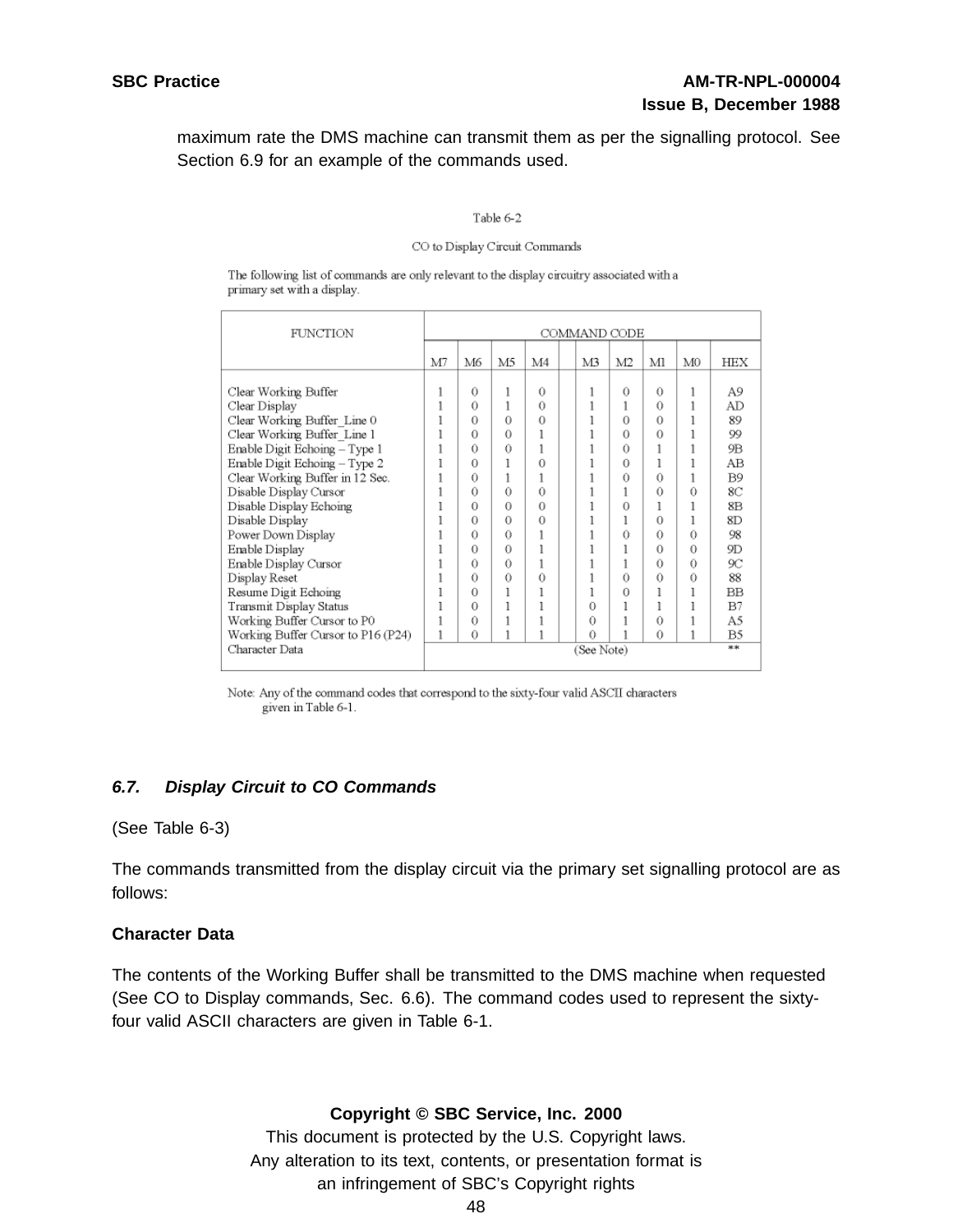### **Display Status**

This response shall be transmitted when the set receives the Transmit Display Status command. The Display Status command format is 0011S3S2S1S0 where the four MSB are always as shown in Table 6-3. S3, S1 and S0 and "don't care". S2 shall normally be 0 and is set to 1 by the display circuit when there has been a power failure since the last Transmit Display Status command was received. This bit shall be reset to 0 after the first status request reply is given subsequent to the power being restored.

|--|--|

Display Circuit To CO Commands

| FUNCTION       | COMMAND CODE |    |    |                |  |            |                |    |                |     |
|----------------|--------------|----|----|----------------|--|------------|----------------|----|----------------|-----|
|                | M7           | M6 | M5 | M <sub>4</sub> |  | M3         | M <sub>2</sub> | М1 | M <sub>0</sub> | HЕX |
| Display Reset  | 0            | 0  |    |                |  |            | 0              | 0  | 0              | 3X  |
| Character Data |              |    |    |                |  | (See Note) |                |    |                | XX  |

Note: The sixty-four valid ASCII characters that may be transmitted as part of the contents of one of the characters buffers and the command codes used to represent them are given in Table 6-1.

### **6.8. Power Failure Mode**

If the local commercial power source fails the display circuit shall power down in the following manner:

- complete any action on a command that is being acted on with the exception of Program Last Number command or the Program Digit Buffer command.
- retain any command that is in the register for commands that are awaiting another command action to be completed.
- retain the existing contents of the CB1.
- store the state of the display when power failure occurred i.e. Digit Echo Mode etc.
- the set shall revert to operation as <sup>a</sup> basic set with no display features available.

### **Copyright © SBC Service, Inc. 2000**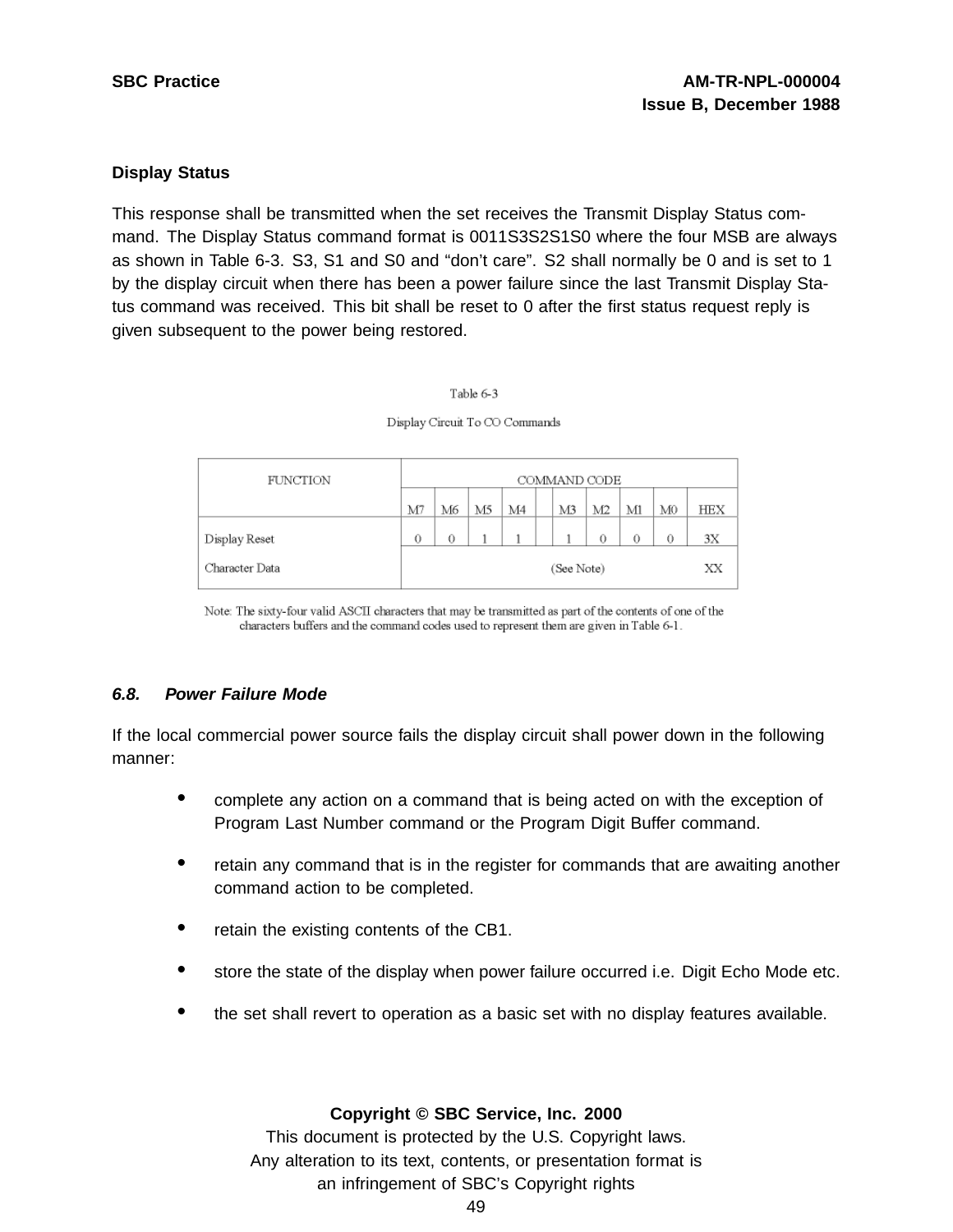• the display status command from the DMS machine shall receive no reply while the power remains off.

When the local power source is restored, the bit in the display status byte that indicates a power failure has occurred shall be set to one. This bit shall remain set until after the first reply is given to a status request command from the DMS machine. It is then reset to zero. When the local power source is restored, the display circuit shall be re-enabled to the state is was left in when power failure occurred.

### **6.9. Hypothetical Command Sequences**

The following hypothetical call sequences illustrates how the display commands are used to control the display. The first sequence assumes the CPE is idle when a call is to be originated from the directory number assigned to Feature Key No. 1. In the sequences that follow, all commands within parenthesis, ( ), are commands only transmitted to CPE designated in CO software as having a display with the remaining commands being relevant to CPE with or without a display.

### **Copyright © SBC Service, Inc. 2000**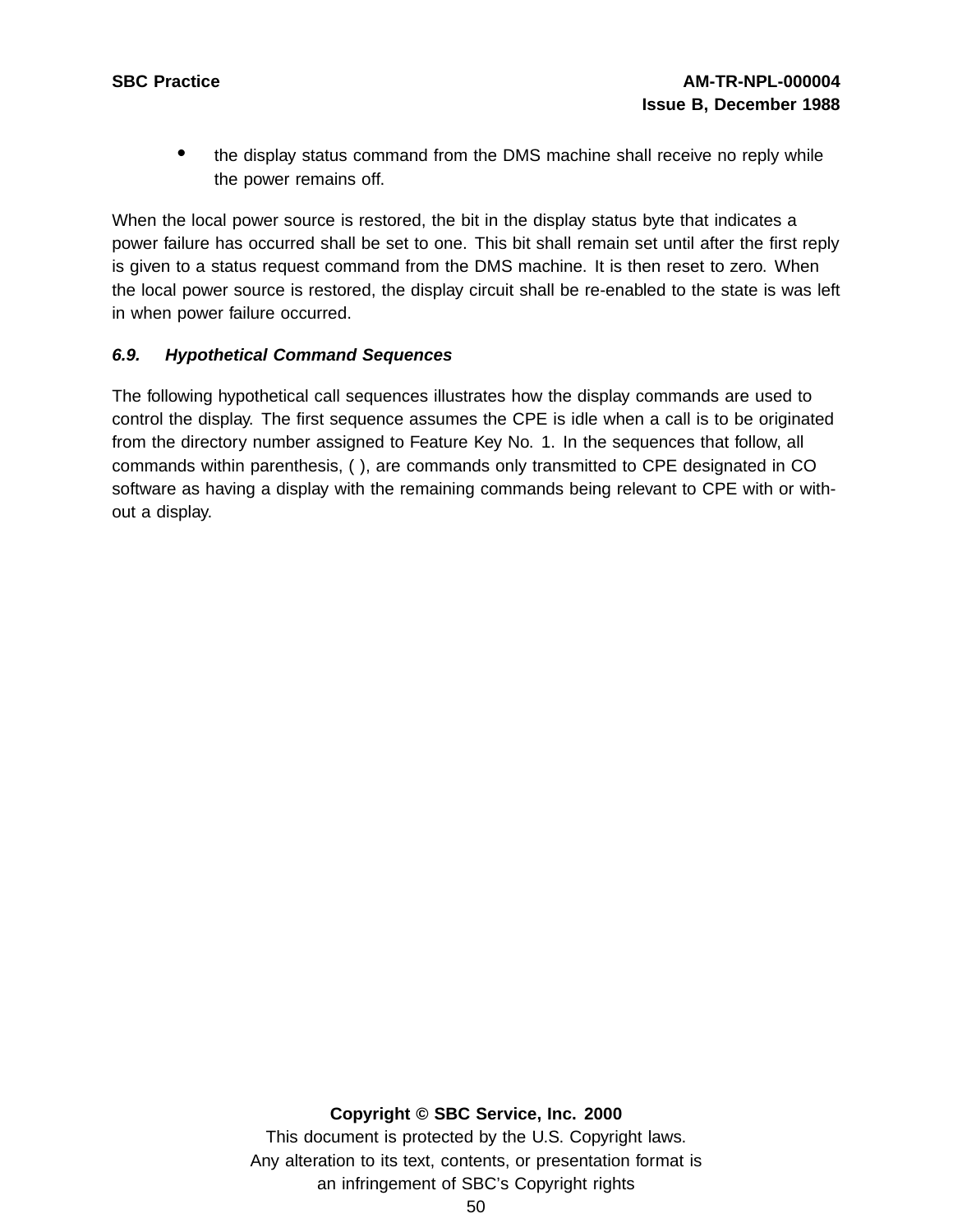### A. Situation: Call Origination Sequence



### **Copyright © SBC Service, Inc. 2000**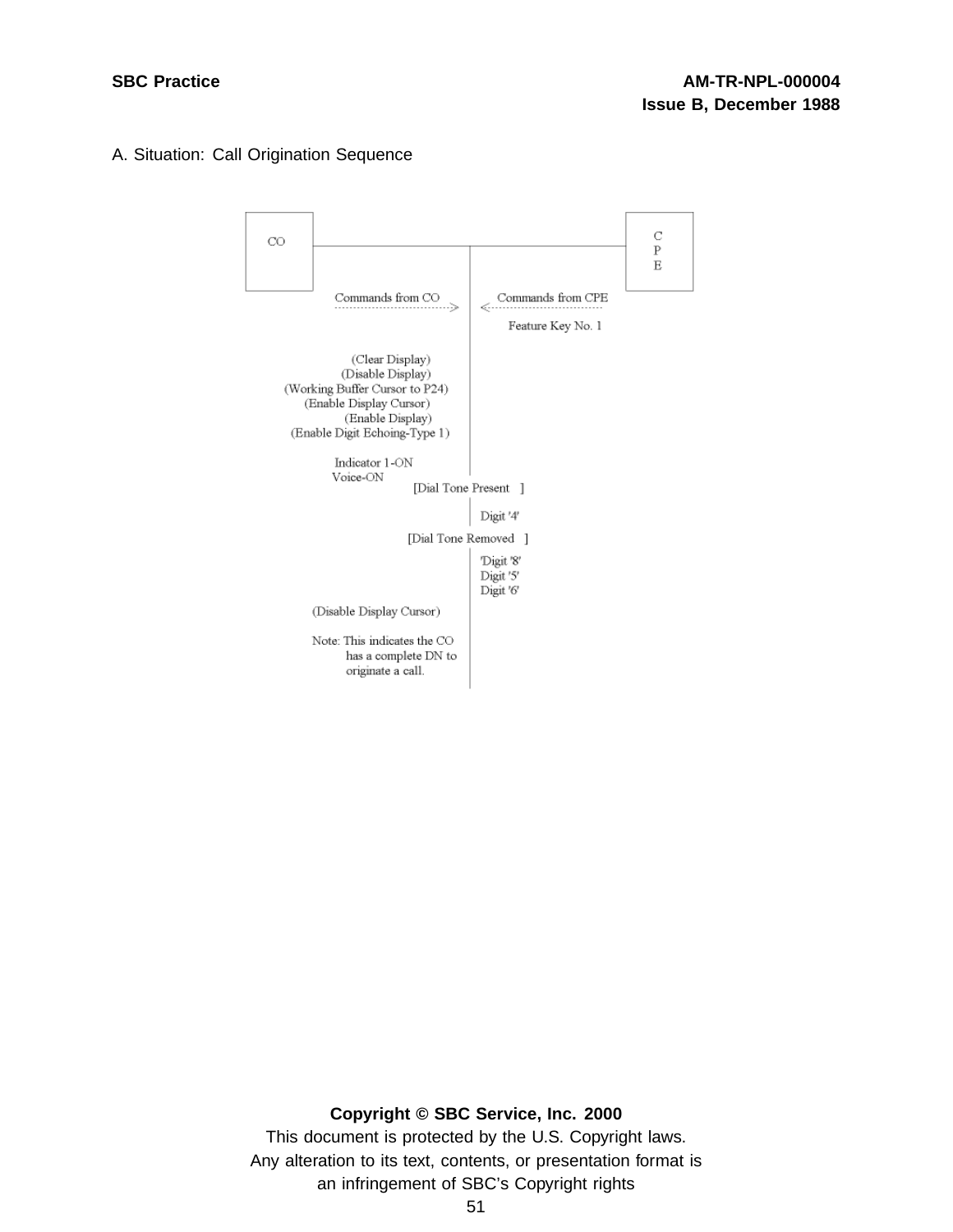### B. Situation: No Answer On An Originated Call



Assumptions: 1. Only active call on Feature Key 1 2. Indicator 1-ON

### **Copyright © SBC Service, Inc. 2000**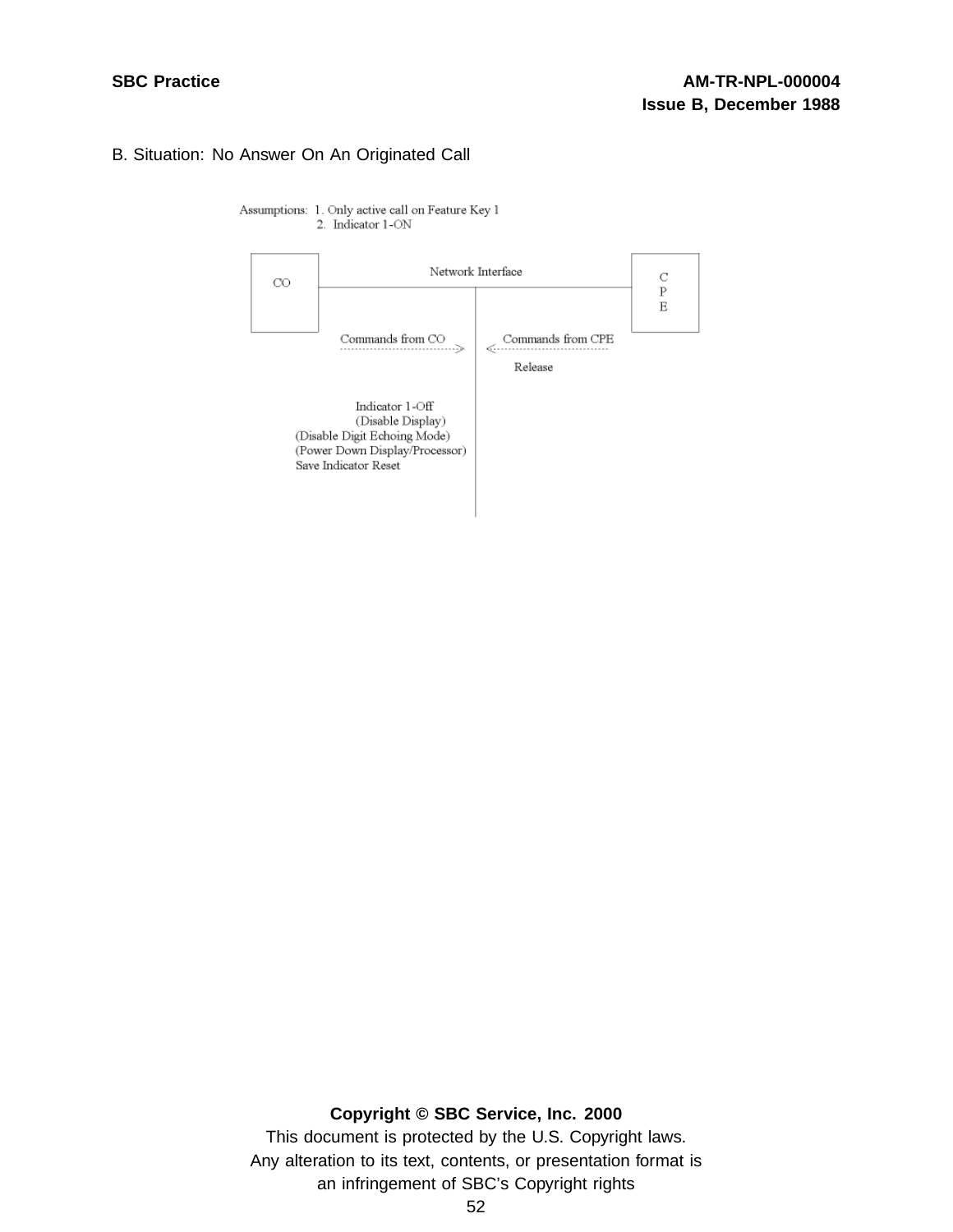### C. Situation: Answering An Incoming Call



**7. Add-On Modules**

### **7.1. General**

The Add-on units are designed to function in parallel with any one of the primary sets. Their purpose is to provide additional feature keys where the number of keys on the primary set are insufficient for the application. One such application is a secretarial position that requires the ability to answer incoming calls for a group of individuals. As in the case of the feature keys on the primary set, the command codes for the keys of an Add-on module may be assigned different interpretations by the CO based on the customer's feature profile in the CO software. The

### **Copyright © SBC Service, Inc. 2000**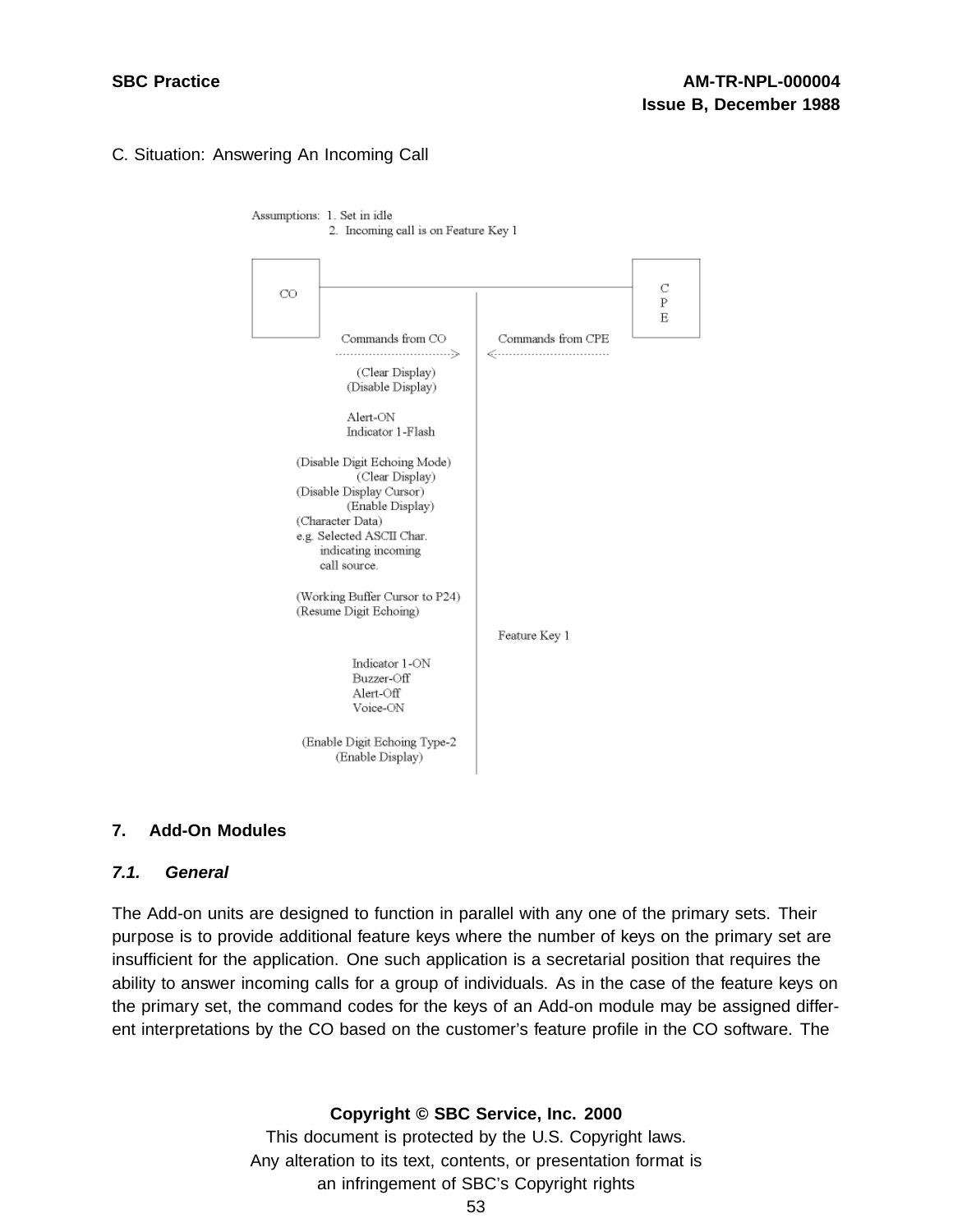specific use of these key commands is established when the service is installed by the Telco. The commands for three Add-on units are covered.

### **7.2. Twenty Button Add-On Module**

This module is designed to handle indicators that may be placed in the same four states as the feature key indicators on the primary set. The other four keys do not have associated indicators that can be addressed by the DMS machine.

As in the case of the feature keys on the primary set, the command codes for the twenty keys of an Add-on module may be assigned different interpretations by the CO based on the customer's feature profile in the CO software. The specific use of these key commands is established when the service is installed by the Telco. The translation table, Table 7-1, enables the Telco to specify which features are going to be assigned to the available key command codes. Using the key numbers 10 to 29 for the first module, 30 to 49 for the second one and 50 to 69 for the third one. The fact that the same Telco key numbers apply to two different module addresses is because if an extension set is used the same features will appear on the extension set twenty button Add-on module keys, if the extension set module octal address that is used corresponds to the second address shown in the respective columns of Table 7-1, i.e., the primary set address 1, 2, and 3 correspond to the extension set addresses 5, 6, and 7 respectively. Hence, if you want a primary set with one set of features on an Add-on module and also

### **Copyright © SBC Service, Inc. 2000**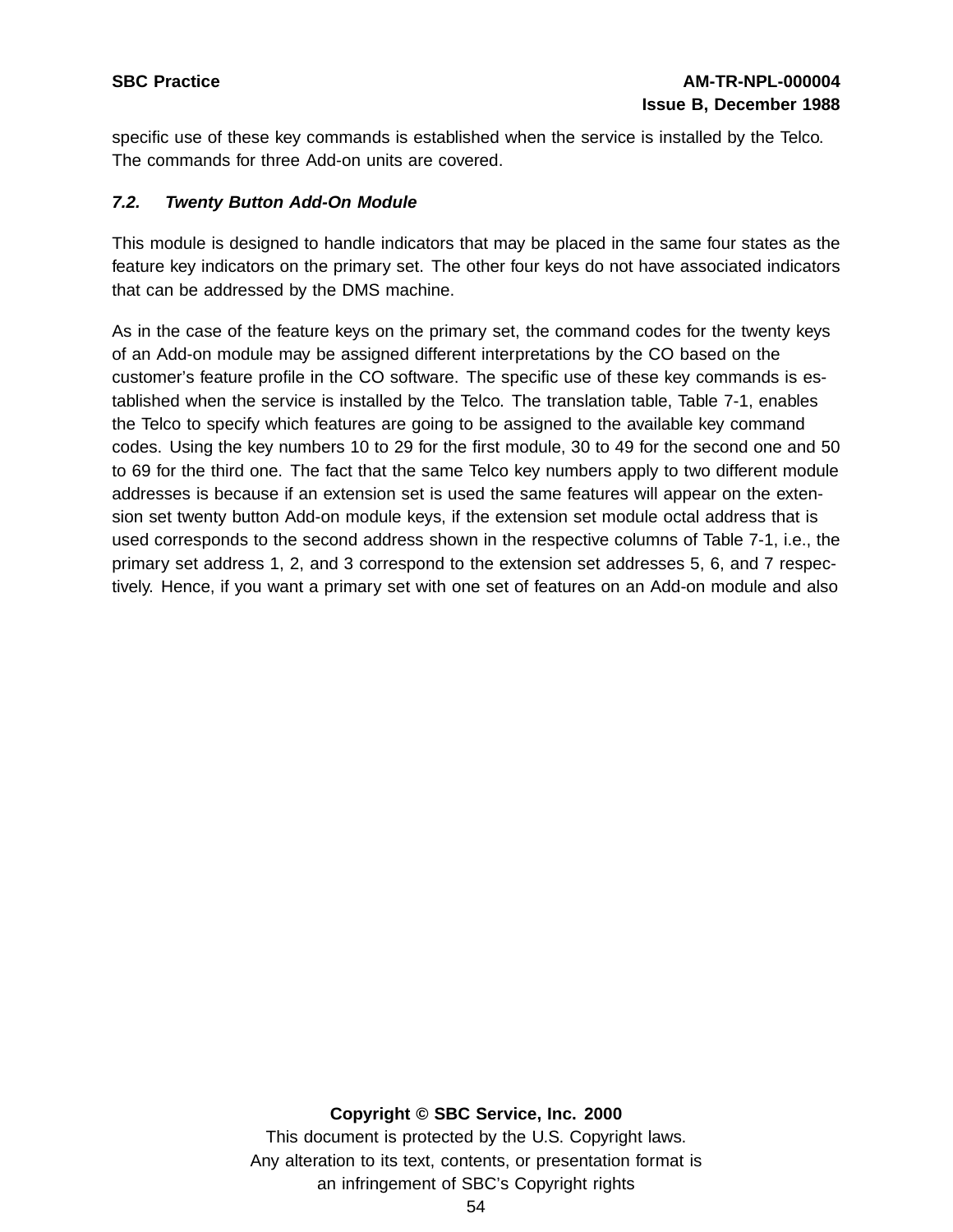## **SBC Practice AM-TR-NPL-000004 Issue B, December 1988**

an extension set but with an Add-on module with a different set of features, the octal addresses selected must be from different columns of Table 7-1, e.g. octal address 1 and 6.

| Telco Key<br>No. For<br>Modules<br>With Add.<br>$1$ or $5$ | Telco Key<br>No. For<br>Modules<br>With Add.<br>$2$ or $6$ | Telco Key<br>No. For<br>Modules<br>With Add.<br>3 or 7 | Function Key<br>Number<br>(see Table 7-3) |
|------------------------------------------------------------|------------------------------------------------------------|--------------------------------------------------------|-------------------------------------------|
| 10                                                         | 30                                                         | 50                                                     | 8                                         |
| 11                                                         | 31                                                         | 51                                                     | 9                                         |
| 12                                                         | 32                                                         | 52                                                     | 10                                        |
| 13                                                         | 33                                                         | 53                                                     | 11                                        |
| 14                                                         | 34                                                         | 54                                                     | 12                                        |
| 15                                                         | 35                                                         | 55                                                     | 13                                        |
| 16                                                         | 36                                                         | 56                                                     | 14                                        |
| 17                                                         | 37                                                         | 57                                                     | 15                                        |
| 18                                                         | 38                                                         | 58                                                     | 19                                        |
| 19                                                         | 39                                                         | 59                                                     | 17                                        |
| 20                                                         | 40                                                         | 60                                                     | 0                                         |
| 21                                                         | 41                                                         | 61                                                     | $\mathbf{1}$                              |
| 22                                                         | 42                                                         | 62                                                     | $\overline{c}$                            |
| 23                                                         | 43                                                         | 63                                                     | 3                                         |
| 24                                                         | 44                                                         | 64                                                     | 4                                         |
| 25                                                         | 45                                                         | 65                                                     | 5                                         |
| 26                                                         | 46                                                         | 66                                                     | 6                                         |
| 27                                                         | 47                                                         | 67                                                     | 7                                         |
| 28                                                         | 48                                                         | 68                                                     | 18                                        |
| 29                                                         | 49                                                         | 69                                                     | 16                                        |

Table 7-1 Translation Table for CPE 20 Button Add-on Modules

## 7.2.1. CO To Twenty Button Add-on Commands

The three bit octal address for the twenty button Add-on modules is selectable to address 1 (001), address 2 (010) or address 3 (011) for the primary set or address 5 (101), address 6 (110) or address 7 (111) for the extension set. This enables the use of more than one module where required. For the indicators numbered 0 to 15, the same four indicator states as was defined for a set apply. Also, the Hard, Soft and Power Down reset commands serve the same purpose as for a set and operate in the same manner as for a set.

### **Copyright © SBC Service, Inc. 2000**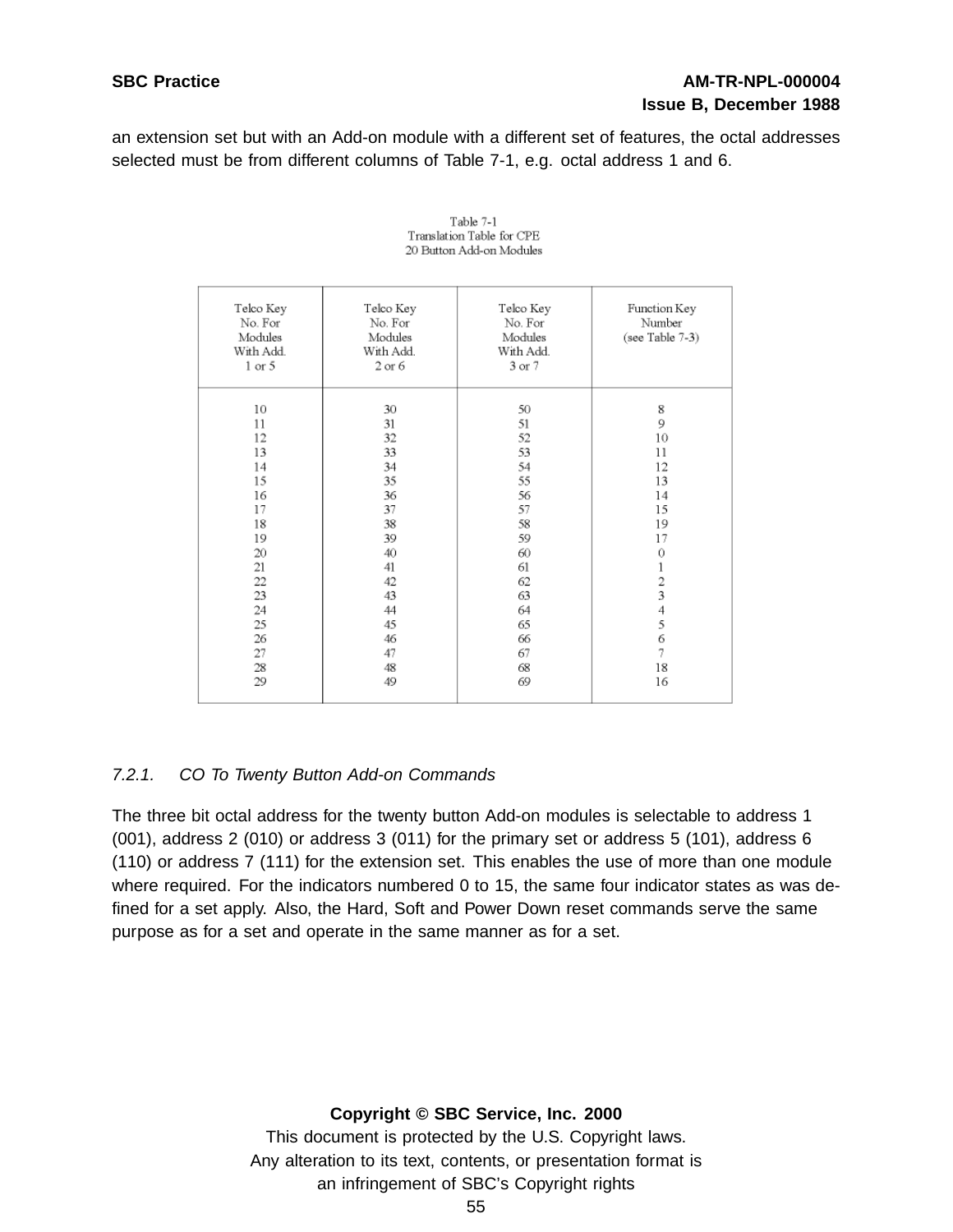See the description of Hard Reset, Soft Reset, Power Down Reset, Close Echo and Open Echo commands given Section 5 for a description of how and when they are used.

| FUNCTION                                                                                                                  |                                          |                                |                       |                                     |                                     | COMMAND CODE     |                              |                       |                              |                            |
|---------------------------------------------------------------------------------------------------------------------------|------------------------------------------|--------------------------------|-----------------------|-------------------------------------|-------------------------------------|------------------|------------------------------|-----------------------|------------------------------|----------------------------|
|                                                                                                                           |                                          | M7                             |                       |                                     | M6 M5 M4                            |                  |                              |                       | M3 M2 M1 M0                  | HEX                        |
| Indicators<br>0 to 7                                                                                                      | OFF<br><b>WINK</b><br><b>FLASH</b><br>OΝ | 0<br>$\Omega$<br>0<br>$\Omega$ | 0<br>0<br>1           | 0<br>1<br>0<br>1                    | 0<br>$\Omega$<br>0<br>0             | 0<br>0<br>0<br>0 | D<br>D<br>D<br>D             | D<br>D<br>D<br>D      | D<br>D<br>D<br>D             | 0X<br>2X<br>4X<br>6Х       |
| Indicators<br>8 to 15                                                                                                     | OFF<br>WINK<br>FLASH<br>OΝ               | 1<br>1<br>1                    | 0<br>0<br>1<br>1      | 0<br>1<br>$\Omega$<br>1             | 0<br>0<br>$\Omega$<br>$\Omega$      | 0<br>0<br>0<br>0 | D<br>D<br>D<br>Ð             | D<br>D<br>D<br>Ð      | D<br>D<br>D<br>D             | 8X<br>АX<br>СX<br>EX       |
| ** Hard Reset &<br>Synchronization<br>Soft Reset<br>Save Indicator Reset<br>Close Echo (optional)<br>Open Echo (optional) |                                          | $\Omega$<br>0<br>0<br>0<br>0   | 1<br>0<br>1<br>0<br>1 | 1<br>0<br>$\Omega$<br>$\Omega$<br>1 | $\Omega$<br>0<br>0<br>$\Omega$<br>0 | 1<br>0           | $\Omega$<br>0<br>0<br>0<br>0 | 0<br>0<br>0<br>0<br>0 | $\Omega$<br>0<br>0<br>ı<br>1 | 68<br>08<br>48<br>09<br>69 |

\*\* After message 68H Hard Reset is received, synchronization takes place and WINK & FLASH wave forms are synched to the set connect. No message can be received or generated for 1 second after 68H has been received.

Note: For the indicators  $0$  through  $15$  "DDD" (M0, M1, M2) corresponds to the three least significant bits of the command code for the corresponding key as defined in the 20 button Add-on to CO key commands given in Table 7-3.

### **Copyright © SBC Service, Inc. 2000**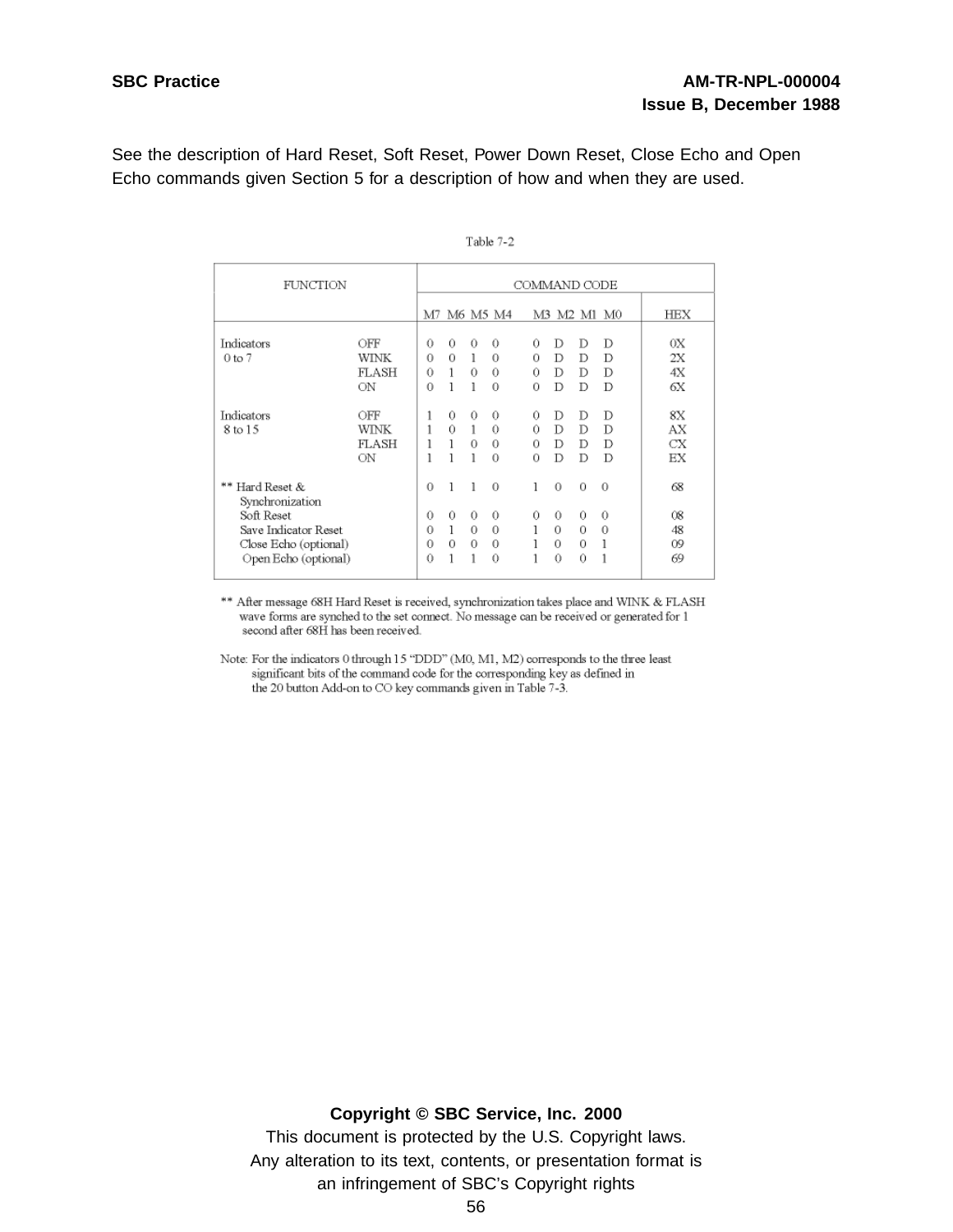### 7.2.2. Twenty Button Add-on To CO Commands

20 Button Add-on To CO Commands

| <b>FUNCTION</b> |    |    |   |          | COMMAND CODE   |          |         |    |             |
|-----------------|----|----|---|----------|----------------|----------|---------|----|-------------|
|                 | M7 | M6 |   |          | M5 M4 M3 M2 M1 |          |         | MO | <b>HEX</b>  |
|                 |    |    |   |          |                |          |         |    |             |
| Key No. 0       | 0  | 0  | 0 | 0        | 0              | 0        | $\circ$ | 0  | $^{00}$     |
|                 | 0  | 0  | 0 | 0        | 0              | $\Omega$ | $\circ$ | 1  | 01          |
| $\overline{c}$  | 0  | 0  | 0 | 0        | 0              | 0        | 1       | 0  | 02          |
| 3               | 0  | 0  | 0 | 0        | 0              | 0        | 1       | 1  | 03          |
| 4               | 0  | 0  | 0 | 0        | 0              | 1        | 0       | 0  | 04          |
| 5               | 0  | 0  | 0 | 0        | 0              |          | 0       | 1  | 05          |
| 6               | 0  | 0  | 0 | 0        | 0              | 1        | l       | 0  | 06          |
| 7               | 0  | 0  | 0 | 0        | 0              | 1        | 1       | 1  | 07          |
| 8               | 0  | 0  | 0 | 0        | 1              | 0        | 0       | 0  | $\infty$    |
| 9               | 0  | 0  | 0 | 0        | 1              | 0        | 0       | 1  | 09          |
| 10              | 0  | 0  | 0 | $\Omega$ | 1              | $\Omega$ | 1       | 0  | 9Α          |
| 11              | 0  | 0  | 0 | 0        | 1              | 0        |         | 1  | 0B          |
| 12              | 0  | 0  | 0 | 0        |                |          | 0       | 0  | $_{\rm OC}$ |
| 13              | 0  | 0  | 0 | $\Omega$ | 1              | 1        | 0       | 1  | 0D          |
| 14              | 0  | 0  | 0 | 0        | 1              |          | 1       | 0  | OΕ          |
| 15              | 0  | 0  | 0 | 0        | 1              |          |         | 1  | ΟF          |
| 16              | 0  | 0  | 0 | 1        | 0              | 0        | 0       | 0  | 10          |
| 17              | 0  | 0  | 0 | 1        | $\Omega$       | $\Omega$ | 0       | 1  | 11          |
| 18              | 0  | 0  | 0 | 1        | 0              | 0        |         | 0  | 12          |
| 19              | 0  | 0  | 0 | 1        | $\Omega$       | $\Omega$ | 1       | 1  | 13          |
|                 |    |    |   |          |                |          |         |    |             |

Note: The keys numbered 0 to 15 have associated indicators with the status of the indicators being controlled by the messages outlined in the "CO to 20 Button Add-on", Table 7-2.

### **7.3. Thirty Six Button Add-On Module**

This module is designed to handle up to thirty six feature keys with associated indicators that may be placed in the same four states as the feature key indicators on the primary set.

The Telco key designations enable the Telco to specify which features are going to be assigned to the available key command codes, using the key numbers 30 to 65.

### 7.3.1. CO to Thirty Six Button Add-on Commands

The three bit octal addresses for the thirty six button Add-on modules are address 2 (010) and address 3 (011). For the indicators numbered 30 to 65, the same four indicator states as were defined for a set apply. Also, the Hard, Soft and Power Down reset commands serve the same purpose as for a set and operate in the same manner as for a set.

### **Copyright © SBC Service, Inc. 2000**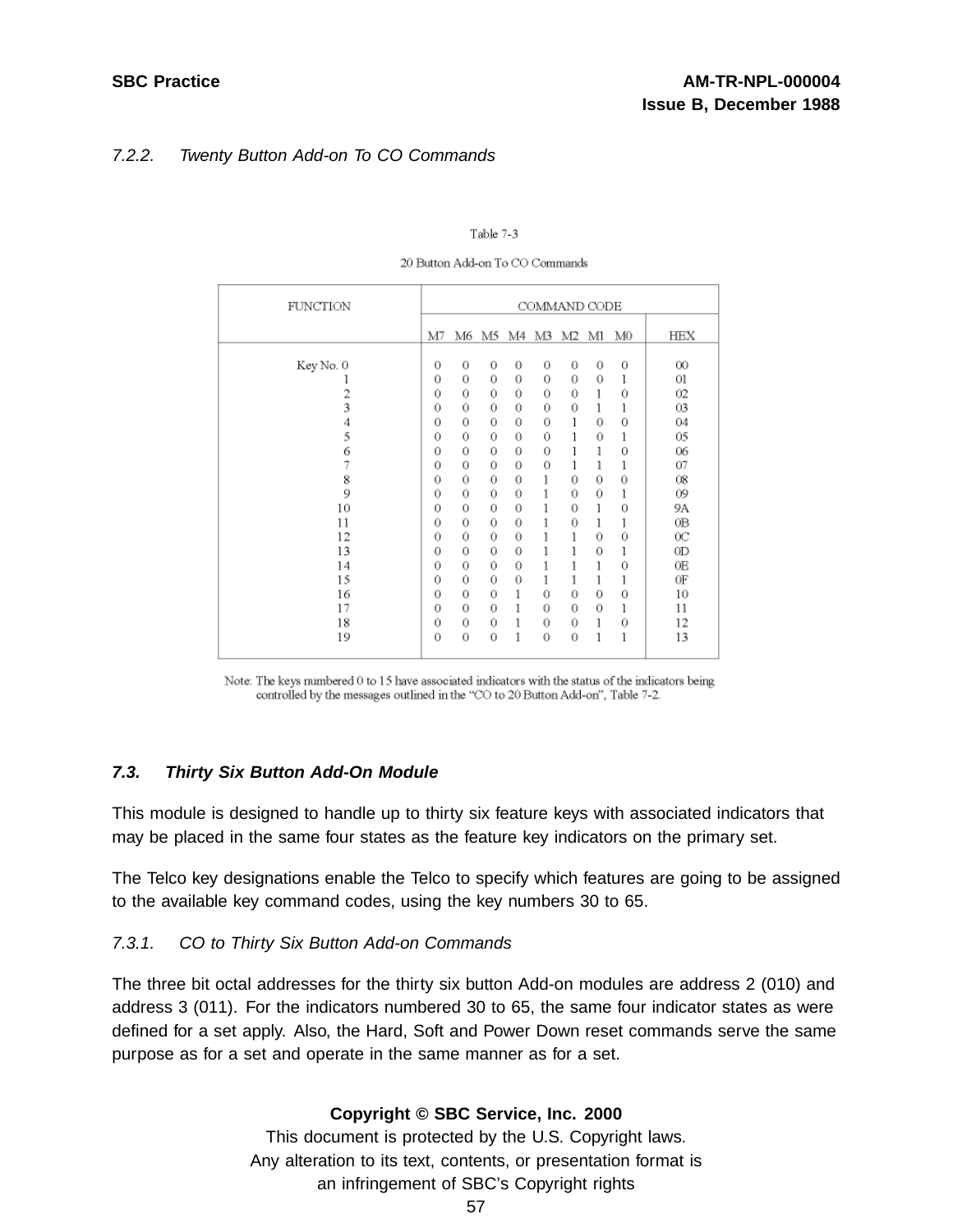### **SBC Practice AM-TR-NPL-000004 Issue B, December 1988**

See the description of Hard Reset, Soft Reset, Power Down Reset, Close Echo and Open Echo commands given for the primary set for a description of how and when they are used.

#### Table 7-4

## CO TO THIRTY SIX BUTTON ADD-ON COMMANDS

|                  |         | INDICATOR COMMAND CODES (HEX) |                |                |                |  |
|------------------|---------|-------------------------------|----------------|----------------|----------------|--|
| Telco<br>Key No. | Address | OFF                           | ON             | <b>WINK</b>    | FLASH          |  |
| Design           | (octal) |                               |                |                |                |  |
| 30               | 2(010)  | $_{00}$                       | 60             | 20             | 40             |  |
| 31               | 2(010)  | 01                            | 61             | 21             | 41             |  |
| 32               | 2(010)  | 02                            | 62             | 22             | 42             |  |
| 33               | 2(010)  | 03                            | 63             | 23             | 43             |  |
| 34               | 2(010)  | 04                            | 64             | 24             | 44             |  |
| 35               | 2(010)  | 05                            | 65             | 25             | 45             |  |
| 36               | 2(010)  | 06                            | 66             | 26             | 46             |  |
| 37               | 2(010)  | 07                            | 67             | 27             | 47             |  |
| 38               | 2(010)  | 80                            | E0             | A0             | $_{\rm CO}$    |  |
| 39               | 2(010)  | 81                            | E1             | A0             | $_{\rm C1}$    |  |
| 40               | 2(010)  | 82                            | E2             | A0             | C2             |  |
| 41               | 2 (010) | 83                            | E3             | A0             | C3             |  |
| 42               | 2(010)  | 84                            | E4             | A0             | C4             |  |
| 43               | 2(010)  | 85                            | E <sub>5</sub> | A0             | C <sub>5</sub> |  |
| 44               | 2(010)  | 86                            | E6             | A0             | C6             |  |
| 45               | 2(010)  | 87                            | E7             | A0             | C7             |  |
| 46               | 2(010)  | 90                            | FO             | B <sub>0</sub> | D <sub>0</sub> |  |
| 47               | 2(010)  | 91                            | F1             | B0             | D1             |  |
| 48               | 3(011)  | $_{00}$                       | 60             | 20             | 40             |  |
| 49               | 3(011)  | $_{01}$                       | 61             | 21             | 41             |  |
| 50               | 3(011)  | 02                            | 62             | 22             | 42             |  |
| 51               | 3(011)  | 03                            | 63             | 23             | 43             |  |
| 52               | 3(011)  | 04                            | 64             | 24             | 44             |  |
| 53               | 3(011)  | 05                            | 65             | 25             | 45             |  |
| 54               | 3(011)  | 06                            | 66             | 26             | 46             |  |
| 55               | 3(011)  | 07                            | 67             | 27             | 47             |  |
| 56               | 3(011)  | 80                            | E0             | A0             | C0             |  |
| 57               | 3(011)  | 81                            | E1             | Al             | Cl             |  |
| 58               | 3(011)  | 82                            | E2             | A <sub>2</sub> | C2             |  |
| 59               | 3(011)  | 83                            | E3             | A3             | C <sub>3</sub> |  |
| 60               | 3(011)  | 84                            | E4             | A4             | C4             |  |
| 61               | 3(011)  | 85                            | E <sub>5</sub> | A5             | C5             |  |
| 62               | 3(011)  | 86                            | E6             | A6             | C6             |  |
| 63               | 3(011)  | 87                            | E7             | A7             | C7             |  |
| 64               | 3(011)  | 90                            | F <sub>0</sub> | B <sub>0</sub> | D <sub>0</sub> |  |
| 65               | 3(011)  | 91                            | Fl             | Вl             | Dl             |  |
|                  |         |                               |                |                |                |  |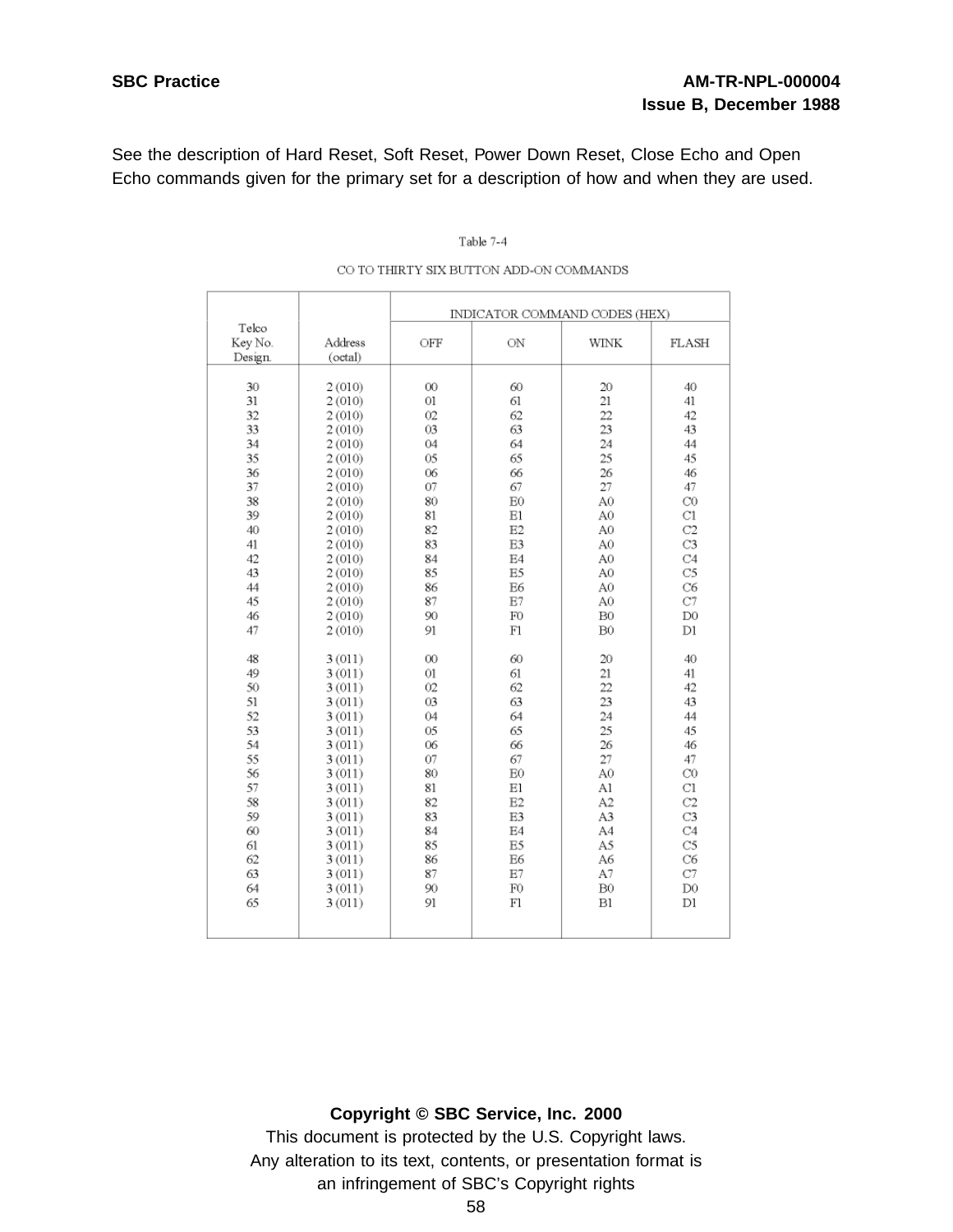### Table 7-5

#### CO TO THIRTY BUTTON ADD-ON COMMANDS

| <b>FUNCTION</b>           | Address          | COMMAND CODE         |        |          |               |        |        |               |               |          |
|---------------------------|------------------|----------------------|--------|----------|---------------|--------|--------|---------------|---------------|----------|
|                           | (octal)          | M7                   |        | M6 M5 M4 |               | M3     | M2 M1  |               | MO            | HEX      |
| Soft Reset                | 2(010)<br>3(011) | $\Omega$<br>0        | 0<br>0 | 0<br>0   | $\Omega$<br>0 | 1      | 0<br>0 | $\Omega$<br>0 | $\Omega$<br>0 | 08<br>08 |
| **Hard Reset              | 2(010)<br>3(011) | 0<br>0               |        |          | 0<br>0        |        | 0<br>0 | 0<br>0        | 0<br>0        | 68<br>68 |
| Save Indicator<br>Reset   | 2(010)<br>3(011) | $\theta$<br>$\theta$ |        | 0<br>0   | 0<br>0        |        | 0<br>0 | 0<br>0        | 0<br>0        | 48<br>48 |
| Open Echo<br>(optional)   | 2(010)<br>3(011) | 0<br>$\theta$        | 1      | 1        | 0<br>0        | 1      | 0<br>0 | 0<br>0        | 1<br>1        | 69<br>69 |
| Closed Echo<br>(optional) | 2(010)<br>3(011) | $\Omega$<br>$\theta$ | 0<br>0 | 0<br>0   | $\Omega$<br>0 | 1<br>1 | 0<br>0 | 0<br>0        | 1<br>1        | 09<br>09 |

\*\* Provides HARD RESET (LCD's out, power down) plus synchronization to address 2 Wink & Flash cycles. A device cannot receive or transmit messages for 1 second after Hard Reset is received.

### **Copyright © SBC Service, Inc. 2000**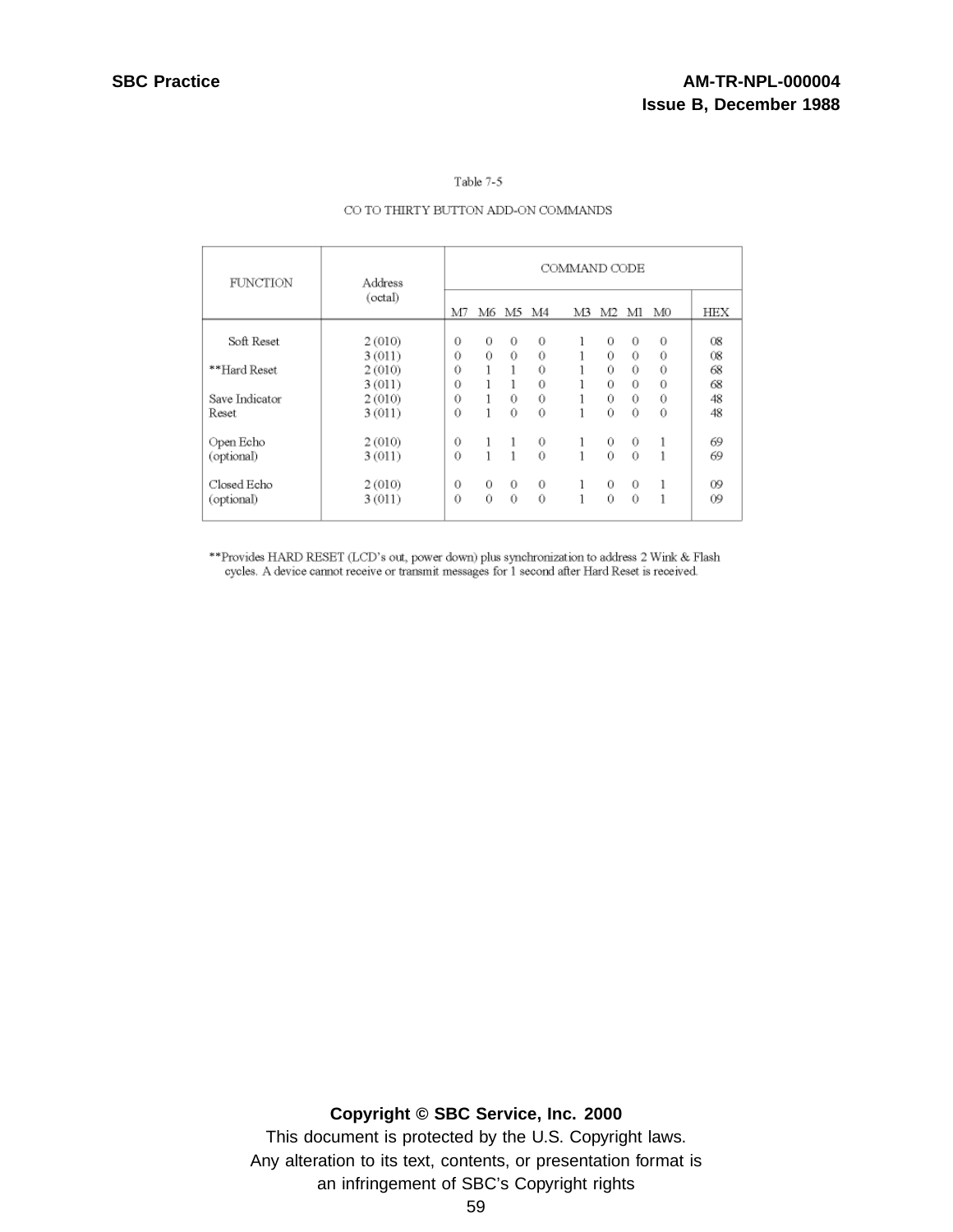| Telco Key<br>Designation |    | Address<br>(octal) | COMMAND CODES (HEX) |
|--------------------------|----|--------------------|---------------------|
| Key No.                  | 30 | 2(010)             | $_{00}$             |
|                          | 31 | 2(010)             | 01                  |
|                          | 32 | 2(010)             | 02                  |
|                          | 33 | 2(010)             | 03                  |
|                          | 34 | 2(010)             | 04                  |
|                          | 35 | 2(010)             | 05                  |
|                          | 36 | 2(010)             | 06                  |
|                          | 37 | 2(010)             | 07                  |
|                          | 38 | 2(010)             | 08                  |
|                          | 39 | 2(010)             | 09                  |
|                          | 40 | 2(010)             | 0A                  |
|                          | 41 | 2 (010)            | 0B                  |
|                          | 42 | 2(010)             | 0C                  |
|                          | 43 | 2(010)             | 0D                  |
|                          | 44 | 2(010)             | 0E                  |
|                          | 45 | 2(010)             | ΟF                  |
|                          | 46 | 2(010)             | 10                  |
|                          | 47 | 2(010)             | 11                  |
| Key No.                  | 48 | 3(011)             | $_{00}$             |
|                          | 49 | 3 (011)            | 01                  |
|                          | 50 | 3 (011)            | 02                  |
|                          | 51 | 3(011)             | 03                  |
|                          | 52 | 3 (011)            | 04                  |
|                          | 53 | 3(011)             | 05                  |
|                          | 54 | 3(011)             | 06                  |
|                          | 55 | 3(011)             | 07                  |
|                          | 56 | 3(011)             | 08                  |
|                          | 57 | 3(011)             | 09                  |
|                          | 58 | 3(011)             | 0A                  |
|                          | 59 | 3(011)             | 0B                  |
|                          | 60 | 3(011)             | 0C                  |
|                          | 61 | 3(011)             | 0D                  |
|                          | 62 | 3(011)             | 0E                  |
|                          | 63 | 3(011)             | ΟF                  |
|                          | 64 | 3(011)             | 10                  |
|                          | 65 | 3(011)             | 11                  |

#### Table 7-6

#### THIRTY SIX BUTTON ADD-ON TO CO COMMANDS

### **7.4. Eighteen Button Add-On Module**

This module is designed to handle up to eighteen feature keys with associated indicators that may be placed in the same four states as the feature key indicators on the primary set.

The Telco key designations enable the Telco to specify which features are going to be assigned to the available key command codes, using the key numbers 12 through 29 for Add-on No. 1 and key numbers 30 through 47 for Add-on No. 2 and key numbers 48 through 57 for Add-on No. 3.

### **Copyright © SBC Service, Inc. 2000**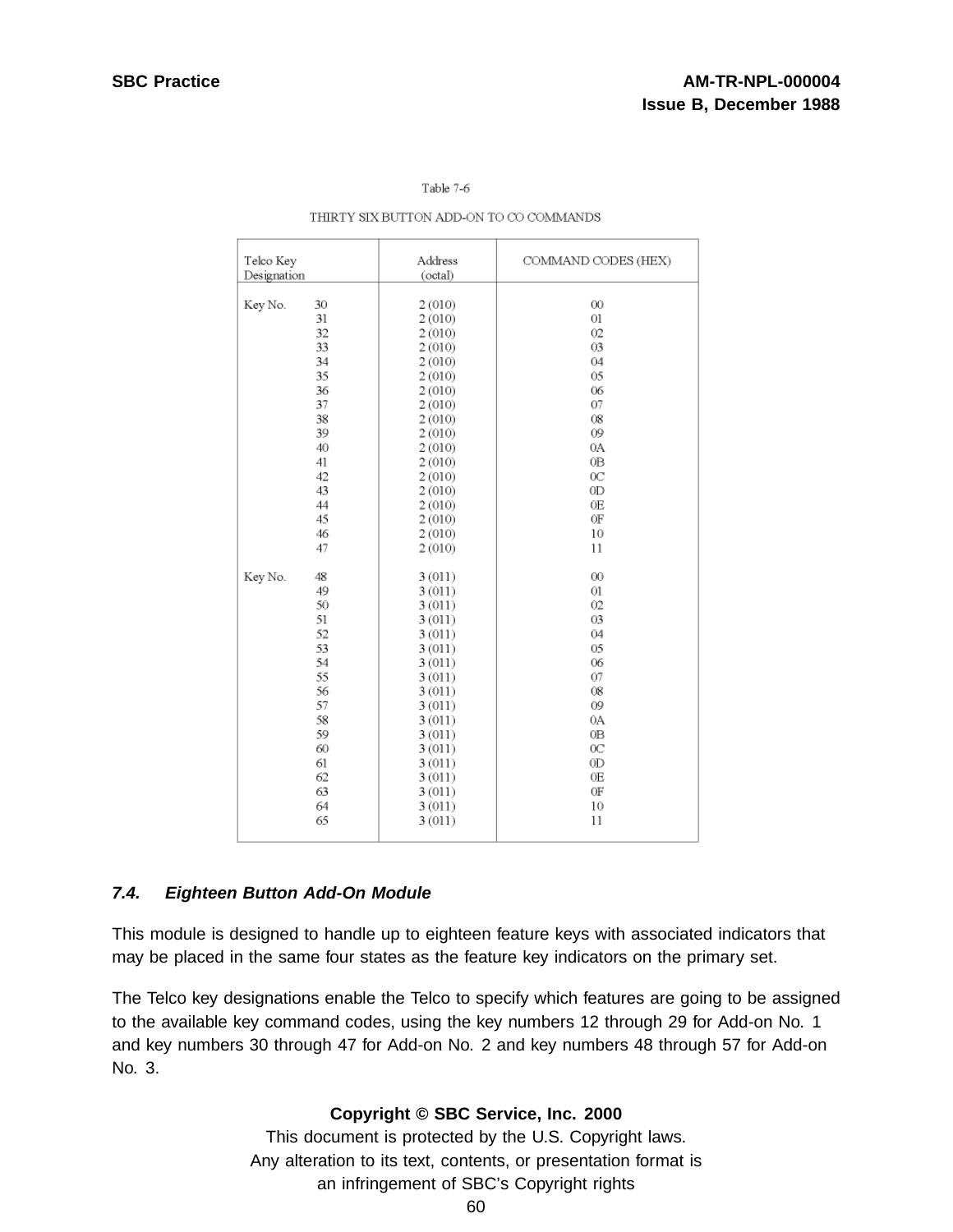### 7.4.1. CO to Eighteen Button Add-on

The eighteen button Add-on is designed to auto select its loop address. As soon as the Add-on is plugged into the loop, it selects the Add-on address with the lower number which is still available. The following codes will be used with address 1, 2 and 3 producing 18 key/LCD pairs for each Add-on.

| Table |  |
|-------|--|
|       |  |

| Telco   |         |                               |      |                |
|---------|---------|-------------------------------|------|----------------|
| Key No. |         | INDICATOR COMMAND CODES (HEX) |      |                |
| Design. | OFF     | ΟN                            | WINK | FLASH          |
|         |         |                               |      |                |
| 12      | $^{00}$ | 60                            | 20   | 40             |
| 13      | $_{01}$ | 61                            | 21   | 41             |
| 14      | 02      | 62                            | 22   | 42             |
| 15      | 03      | 63                            | 23   | 43             |
| 16      | 04      | 64                            | 24   | 44             |
| 17      | 05      | 65                            | 25   | 45             |
| 18      | 06      | 66                            | 26   | 46             |
| 19      | 07      | 67                            | 27   | 47             |
| 20      | 80      | E0                            | A0   | C0             |
| 21      | 81      | E1                            | A0   | C1             |
| 22      | 82      | E2                            | A0   | C2             |
| 23      | 83      | E3                            | AO   | C <sub>3</sub> |
| 24      | 84      | E4                            | AO   | C4             |
| 25      | 85      | E5                            | A0   | C5             |
| 26      | 86      | E6                            | AO   | C6             |
| 27      | 87      | E7                            | AO   | C7             |
| 28      | 90      | FO                            | B0   | D0             |
| 29      | 91      | Fl                            | BΟ   | Dl             |
|         |         |                               |      |                |

|  | INDICATOR CONTROL COMMANDS |
|--|----------------------------|
|  |                            |

# **Copyright © SBC Service, Inc. 2000**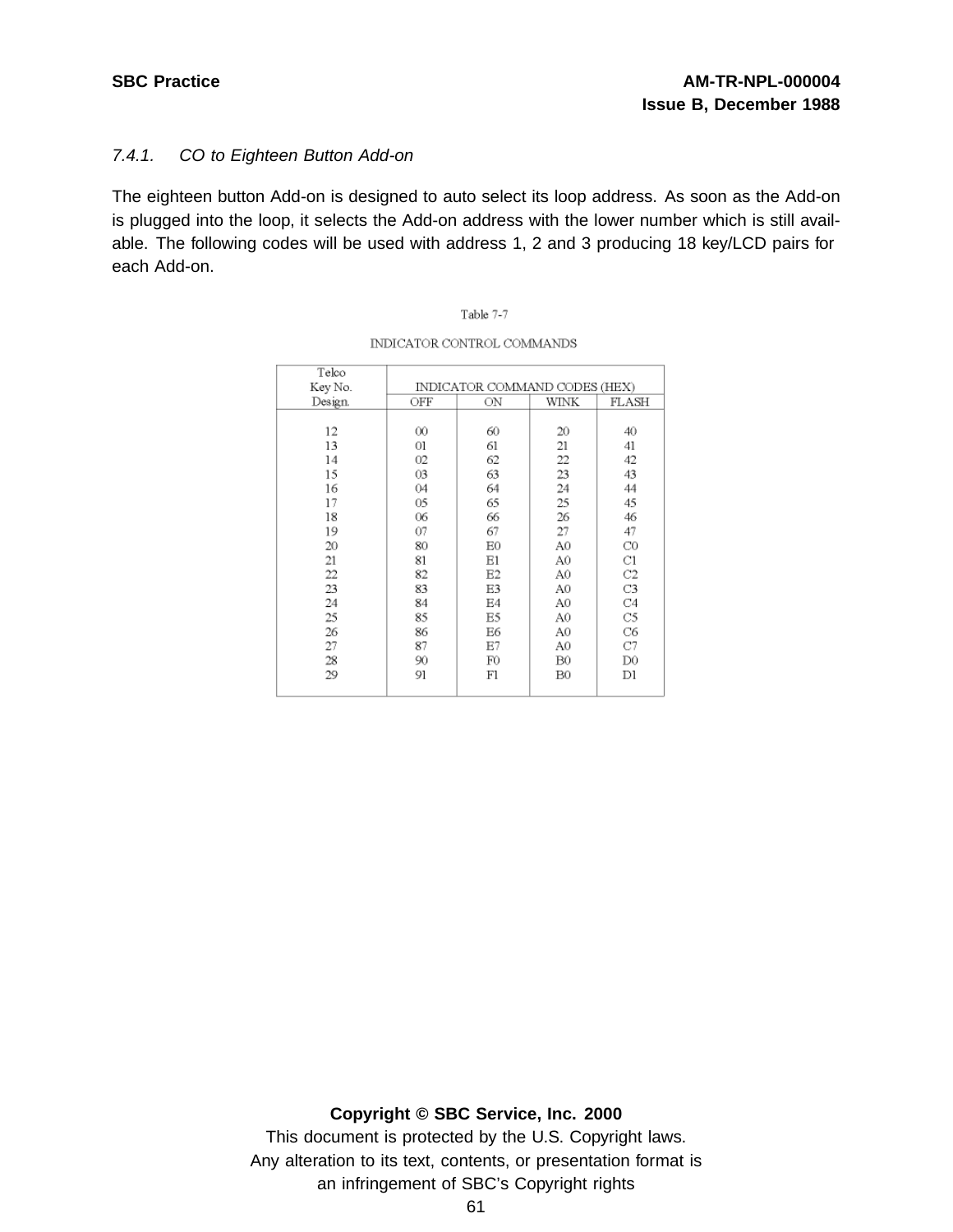#### Table 7-8

#### RESET AND ECHO COMMANDS

|                        | COMMAND CODE                                                                        |     |  |  |  |  |  |
|------------------------|-------------------------------------------------------------------------------------|-----|--|--|--|--|--|
| <b>FUNCTION</b>        | M7 M6 M5 M4<br>M3 M2 M1 M0                                                          | HEX |  |  |  |  |  |
| Soft Reset             | 0<br>$\theta$<br>$0\quad 0$<br>$1 \quad 0$<br>$\sim$ 0<br>- 0                       | 08  |  |  |  |  |  |
| Hard Reset             | 0<br>$\Omega$<br>1.<br>$\circ$<br>$\sim$ 0<br>- 0                                   | 68  |  |  |  |  |  |
| Save Indicator Reset   | $\mathbf{1}$<br>$1 \quad 0$<br>- 0<br>$\Omega$<br>0<br>$\overline{0}$<br>$^{\circ}$ | 48  |  |  |  |  |  |
| Open Echo (optional)   | 0<br>$\circ$<br>$1 \quad 0 \quad 0$<br>$\overline{1}$                               | 69  |  |  |  |  |  |
| Closed Echo (optional) | 0<br>- 0<br>$0\quad 0$<br>$1\quad 0\quad 0$<br>$\mathbf{1}$                         | 09  |  |  |  |  |  |

### 7.4.2. Eighteen Button Add-on To CO Commands

| Telco Key<br>Designation | COMMAND CODE (HEX) |
|--------------------------|--------------------|
|                          |                    |
| 12                       | $_{00}$            |
|                          |                    |
| 13                       | $_{01}$            |
| 14                       | 02                 |
| 15                       | 03                 |
| 16                       | 04                 |
| 17                       | 05                 |
| 18                       | 06                 |
| 19                       | 07                 |
| 20                       | 08                 |
|                          |                    |
| 21                       | 09                 |
| 22                       | 9Α                 |
| 23                       | 9В                 |
| 24                       | 9С                 |
| 25                       | 9D                 |
| 26                       | 9Е                 |
| 27                       | 9Ε                 |
| 28                       | 10                 |
| 29                       | 11                 |
|                          |                    |
|                          |                    |

### **Copyright © SBC Service, Inc. 2000**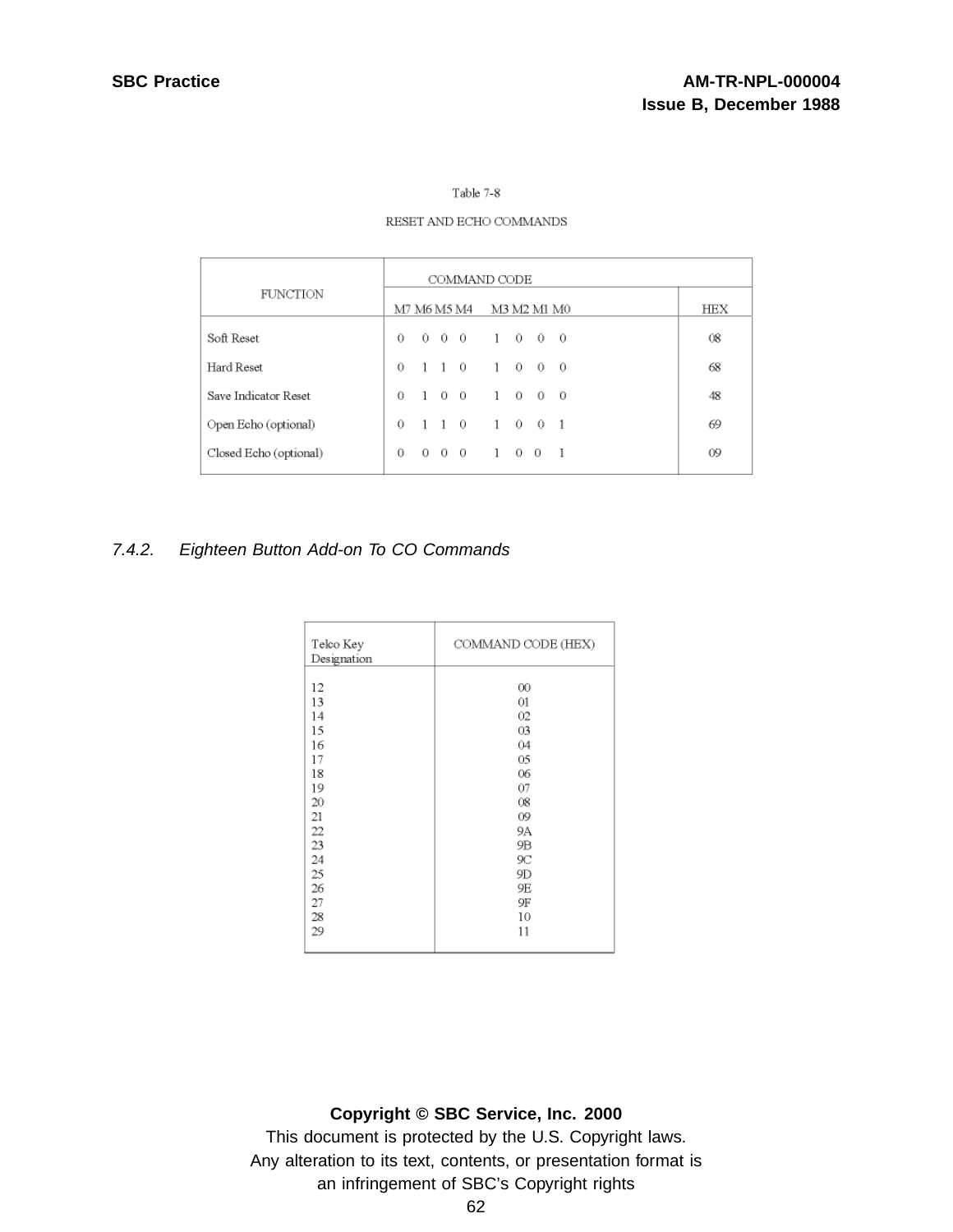### **8. Network Maintenance**

### **8.1. General**

Telephone operating companies have routine maintenance testing plans which make electrical test on subscriber loops from the DMS machine. For Enhanced Business Service to determine the condition of he loop and the termination (signature) of the terminal equipment the following tests will apply.

### **8.2. DC Resistance**

The primary set shall have DC resistance characteristics in the standby and active modes as specified in Section 3.2.5 to enable evaluation of the terminal and subscriber loop condition.

### **8.3. Loop Back Of Signalling Channel**

The terminal equipment that is connected to this network interface shall be capable of looping back messages received on the signal channel (echo mode). This shall apply for each device which has a unique address as per the signalling protocol. This allows testing of both the loop and the terminal equipment by the DMC machine on the above voiceband channel.

### **8.4. Loop Tests**

If any abnormal condition is detected during the routine tests available as outlined in 8.2 and 8.3 above, remote testing can be done through the testing facility. By the use of this facility, it is possible to check the subscriber loop for foreign potentials, the resistance from tip to ring to ground, the DC resistance across tip and ring with the normal CO supply polarity and with the polarity reversed.

The momentary interruption of the loop battery feed associated with the remote testing capability makes it necessary that the primary voice terminal be capable of generating the equivalent of a hard reset (see Section 5.2) when the terminal is reconnected to the line card battery feed (= powerup reset).